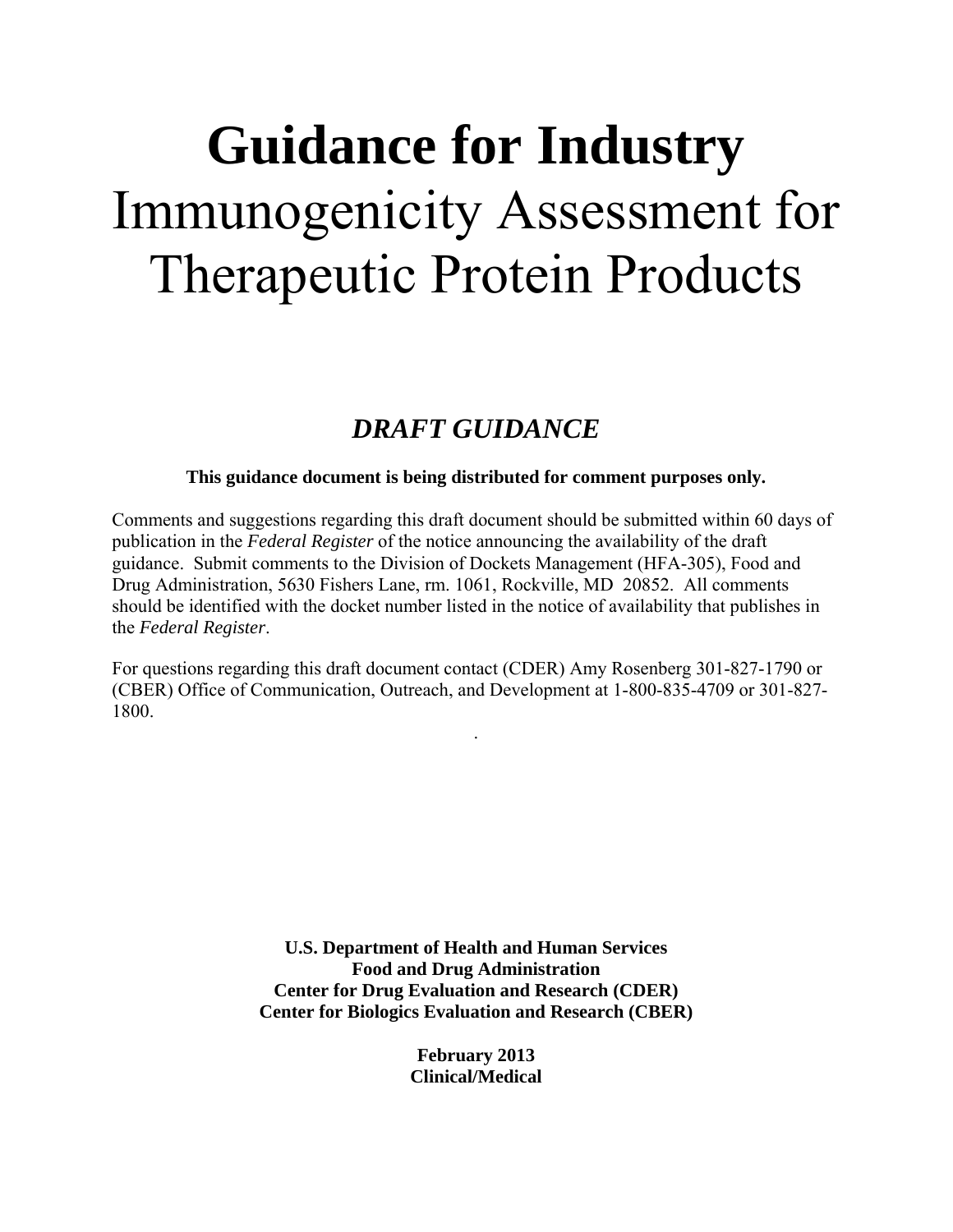# **Guidance for Industry**  Immunogenicity Assessment for Therapeutic Protein Products

*Additional copies are available from: Office of Communications Division of Drug Information, WO51, Room 2201 Center for Drug Evaluation and Research Food and Drug Administration 10903 New Hampshire Ave., Silver Spring, MD 20993 Phone: 301-796-3400; Fax: 301-847-8714 druginfo@fda.hhs.gov http://www.fda.gov/Drugs/GuidanceComplianceRegulatoryInformation/Guidances/default.htm* 

*and/or* 

*Office of Communication, Outreach, and Development, HFM-40 Center for Biologics Evaluation and Research Food and Drug Administration 1401 Rockville Pike, Rockville, MD 20852-1448 (Tel) 800-835-4709 or 301-827-1800 ocod@fda.hhs.gov http://www.fda.gov/BiologicsBloodVaccines/GuidanceComplianceRegulatoryInformation/Guidances/default.htm* 

> **U.S. Department of Health and Human Services Food and Drug Administration Center for Drug Evaluation and Research (CDER) Center for Biologics Evaluation and Research (CBER)**

> > **February 2013 Clinical/Medical**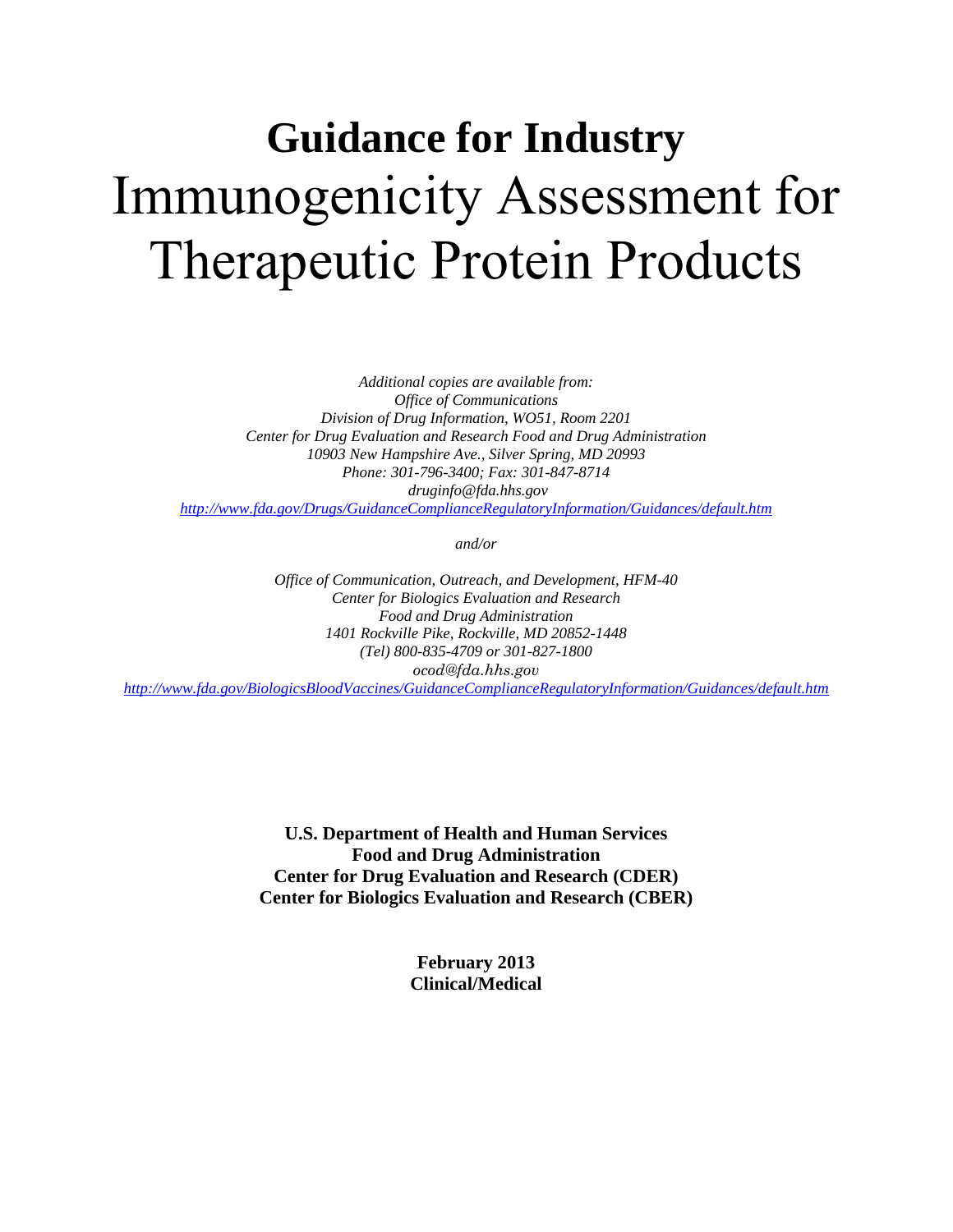$Draft - Not for\ Implementation$ 

# **TABLE OF CONTENTS**

| I.    |                                                         |                                                                                                                                                                                                        |  |  |
|-------|---------------------------------------------------------|--------------------------------------------------------------------------------------------------------------------------------------------------------------------------------------------------------|--|--|
| П.    |                                                         |                                                                                                                                                                                                        |  |  |
| Ш.    |                                                         |                                                                                                                                                                                                        |  |  |
|       | $A_{-}$<br><sub>B</sub>                                 |                                                                                                                                                                                                        |  |  |
| IV.   |                                                         | RECOMMENDATIONS FOR IMMUNOGENICITY RISK MITIGATION IN THE CLINICAL                                                                                                                                     |  |  |
| V.    |                                                         | PATIENT- AND PRODUCT-SPECIFIC FACTORS THAT AFFECT IMMUNOGENICITY  8                                                                                                                                    |  |  |
|       | B.                                                      | 1.<br>2.<br>$\mathfrak{Z}$ .<br>$\overline{4}$ .<br>5.<br>1.<br>2.<br>$\mathfrak{Z}$ .<br>Quaternary Structure: Product Aggregates and Measurement of Aggregates13<br>4.<br>5.<br>6.<br>7.<br>8.<br>9. |  |  |
| VI.   |                                                         |                                                                                                                                                                                                        |  |  |
| VII.  |                                                         |                                                                                                                                                                                                        |  |  |
| VIII. |                                                         |                                                                                                                                                                                                        |  |  |
|       | $\mathsf{A}$<br><sub>B</sub><br>D.<br>E.<br>$F_{\cdot}$ |                                                                                                                                                                                                        |  |  |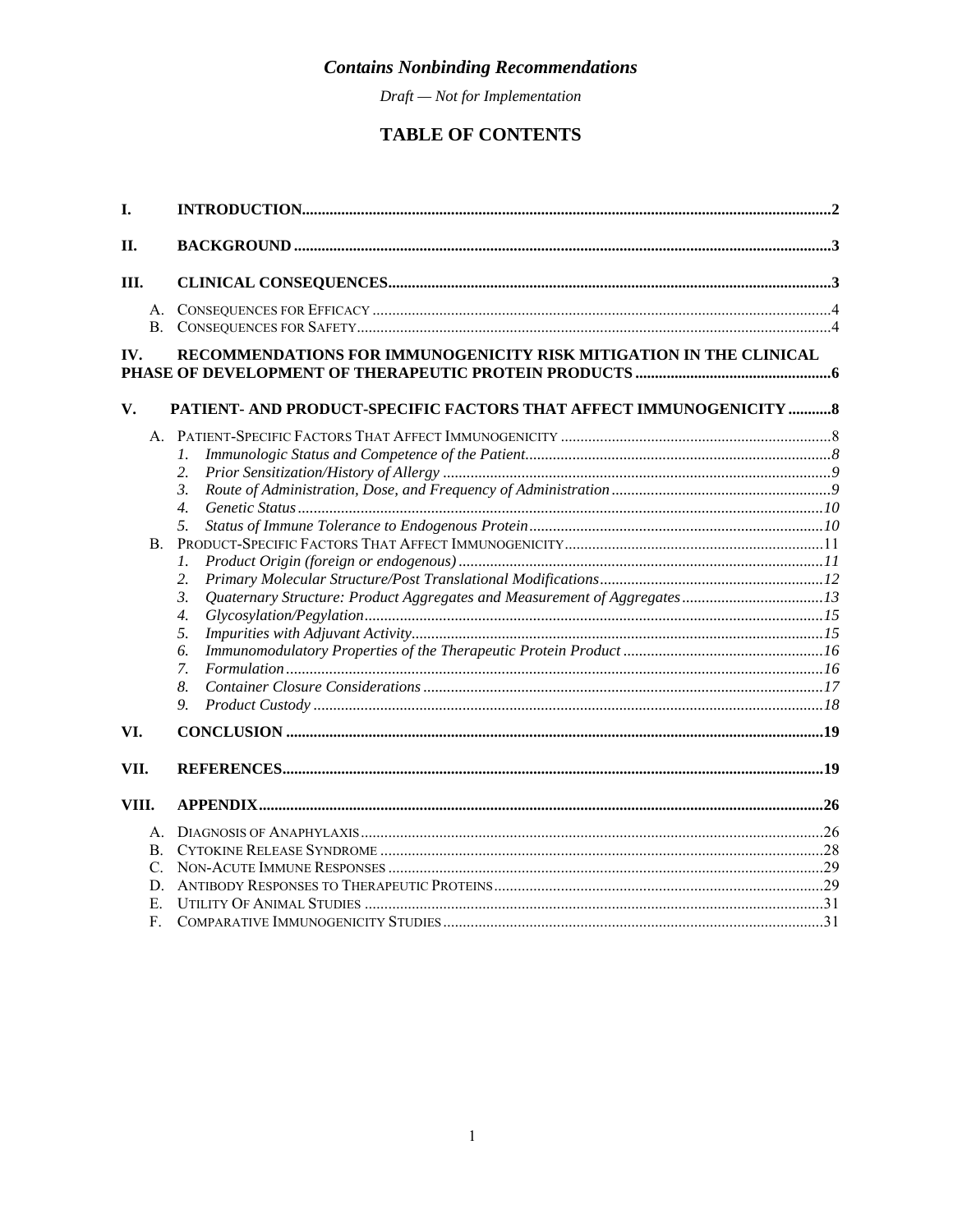*Draft — Not for Implementation* 

Guidance for Industry**[1](#page-3-1)** <sup>1</sup> Immunogenicity Assessment for Therapeutic Protein Products

6 This draft guidance, when finalized, will represent the Food and Drug Administration's (FDA's) current thinking on this topic. It does not create or confer any rights for or on any person and does not operate 7 thinking on this topic. It does not create or confer any rights for or on any person and does not operate to bind FDA or the public. You can use an alternative approach if the approach satisfies the 8 to bind FDA or the public. You can use an alternative approach if the approach satisfies the requirements of the applicable statutes and regulations. If you want to discuss an alternative requirements of the applicable statutes and regulations. If you want to discuss an alternative approach, 10 contact the FDA staff responsible for implementing this guidance. If you cannot identify the appropriate 11 FDA staff, call the appropriate number listed on the title page of this guidance.

13 14

12

2 3 4

5

### <span id="page-3-0"></span>15 16

17

# **I. INTRODUCTION**

18 19 20 21 22 23 24 25 26 27 28 29 30 31 32 This draft guidance is intended to assist manufacturers and clinical investigators involved in the development of therapeutic protein products for human use. In this document, FDA outlines and recommends adoption of a risk-based approach to evaluating and mitigating immune responses to therapeutic proteins that may adversely affect their safety and efficacy. We begin with a description of major clinical consequences of immune responses to therapeutic protein products and offer recommendations for risk mitigation in the clinical phase of development. Then, we describe product- and patient-specific factors that can affect the immunogenicity of therapeutic protein products, and for each factor, we make recommendations for sponsors and investigators that may help them reduce the likelihood that these products will generate an immune response. An appendix provides supplemental information on the diagnosis and pathophysiology of particular adverse consequences of immune responses to therapeutic protein products and brief discussions of the uses of animal studies and the conduct of comparative immunogenicity studies.

33 Any given approach to assessing immunogenicity is determined on a case-by-case basis and should take into consideration the risk assessment we describe. The development of vaccines,

34 such as cancer vaccines, is not addressed here, nor is assay development, which is covered in a

- 35 separate guidance. $2$
- <span id="page-3-1"></span>36

 $\overline{a}$ 

<sup>&</sup>lt;sup>1</sup> This guidance has been prepared by the Center for Drug Evaluation and Research (CDER) in coordination with the Center for Biologics Evaluation and Research (CBER) at the Food and Drug Administration.

<span id="page-3-2"></span><sup>2</sup> See draft guidance *Assay Development for Immunogenicity Testing of Therapeutic Proteins* (December 2009). When finalized, this guidance will reflect the Agency's current thinking on assay development for immunogenicity testing of therapeutic proteins.

*Note*: We update guidances periodically. To be sure you have the most recent version, check the CDER guidance page at [http://www.fda.gov/Drugs/GuidanceComplianceRegulatoryInformation/Guidances/default.htm.](http://www.fda.gov/Drugs/GuidanceComplianceRegulatoryInformation/Guidances/default.htm)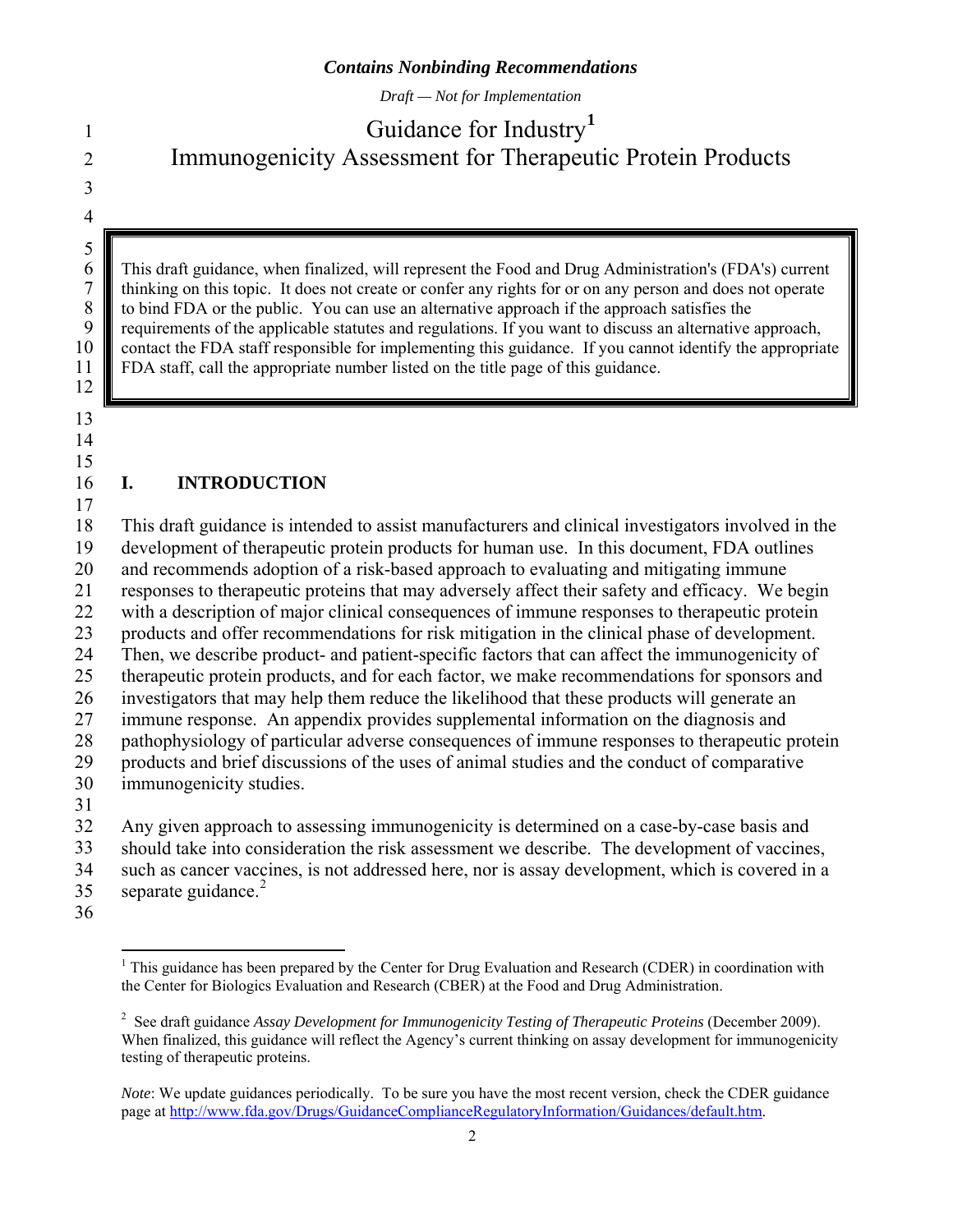### *Draft — Not for Implementation*

FDA's guidance documents, including this guidance, do not establish legally enforceable responsibilities. Instead, guidances describe the Agency's current thinking on a topic and should be viewed as recommendations, unless specific regulatory or statutory requirements are cited. The use of the word *should* in Agency guidances means that something is suggested or recommended, but not required. 37 38 39 40 41

42 43

# <span id="page-4-0"></span>44 **II. BACKGROUND**

45

46 47 48 49 50 51 52 53 54 55 56 57 58 59 60 Immune responses to therapeutic protein products may pose problems for both patient safety and product efficacy. Immunologically based adverse events, such as anaphylaxis, cytokine release syndrome, so-called "infusion reactions," and nonacute immune reactions such as immune complex disease (see Appendix C), have caused sponsors to terminate the development of therapeutic protein products or limited the use of otherwise effective therapies. Unwanted immune responses to therapeutic proteins may also neutralize the biological activity of therapeutic proteins and may result in adverse events not only by inhibiting the efficacy of the therapeutic protein product, but by cross-reacting to an endogenous protein counterpart, if present (e.g., neutralizing antibodies to therapeutic erythropoietin may cause pure red cell aplasia by also neutralizing the endogenous protein) (Murphy 2011; Worobec and Rosenberg 2004; Rosenberg and Worobec 2004; Rosenberg and Worobec 2005; Koren, et al. 2008; Hermeling, et al. 2004). Because most of the adverse effects resulting from elicitation of an immune response to a therapeutic protein product appear to be mediated by humoral mechanisms, circulating antibody (to the therapeutic protein product) has been the chief criterion for defining an immune response to this class of products.<sup>[3](#page-4-2)</sup>

61

62 Both patient-related and product-related factors may affect immunogenicity of therapeutic

63 64 65 66 67 protein products. These factors provide the starting point for an immunogenicity risk assessment. Ideally, these factors should be taken into consideration in the early stages of therapeutic protein product development. Below is a more detailed discussion of the nature of, and risk factors for, the more common immune responses to therapeutic protein products as well as possible mitigation strategies that may be employed.

- 68
- 69

#### <span id="page-4-1"></span>70 **III. CLINICAL CONSEQUENCES**

71

<u>.</u>

72 73 74 75 76 77 Treatment of patients with therapeutic protein products frequently results in immune responses of varying clinical relevance, ranging from transient antibody responses with no apparent clinical manifestations to life-threatening and catastrophic reactions. During therapeutic protein product development, elucidation of a specific underlying immunologic mechanism for related adverse events is encouraged, because this information can facilitate the development of strategies to help mitigate the risk of clinically significant immune responses. The extent of

<span id="page-4-2"></span>78 information required to perform a risk-benefit assessment will vary among individual products,

 $3$  IgG and IgE antibody responses are those most often associated with clinical adverse events and their generation generally requires collaboration between antigen-specific T helper cells and B cells (Murphy 2011).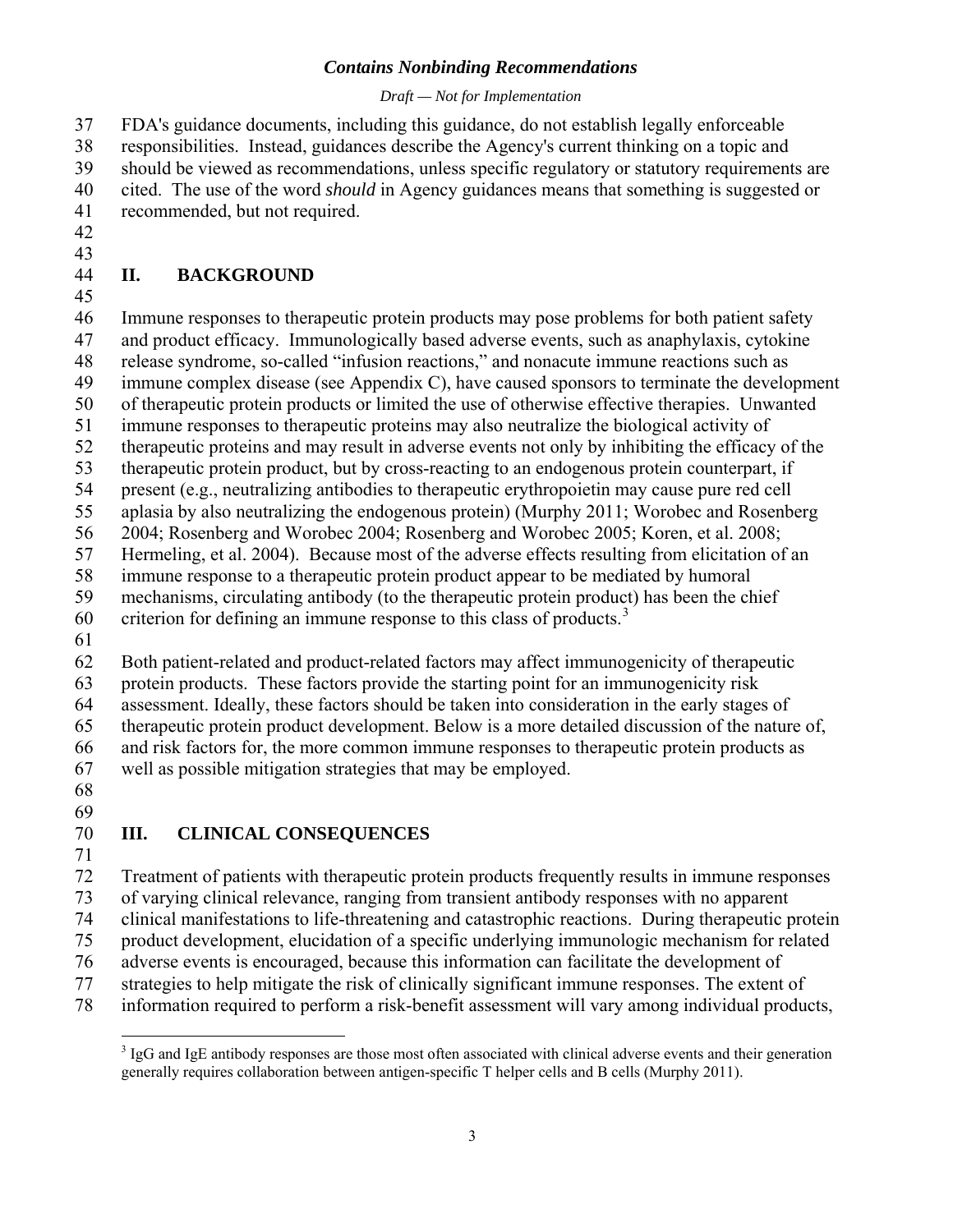### *Draft — Not for Implementation*

- depending on product origin and features, the immune responses of concern, the target disease indication, and the proposed patient population. 79 80
- <span id="page-5-0"></span>81 82

# **A. Consequences for Efficacy**

- 83 84 85 86 87 88 89 90 91 92 93 94 95 96 97 98 Development of both neutralizing and non-neutralizing antibodies can limit product efficacy in patients treated with therapeutic protein products. Neutralizing antibody can block the efficacy of the product, which is of utmost concern if the product is a life-saving therapeutic. Even if not in the context of a life-saving therapeutic, loss of efficacy can be problematic. Neutralizing antibody that cross-reacts with a nonredundant endogenous counterpart can also impact safety, as discussed in the next section. Non-neutralizing (binding) antibody may alter the pharmacokinetics of the product, by either diminishing or enhancing product pharmacokinetic parameters, and therefore may require dosing modifications (Wang, et al. 2008). However, if present at high enough titer, non-neutralizing antibody may also mistarget the therapeutic protein into Fc Receptor (FcR) bearing cells, thereby reducing product efficacy (Wang, et al. 2008). Furthermore, although some binding antibodies may have no apparent effect on clinical safety or efficacy, they may promote the generation of neutralizing antibodies via the mechanism of epitope spreading (Disis, et al. 2004). Correlation with clinical responses is usually necessary to determine the clinical relevance of both binding and neutralizing antibody responses.
- <span id="page-5-1"></span>99 100

101

# **B. Consequences for Safety**

102 103 104 105 106 The safety consequences of immunogenicity may vary widely and are often unpredictable in patients administered therapeutic protein products Therefore, a high index of suspicion for clinical events that may originate from such responses should be maintained, even if the initial risk assessment suggests a lower risk of immunogenicity. The following section describes a few of the major safety concerns associated with immunogenicity.

107 108

109

# *1. Anaphylaxis*

110 111 112 113 114 115 116 117 118 119 120 121 122 123 Anaphylaxis is a serious, acute allergic reaction characterized by certain clinical features. The definition currently accepted by the Agency relies on clinical diagnostic criteria and does not specify a particular immunologic mechanism (Sampson, et al. 2006 and see Appendix). Historically, the definition of anaphylaxis has invoked the involvement of specific IgE antibodies. However, such a mechanistic definition is problematic in the context of therapeutic protein product development and other clinical settings where it may not be possible to identify a specific immunologic mechanism as the basis of an adverse event. In the interest of capturing all potential adverse events of interest, the Agency recommends identifying all cases meeting the clinical diagnostic criteria of anaphylaxis, regardless of the presumed pathophysiology. Additional information, such as the detection of elevated serum histamine or tryptase levels following a reaction or product-specific IgE antibodies may help elucidate the pathophysiology of the anaphylactic response.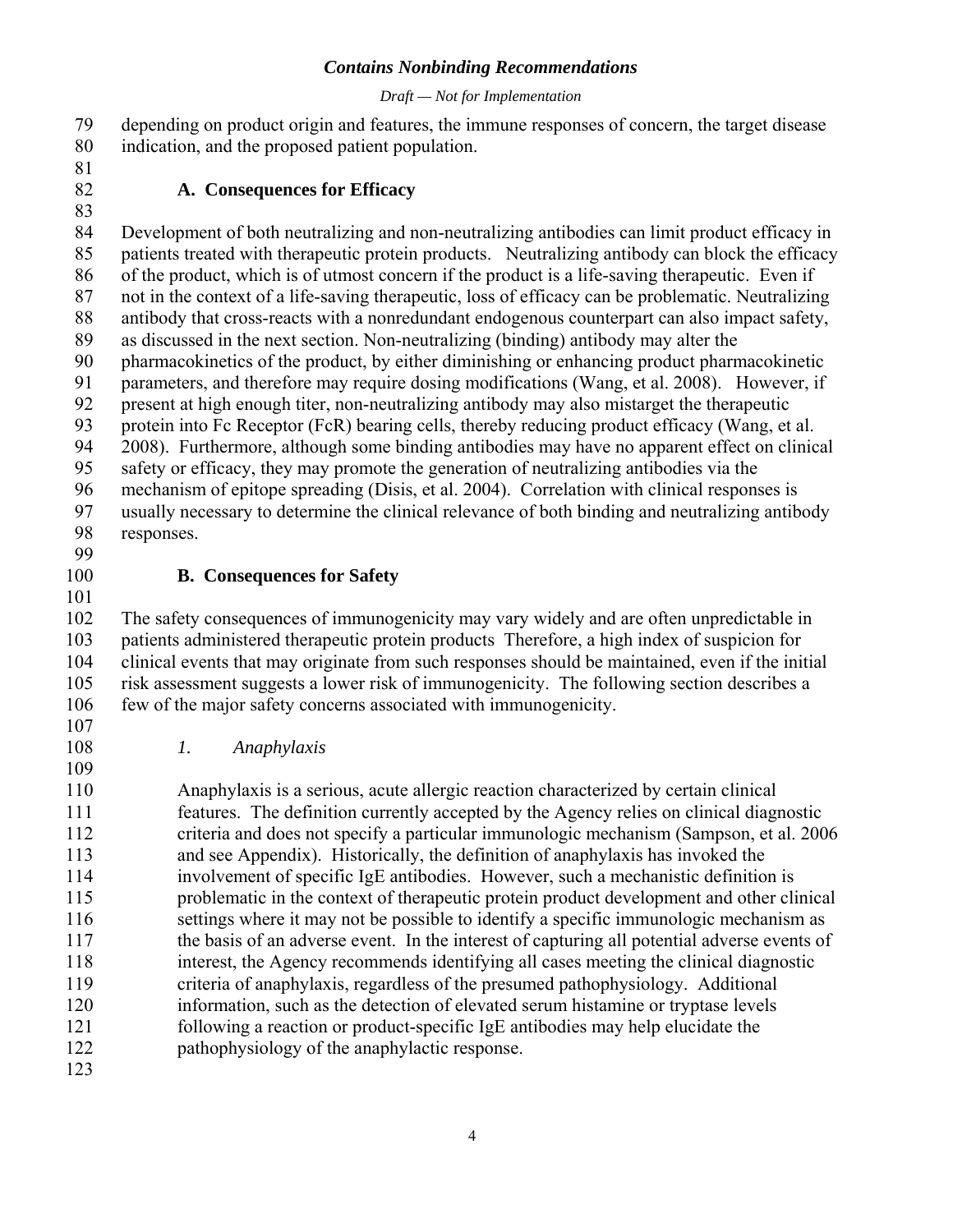### *Draft — Not for Implementation*

124 125 126 127 128 129 Furthermore, the presence of anti-product antibody alone is not necessarily predictive of anaphylaxis or other hypersensitivity reactions. Correlation with clinical responses is typically required to determine the clinical relevance of these antibodies. Determination of the underlying mechanism remains of interest, however, since anaphylaxis with confirmation of IgE involvement has certain prognostic implications for repeat exposure, as well as for potential therapeutic options for mitigation.

130 131 132

142

155

*2. Cytokine Release Syndrome* 

Cytokine release syndrome is a symptom complex caused by the rapid release of proinflammatory cytokines from target immune cells (Stebbings, et al. 2007). The underlying mechanism is not fully understood, and multiple mechanisms, such as binding of activating Fc Receptors and clustering of the antigen on target cells, may be involved for different products. Pre- and post-dose cytokine levels may provide evidence to support the clinical diagnosis and distinguish the symptom complex from other acute drug reactions (see Appendix).

140 141 *3. "Infusion Reactions"* 

143 144 145 146 147 148 149 150 151 152 153 154 Therapeutic proteins may elicit a range of acute effects, from symptomatic discomfort to sudden, fatal reactions that have often been grouped as "infusion reactions" in the past (see Appendices A and B). Although the term implies a certain temporal relationship, infusion reactions are otherwise not well defined and may encompass a wide range of clinical events, including anaphylaxis and cytokine release syndrome. In the absence of an agreed-upon definition for "infusion reaction," the categorization of certain adverse events as infusion reactions without further detail is problematic and is not recommended. Sponsors are encouraged to use more descriptive terminology when possible, noting the timing, duration, and specific signs and symptoms observed upon administration of a therapeutic protein. Data from mechanistic studies may be able to discriminate specific antibody-mediated anaphylaxis from episodes pertaining to cytokine release phenomena.

156 *4. Non-acute Reactions* 

> Anaphylaxis, cytokine release syndrome, and other acute reactions are temporally linked to administration of a therapeutic protein product. Delayed hypersensitivity and immune responses secondary to immune complex formation typically have a subacute presentation. As a result, the association between a therapeutic protein product and these reactions may be more difficult to establish, and confirmation of the underlying mechanism may not be easily achieved. Clinical signs may include delayed onset of fever, rash, arthralgia, myalgia, hematuria, proteinuria, serositis, central nervous system complications, and hemolytic anemia (Hunley, et al. 2004; Goto, et al. 2009). When such a reaction is suspected, laboratory assessment for circulating immune complexes may help confirm the diagnosis.

- 167 168 169
- *5. Cross-reactivity to Endogenous Proteins*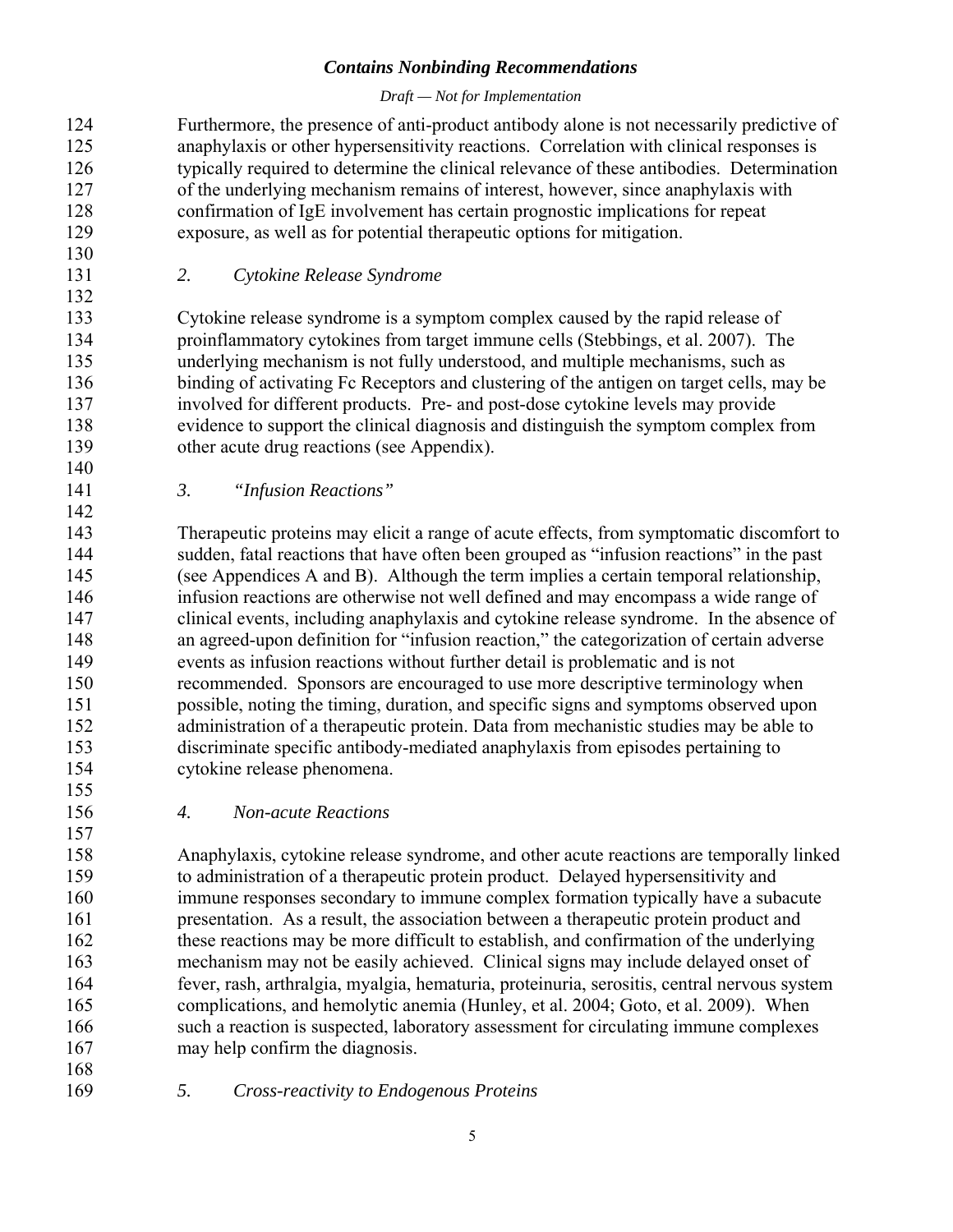*Draft — Not for Implementation* 

171 172 173 174 175 176 177 Anti-drug antibody can have severe consequences if it cross-reacts with and inhibits a non-redundant endogenous counterpart of the therapeutic protein product or related proteins. If the endogenous protein is redundant in biological function, inhibition of the therapeutic and endogenous proteins may not produce an obvious clinical syndrome until the system is stressed, because not all biological functions of an endogenous protein may be known or fully characterized. Moreover, the long-term consequences of such antibodies may not be known.

179 180 181 182 183 184 185 186 For therapeutic protein counterparts of endogenous proteins that are critical to normal fetal or neonatal development, neutralization of such endogenous proteins, resulting from antibodies to the therapeutic protein counterpart may potentially negatively impact fetal or neonatal development when such responses are generated during pregnancy or breast feeding. Indeed, the potential transmission of antibodies to developing neonates by breast milk must be considered. Therefore, the risk of neutralizing antibody development following administration of such therapeutic proteins to women of childbearing potential should be strongly considered in light of their potential benefit.

187 188

170

178

#### <span id="page-7-0"></span>189 190 191 **IV. RECOMMENDATIONS FOR IMMUNOGENICITY RISK MITIGATION IN THE CLINICAL PHASE OF DEVELOPMENT OF THERAPEUTIC PROTEIN PRODUCTS**

192

193 194 195 Given the variety of factors that can affect immunogenicity, the risk assessment and appropriate mitigation strategies will depend on the individual development program and should be considered at an early stage and at each stage of product development. The extent of

196 197 immunogenicity safety information required premarketing and postmarketing will vary, depending on the potential severity of consequences of these immune responses and the

- 198 likelihood of their occurrence.
- 199

200 201 In terms of evaluating the clinical relevance of immune responses, the Agency has the following recommendations:

202

203 Assay development

204 205

213

206 207 208 209 210 211 Assay development is covered in detail in draft guidance (see Draft Guidance for Industry entitled "*Assay Development for Immunogenicity Testing of Therapeutic Proteins*"). Sponsors should develop and implement sensitive, qualified immunoassays commensurate with the overall product development program. Concomitant sampling of therapeutic product levels is recommended to assess potential interference with the assay.

- 212 Product-specific antibody sampling considerations
- 214 215 Baseline serum samples for anti-product antibody testing should be collected, and sampling frequency and duration should reflect anticipated use of the product. More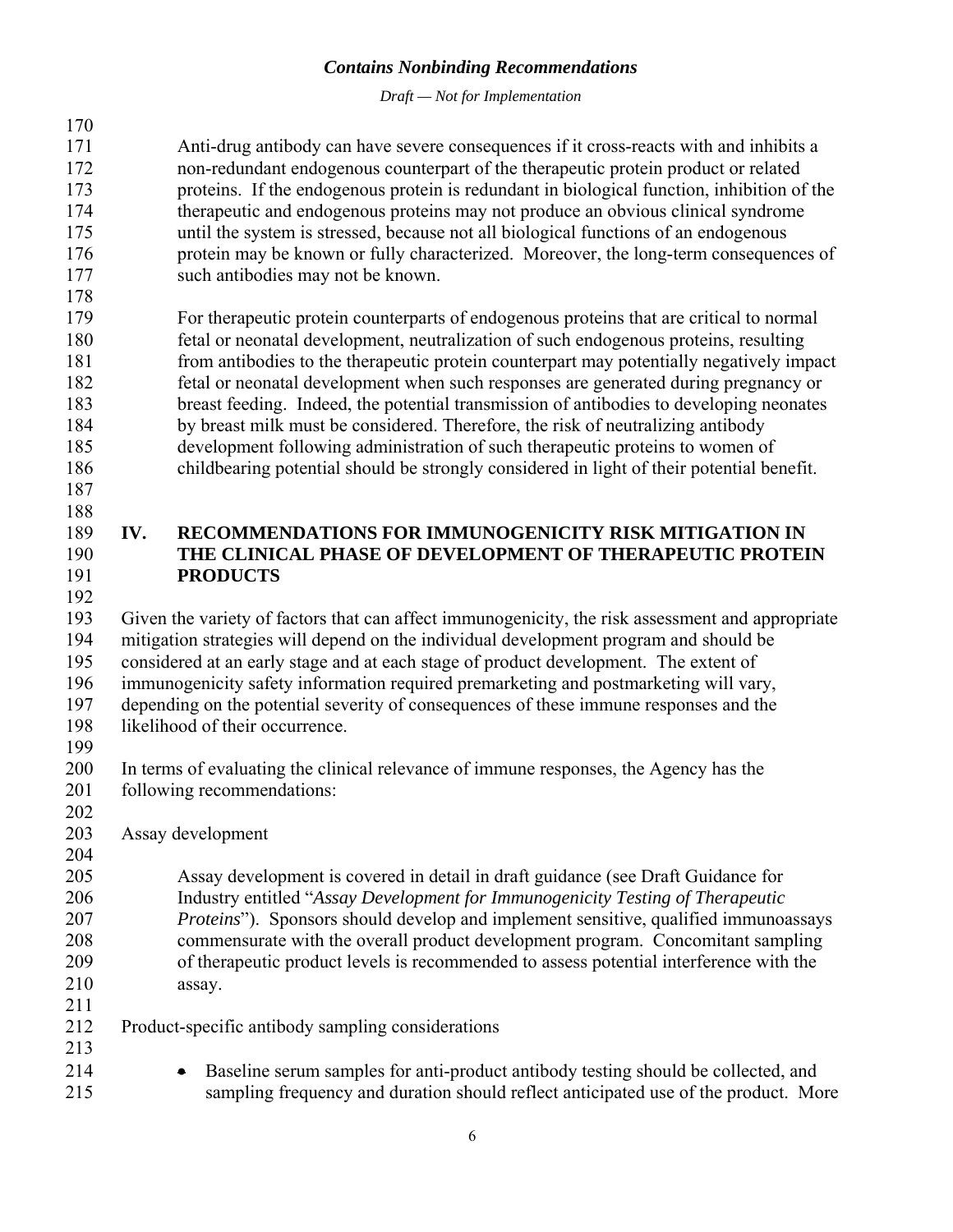| 216<br>217<br>218<br>219<br>220<br>221<br>222                                                                              |                | frequent sampling is appropriate during the initiation and early use of a new,<br>chronically administered product; less frequent sampling may be appropriate after<br>prolonged use. Repeat sampling should generally occur over periods of sufficient<br>duration to determine whether antibody responses are transient, whether a<br>neutralizing antibody response has developed, and whether these responses are<br>associated with long-term clinical sequelae.                                                                                                                                                                                                                                                                                                                                                                                                                                                                                                                                                                                                                                                                                                                                                                                                                                                                                                |
|----------------------------------------------------------------------------------------------------------------------------|----------------|----------------------------------------------------------------------------------------------------------------------------------------------------------------------------------------------------------------------------------------------------------------------------------------------------------------------------------------------------------------------------------------------------------------------------------------------------------------------------------------------------------------------------------------------------------------------------------------------------------------------------------------------------------------------------------------------------------------------------------------------------------------------------------------------------------------------------------------------------------------------------------------------------------------------------------------------------------------------------------------------------------------------------------------------------------------------------------------------------------------------------------------------------------------------------------------------------------------------------------------------------------------------------------------------------------------------------------------------------------------------|
| 223<br>224<br>225<br>226                                                                                                   | $\bullet$      | In addition to a prespecified sampling schedule, unscheduled sampling triggered by<br>suspected immune-related adverse events is useful for establishing the clinical<br>relevance of antiproduct antibodies.                                                                                                                                                                                                                                                                                                                                                                                                                                                                                                                                                                                                                                                                                                                                                                                                                                                                                                                                                                                                                                                                                                                                                        |
| 227<br>228<br>229                                                                                                          | $\bullet$      | Banking of serum samples from clinical trials under appropriate storage conditions<br>for future testing is always advisable.                                                                                                                                                                                                                                                                                                                                                                                                                                                                                                                                                                                                                                                                                                                                                                                                                                                                                                                                                                                                                                                                                                                                                                                                                                        |
| 230<br>231                                                                                                                 | Dosing         |                                                                                                                                                                                                                                                                                                                                                                                                                                                                                                                                                                                                                                                                                                                                                                                                                                                                                                                                                                                                                                                                                                                                                                                                                                                                                                                                                                      |
| 232<br>233<br>234<br>235<br>236<br>237<br>238<br>239<br>240<br>241<br>242<br>243<br>244<br>245<br>246<br>247<br>248<br>249 | $\bullet$      | For first-in-human trials, a conservative approach in an appropriate medical setting<br>with staggered dosing among individual patients, dosing cohorts, and different<br>routes of administration is generally appropriate. The trial design should include<br>prespecified dose escalation criteria and adequate time intervals between dosage<br>cohorts and, as appropriate for the pharmacokinetics and pharmacodynamics of the<br>product, between individuals within a dose cohort to assess toxicities prior to<br>administration of subsequent doses or treatment of additional individuals. The need<br>for such an approach will depend on the individual circumstances. As development<br>progresses, dosing strategies and safety parameters can be modified based on<br>clinical experience with the product and related products.<br>Because predicting the effects of product-specific antibodies may be difficult during<br>therapeutic protein product development, dosing regimens in subsequent studies<br>should be risk based, taking into account the data from initial trials, the potential for<br>cross-reactivity to endogenous proteins or neutralization of the therapeutic protein<br>product, clinical parameters that impact immunogenicity in different patient<br>populations, and the adequacy of the proposed safety monitoring. |
| 250                                                                                                                        | Adverse events |                                                                                                                                                                                                                                                                                                                                                                                                                                                                                                                                                                                                                                                                                                                                                                                                                                                                                                                                                                                                                                                                                                                                                                                                                                                                                                                                                                      |
| 251<br>252<br>253<br>254<br>255<br>256<br>257<br>258                                                                       |                | The development of neutralizing antibody activity or the presence of sustained, high<br>antibody titers may lead to loss of efficacy or an increased risk of an adverse<br>reaction. In certain situations (e.g., assessment of a product with a nonredundant<br>endogenous counterpart), real-time assessments for antibodies during a clinical trial<br>may be recommended for safety reasons. The need for such intensive monitoring<br>will depend on the individual circumstances.                                                                                                                                                                                                                                                                                                                                                                                                                                                                                                                                                                                                                                                                                                                                                                                                                                                                              |
| 259<br>260<br>261                                                                                                          | $\bullet$      | If clinically relevant immune responses are observed, sponsors are encouraged to<br>study the underlying mechanism and identify any critical contributing factors.<br>These investigations can facilitate development of potential mitigation strategies,                                                                                                                                                                                                                                                                                                                                                                                                                                                                                                                                                                                                                                                                                                                                                                                                                                                                                                                                                                                                                                                                                                            |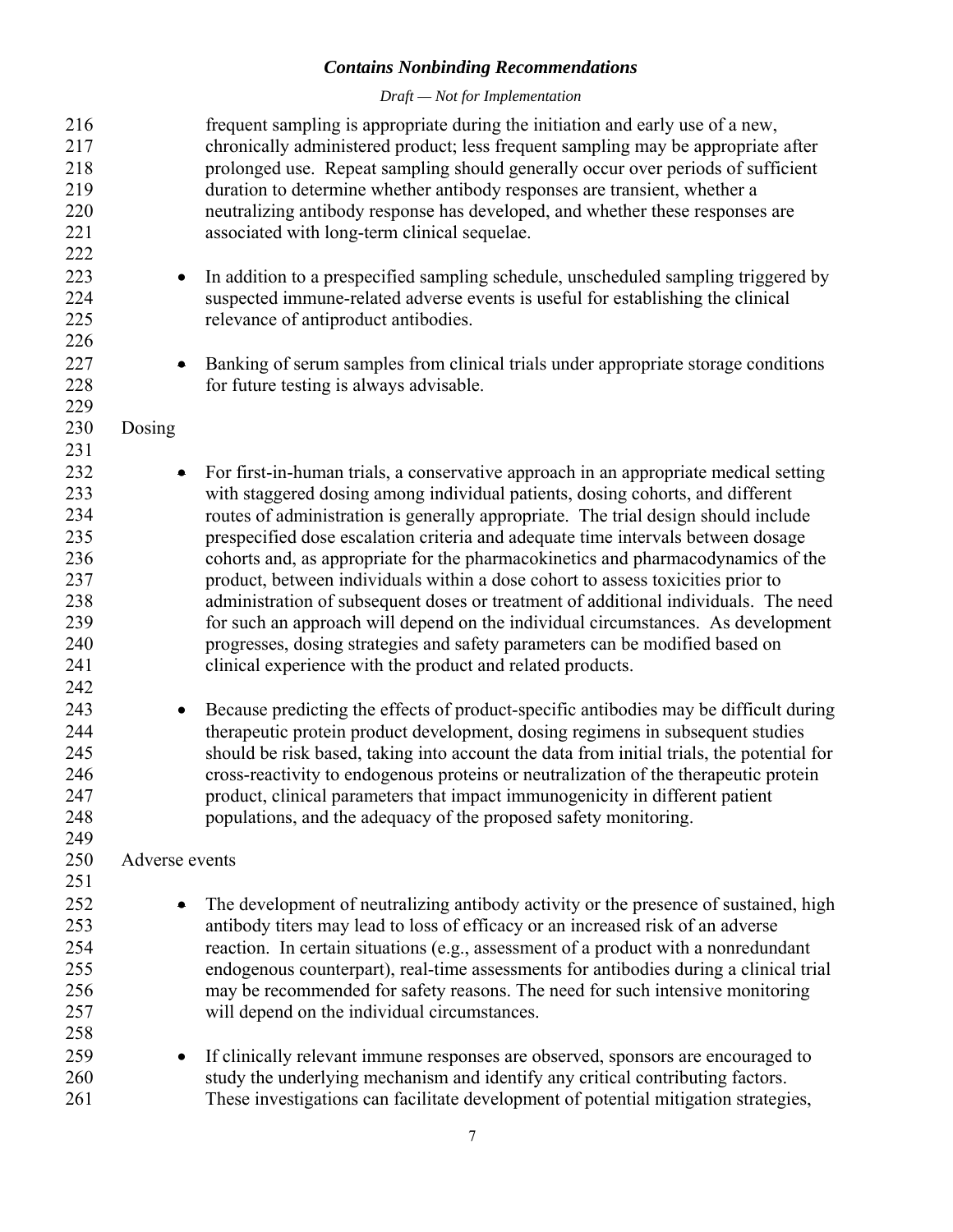| 262<br>263<br>264                                                  |                                                                                               | including modification of product formulation, screening of higher-risk patients, or<br>adoption of risk mitigation strategies (see below).                                                                                                                                                                                                                                                                                                                                                                                                                                                                                                                                                                                     |  |
|--------------------------------------------------------------------|-----------------------------------------------------------------------------------------------|---------------------------------------------------------------------------------------------------------------------------------------------------------------------------------------------------------------------------------------------------------------------------------------------------------------------------------------------------------------------------------------------------------------------------------------------------------------------------------------------------------------------------------------------------------------------------------------------------------------------------------------------------------------------------------------------------------------------------------|--|
| 265<br>266<br>267<br>268<br>269                                    | $\bullet$                                                                                     | In some cases, sponsors may choose to explore desensitization or immune tolerance<br>induction procedures as potential mitigation strategies. Given the risks associated<br>with desensitization/immune tolerance induction procedures, the appropriateness of<br>such investigations will depend on the nature of the specific indication, the target<br>patient population, and the stage of development.                                                                                                                                                                                                                                                                                                                     |  |
| 270<br>271<br>272                                                  |                                                                                               | Comparative immunogenicity studies                                                                                                                                                                                                                                                                                                                                                                                                                                                                                                                                                                                                                                                                                              |  |
| 273<br>274<br>275<br>276<br>277<br>278                             |                                                                                               | For all comparative immunogenicity studies (e.g., those comparing antibody<br>incidence, titer, or neutralizing activity to product pre- and post-manufacturing<br>changes), a strong rationale and, when possible, prespecified criteria should be<br>provided to justify what differences in incidence or severity of immune responses<br>would constitute an unacceptable difference in product safety. <sup>4</sup>                                                                                                                                                                                                                                                                                                         |  |
| 279<br>280                                                         | Postmarketing safety monitoring                                                               |                                                                                                                                                                                                                                                                                                                                                                                                                                                                                                                                                                                                                                                                                                                                 |  |
| 281<br>282<br>283<br>284<br>285<br>286<br>287<br>288<br>289<br>290 |                                                                                               | Robust postmarketing safety monitoring is an important component in ensuring the<br>safety and effectiveness of therapeutic protein products. Because some aspects of<br>postmarketing safety monitoring are product-specific, FDA encourages sponsors to<br>consult with appropriate FDA divisions to discuss the sponsors' proposed approach to<br>postmarketing safety monitoring. Rare, but potentially serious, safety risks (e.g.,<br>immunogenicity) may not be detected during preapproval clinical testing, because the<br>size of the population exposed may not be large enough to assess rare events. In<br>particular cases, such risks may need to be evaluated through postmarketing<br>surveillance or studies. |  |
| 291<br>292                                                         | V.                                                                                            | PATIENT- AND PRODUCT-SPECIFIC FACTORS THAT AFFECT                                                                                                                                                                                                                                                                                                                                                                                                                                                                                                                                                                                                                                                                               |  |
| 293                                                                |                                                                                               | <b>IMMUNOGENICITY</b>                                                                                                                                                                                                                                                                                                                                                                                                                                                                                                                                                                                                                                                                                                           |  |
| 294<br>295<br>296                                                  | A.                                                                                            | <b>Patient-Specific Factors That Affect Immunogenicity</b>                                                                                                                                                                                                                                                                                                                                                                                                                                                                                                                                                                                                                                                                      |  |
| 297<br>298<br>299<br>300                                           | another.                                                                                      | Factors related to the target patient population may increase or decrease the risk of an immune<br>response. Therefore, caution is recommended when moving from one patient population to                                                                                                                                                                                                                                                                                                                                                                                                                                                                                                                                       |  |
| 301<br>302                                                         | $\mathfrak{1}.$                                                                               | Immunologic Status and Competence of the Patient                                                                                                                                                                                                                                                                                                                                                                                                                                                                                                                                                                                                                                                                                |  |
| 303                                                                |                                                                                               | Patients who are immune suppressed may be at lower risk of mounting immune responses to                                                                                                                                                                                                                                                                                                                                                                                                                                                                                                                                                                                                                                         |  |
| 304                                                                | therapeutic protein products compared to healthy volunteers with intact immune responses. For |                                                                                                                                                                                                                                                                                                                                                                                                                                                                                                                                                                                                                                                                                                                                 |  |
| 305                                                                |                                                                                               | example, 95 percent of immune-competent cancer patients generated neutralizing antibody to a                                                                                                                                                                                                                                                                                                                                                                                                                                                                                                                                                                                                                                    |  |

<span id="page-9-3"></span><span id="page-9-2"></span><span id="page-9-1"></span><span id="page-9-0"></span> 4 For information on proposed biosimilar products, see draft guidance titled *Scientific Considerations in Demonstrating Biosimilarity to a Reference Product* (February 2012).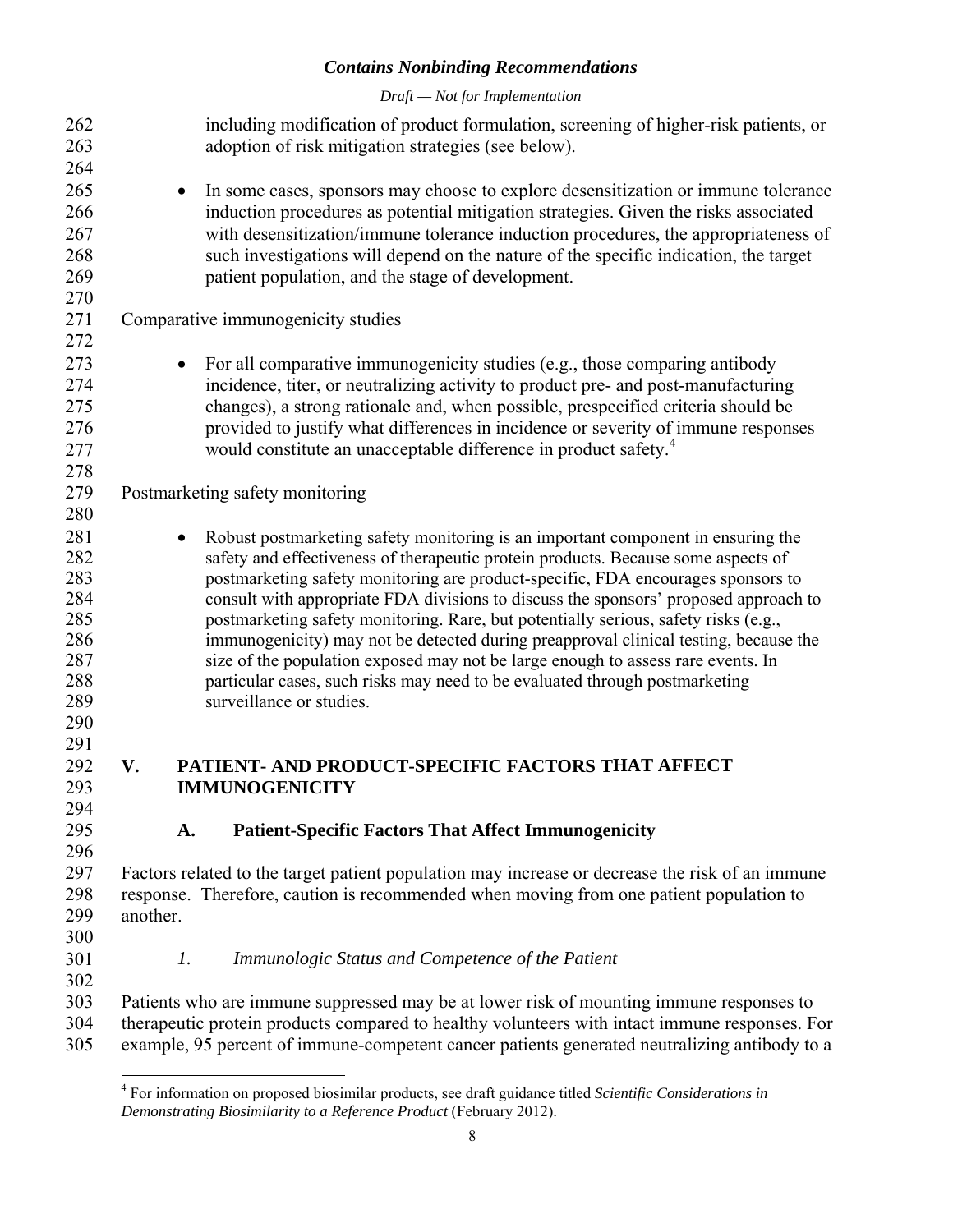<span id="page-10-1"></span><span id="page-10-0"></span>

| 306<br>307<br>308<br>309<br>310<br>311<br>312<br>313<br>314<br>315 | Granulocyte-Macrophage Colony Stimulating Factor (GM-CSF) product, but only 10 percent of<br>immune-compromised cancer patients did so (Ragnhammar, et al. 1994). Immune suppression<br>with agents that kill antigen-activated lymphocytes and/or elicit activity of regulatory T cells,<br>such as methotrexate, can have a substantial effect on immunogenicity of co-administered<br>therapeutic protein products (Baert, et al. 2003). In contrast to immune-deficient patients,<br>patients with an activated immune system (e.g., patients with certain infections or autoimmune<br>disease) may have augmented responses. Immune response generation may also be affected by<br>patient age, particularly at the extremes of the age range. Particular caution should be used in<br>studies evaluating novel therapeutics in healthy volunteers with regard to immunogenicity and<br>immune responses (Stebbings, et al. 2007; Li, et al. 2001). |  |  |
|--------------------------------------------------------------------|----------------------------------------------------------------------------------------------------------------------------------------------------------------------------------------------------------------------------------------------------------------------------------------------------------------------------------------------------------------------------------------------------------------------------------------------------------------------------------------------------------------------------------------------------------------------------------------------------------------------------------------------------------------------------------------------------------------------------------------------------------------------------------------------------------------------------------------------------------------------------------------------------------------------------------------------------------|--|--|
| 316                                                                |                                                                                                                                                                                                                                                                                                                                                                                                                                                                                                                                                                                                                                                                                                                                                                                                                                                                                                                                                          |  |  |
| 317                                                                | Recommendation                                                                                                                                                                                                                                                                                                                                                                                                                                                                                                                                                                                                                                                                                                                                                                                                                                                                                                                                           |  |  |
| 318                                                                |                                                                                                                                                                                                                                                                                                                                                                                                                                                                                                                                                                                                                                                                                                                                                                                                                                                                                                                                                          |  |  |
| 319                                                                | In the development of therapeutic protein products, a rationale should be provided to support                                                                                                                                                                                                                                                                                                                                                                                                                                                                                                                                                                                                                                                                                                                                                                                                                                                            |  |  |
| 320                                                                | the selection of an appropriate study population, especially for first-in-human studies.                                                                                                                                                                                                                                                                                                                                                                                                                                                                                                                                                                                                                                                                                                                                                                                                                                                                 |  |  |
| 321                                                                |                                                                                                                                                                                                                                                                                                                                                                                                                                                                                                                                                                                                                                                                                                                                                                                                                                                                                                                                                          |  |  |
| 322                                                                | 2.<br>Prior Sensitization/History of Allergy                                                                                                                                                                                                                                                                                                                                                                                                                                                                                                                                                                                                                                                                                                                                                                                                                                                                                                             |  |  |
| 323                                                                |                                                                                                                                                                                                                                                                                                                                                                                                                                                                                                                                                                                                                                                                                                                                                                                                                                                                                                                                                          |  |  |
| 324                                                                | Prior exposure to a therapeutic protein or to a structurally similar protein may result in a                                                                                                                                                                                                                                                                                                                                                                                                                                                                                                                                                                                                                                                                                                                                                                                                                                                             |  |  |
| 325                                                                | sensitized patient at baseline. This is a particular concern for patients receiving factor or                                                                                                                                                                                                                                                                                                                                                                                                                                                                                                                                                                                                                                                                                                                                                                                                                                                            |  |  |
| 326                                                                | enzyme replacement therapy, who may have antibodies to a previous replacement product that                                                                                                                                                                                                                                                                                                                                                                                                                                                                                                                                                                                                                                                                                                                                                                                                                                                               |  |  |
| 327                                                                | could cross react on an analogous product.                                                                                                                                                                                                                                                                                                                                                                                                                                                                                                                                                                                                                                                                                                                                                                                                                                                                                                               |  |  |
| 328                                                                |                                                                                                                                                                                                                                                                                                                                                                                                                                                                                                                                                                                                                                                                                                                                                                                                                                                                                                                                                          |  |  |
| 329<br>330                                                         | Sensitization to the excipients or process/product related impurities of a therapeutic product                                                                                                                                                                                                                                                                                                                                                                                                                                                                                                                                                                                                                                                                                                                                                                                                                                                           |  |  |
| 331                                                                | may also predispose a patient to an adverse clinical consequence. For example, products<br>produced from transgenic sources may contain allergenic foreign proteins, such as milk protein                                                                                                                                                                                                                                                                                                                                                                                                                                                                                                                                                                                                                                                                                                                                                                |  |  |
| 332                                                                | or protein from chicken eggs.                                                                                                                                                                                                                                                                                                                                                                                                                                                                                                                                                                                                                                                                                                                                                                                                                                                                                                                            |  |  |
| 333                                                                |                                                                                                                                                                                                                                                                                                                                                                                                                                                                                                                                                                                                                                                                                                                                                                                                                                                                                                                                                          |  |  |
| 334                                                                | Recommendation                                                                                                                                                                                                                                                                                                                                                                                                                                                                                                                                                                                                                                                                                                                                                                                                                                                                                                                                           |  |  |
| 335                                                                |                                                                                                                                                                                                                                                                                                                                                                                                                                                                                                                                                                                                                                                                                                                                                                                                                                                                                                                                                          |  |  |
| 336                                                                | Screening for a history of relevant allergies is recommended, and the appropriateness of                                                                                                                                                                                                                                                                                                                                                                                                                                                                                                                                                                                                                                                                                                                                                                                                                                                                 |  |  |
| 337                                                                | administration will depend on the individual risk-benefit assessment.                                                                                                                                                                                                                                                                                                                                                                                                                                                                                                                                                                                                                                                                                                                                                                                                                                                                                    |  |  |
| 338                                                                |                                                                                                                                                                                                                                                                                                                                                                                                                                                                                                                                                                                                                                                                                                                                                                                                                                                                                                                                                          |  |  |
| 339                                                                | 3.<br>Route of Administration, Dose, and Frequency of Administration                                                                                                                                                                                                                                                                                                                                                                                                                                                                                                                                                                                                                                                                                                                                                                                                                                                                                     |  |  |
| 340                                                                |                                                                                                                                                                                                                                                                                                                                                                                                                                                                                                                                                                                                                                                                                                                                                                                                                                                                                                                                                          |  |  |
| 341                                                                | Route of administration can affect the risk of sensitization. In general, intradermal,                                                                                                                                                                                                                                                                                                                                                                                                                                                                                                                                                                                                                                                                                                                                                                                                                                                                   |  |  |
| 342                                                                | subcutaneous, and inhalational routes of administration are associated with increased                                                                                                                                                                                                                                                                                                                                                                                                                                                                                                                                                                                                                                                                                                                                                                                                                                                                    |  |  |
| 343                                                                | immunogenicity compared to the intramuscular and the intravenous (IV) routes. The IV route is                                                                                                                                                                                                                                                                                                                                                                                                                                                                                                                                                                                                                                                                                                                                                                                                                                                            |  |  |
| 344                                                                | generally considered to be the least likely to elicit an immune response. In conjunction with the                                                                                                                                                                                                                                                                                                                                                                                                                                                                                                                                                                                                                                                                                                                                                                                                                                                        |  |  |
| 345                                                                | route of administration, the dose, frequency, and duration of treatment can also affect                                                                                                                                                                                                                                                                                                                                                                                                                                                                                                                                                                                                                                                                                                                                                                                                                                                                  |  |  |
| 346                                                                | immunogenicity (Rosenberg and Worobec 2004). For example, a lower dose administered                                                                                                                                                                                                                                                                                                                                                                                                                                                                                                                                                                                                                                                                                                                                                                                                                                                                      |  |  |
| 347                                                                | intermittently is typically more immunogenic than a larger dose administered without                                                                                                                                                                                                                                                                                                                                                                                                                                                                                                                                                                                                                                                                                                                                                                                                                                                                     |  |  |
| 348                                                                | interruption. It should be noted that the effects of dose and frequency on immune responses to                                                                                                                                                                                                                                                                                                                                                                                                                                                                                                                                                                                                                                                                                                                                                                                                                                                           |  |  |
| 349                                                                | therapeutic protein products are not independent of other factors, such as route of                                                                                                                                                                                                                                                                                                                                                                                                                                                                                                                                                                                                                                                                                                                                                                                                                                                                      |  |  |
| 350                                                                | administration, product origin, and product-related factors that influence immunogenicity (see                                                                                                                                                                                                                                                                                                                                                                                                                                                                                                                                                                                                                                                                                                                                                                                                                                                           |  |  |
| 351                                                                | below).                                                                                                                                                                                                                                                                                                                                                                                                                                                                                                                                                                                                                                                                                                                                                                                                                                                                                                                                                  |  |  |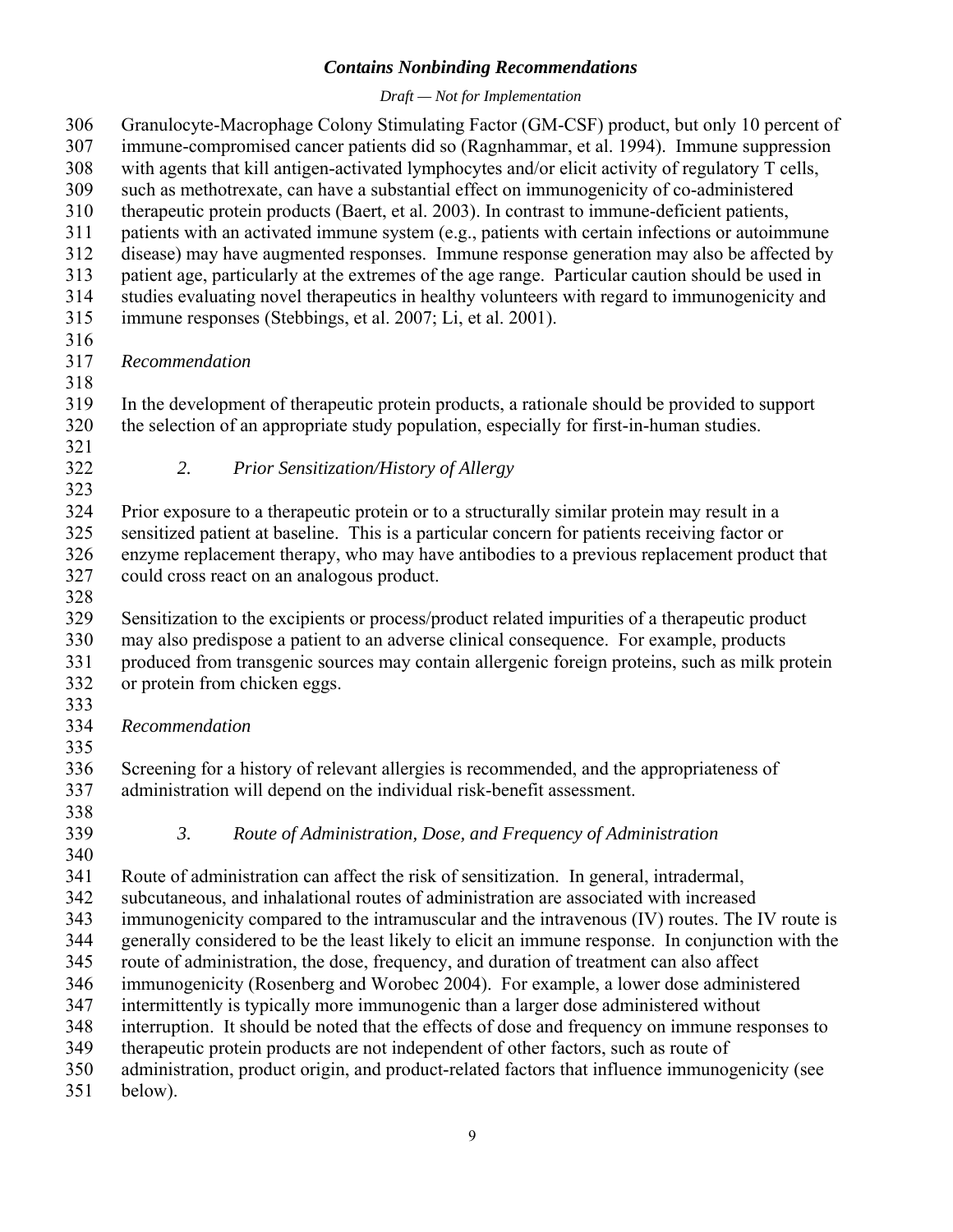*Draft — Not for Implementation* 

<span id="page-11-0"></span>

| 352        |                                                                                                                                                                                  |  |  |
|------------|----------------------------------------------------------------------------------------------------------------------------------------------------------------------------------|--|--|
| 353        | Recommendations                                                                                                                                                                  |  |  |
| 354        |                                                                                                                                                                                  |  |  |
| 355        | Immunogenicity should be considered when selecting an appropriate route of administration,                                                                                       |  |  |
| 356        | especially for high-risk therapeutic protein products (e.g. therapeutic counterparts of                                                                                          |  |  |
| 357        | nonredundant endogenous proteins) in first-in-human dosing.                                                                                                                      |  |  |
| 358        |                                                                                                                                                                                  |  |  |
| 359        | Changes in the route of administration or dosing during product development may be associated                                                                                    |  |  |
| 360        | with changes in the immunogenicity profile, and clinical safety data to support such changes are                                                                                 |  |  |
| 361        | recommended.                                                                                                                                                                     |  |  |
| 362        |                                                                                                                                                                                  |  |  |
| 363        | 4.<br>Genetic Status                                                                                                                                                             |  |  |
| 364        |                                                                                                                                                                                  |  |  |
| 365        | Genetic factors may modulate the immune response to a therapeutic protein product. In                                                                                            |  |  |
| 366        | particular, some Human Leukocyte Antigen (HLA) haplotypes may predispose patients to                                                                                             |  |  |
| 367        | development of undesirable antibody responses to specific products (Hoffmann, et al. 2008). If                                                                                   |  |  |
| 368        | feasible, HLA mapping studies may help define a subset of the patient population at increased                                                                                    |  |  |
| 369        | risk. Moreover, genetic polymorphisms in cytokine genes may upregulate or downregulate                                                                                           |  |  |
| 370        | immune responses (Donnelly, Dickensheets, et al. 2011).                                                                                                                          |  |  |
| 371        |                                                                                                                                                                                  |  |  |
| 372        | Recommendation                                                                                                                                                                   |  |  |
| 373        |                                                                                                                                                                                  |  |  |
| 374        | Evaluation of genetic factors that may modulate the immune response to a therapeutic protein                                                                                     |  |  |
| 375        | product is recommended. For example, the subset of patients that generate neutralizing                                                                                           |  |  |
| 376        | antibodies to IFN-beta products are more likely to possess distinct HLA haplotypes (Hoffmann,                                                                                    |  |  |
| 377        | et al. 2008). Thus, knowledge of the heightened susceptibility of patients with such HLA                                                                                         |  |  |
| 378        | haplotypes may allow for measures to prevent such responses or to pursue other treatment                                                                                         |  |  |
| 379        | options.                                                                                                                                                                         |  |  |
| 380        |                                                                                                                                                                                  |  |  |
| 381        | 5.<br><b>Status of Immune Tolerance to Endogenous Protein</b>                                                                                                                    |  |  |
| 382        |                                                                                                                                                                                  |  |  |
| 383        | Humans are not equally immunologically tolerant to all endogenous proteins. Thus, the                                                                                            |  |  |
| 384        | robustness of immune tolerance to an endogenous protein affects the ease with which a                                                                                            |  |  |
| 385        | therapeutic protein product counterpart of that endogenous protein can break such tolerance.                                                                                     |  |  |
| 386<br>387 | Immunological tolerance in both protein-specific T and B cells depends on many factors,<br>prominent among which is the abundance of the endogenous protein: immune tolerance is |  |  |
| 388        |                                                                                                                                                                                  |  |  |
| 389        | weaker for low-abundance and stronger for high-abundance proteins (Weigle 1980; Goodnow<br>1992; Haribhai, et al. 2003).                                                         |  |  |
| 390        |                                                                                                                                                                                  |  |  |
| 391        | The human immune system is not fully tolerant to low-abundance endogenous proteins, such as                                                                                      |  |  |
| 392        | cytokines and growth factors, for which serum levels may be in the nanogram (ng)/milliter                                                                                        |  |  |
| 393        | (mL) to picogram (pg)/mL range. This point is underscored by the presence of autoantibodies to                                                                                   |  |  |
| 394        | cytokines and growth factors in healthy individuals, the development of antibodies to                                                                                            |  |  |
| 395        | inflammatory cytokines, and the breaking of tolerance to endogenous proteins by administration                                                                                   |  |  |
| 396        | of exogenous recombinant therapeutic protein products (Worobec and Rosenberg 2004;                                                                                               |  |  |

<span id="page-11-1"></span>397 Rosenberg and Worobec 2004; Rosenberg and Worobec 2005; Koren, et al. 2008; Hermeling,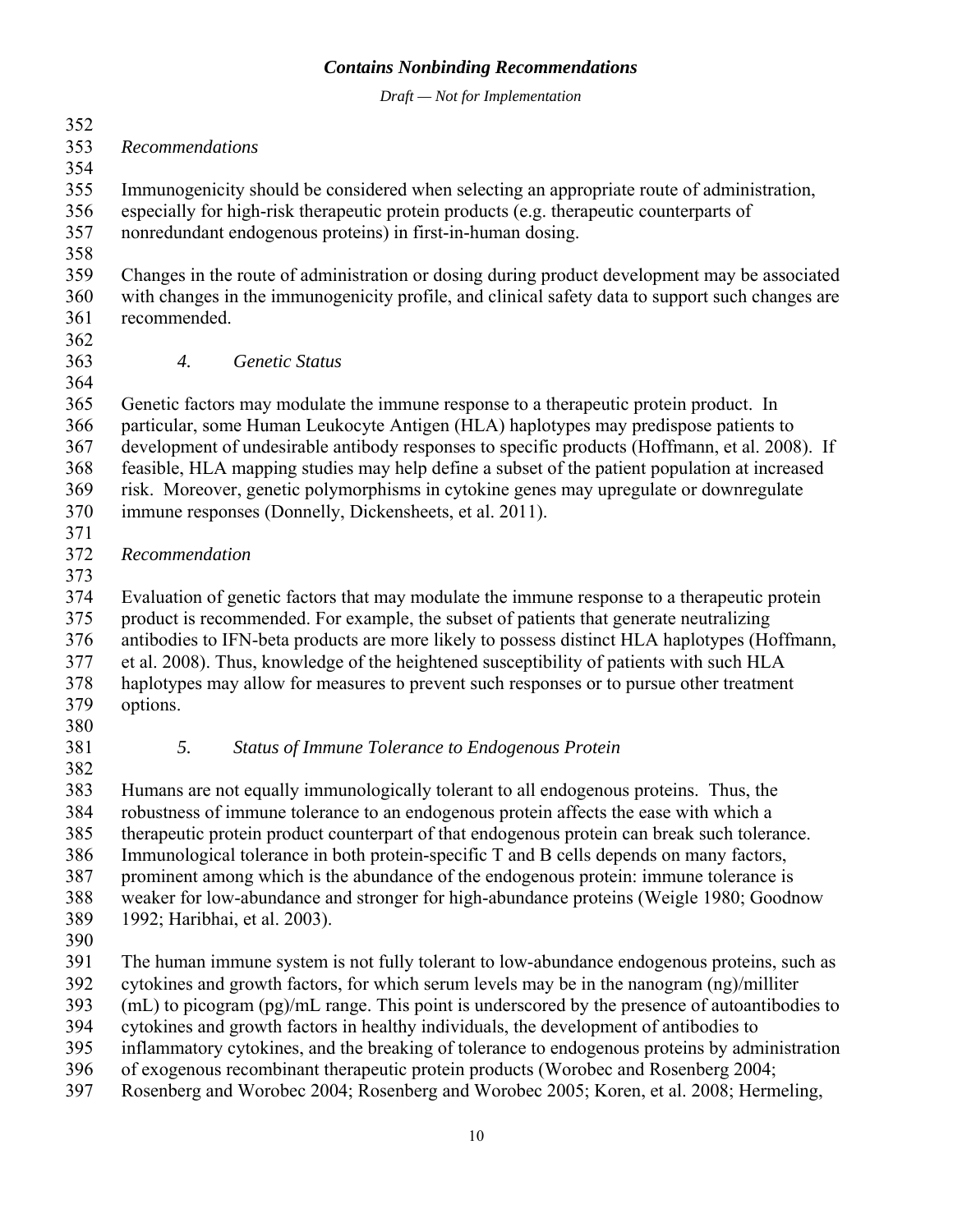### *Draft — Not for Implementation*

et al. 2004). When a therapeutic protein is intended as a replacement for an absent or deficient endogenous protein, patients with genetic mutations conferring a "knock out" phenotype may respond to the therapeutic product as to a foreign protein or neoantigen, or may already be sensitized as a result of previous exposure to a similar therapeutic protein or related proteins from other sources. 398 399 400 401 402 403 404 405 406 407 408 409 410 411 412 413 414 415 416 417 418 419 420 421 422 423 424 425 426 427 428 429 430 431 432 433 434 435 436 437 438 439 440 441 *Recommendations*  For a therapeutic protein product that is a counterpart of an endogenous protein, particularly if for first-in-human use, and for high-risk therapeutic proteins (e.g., those with endogenous protein counterparts with nonredundant functions), some understanding of the robustness of immune tolerance to that endogenous protein should be gained by the following: Quantitating or gathering information on the level of the endogenous protein in serum in the steady state, as well as in conditions that specifically elicit its production Assessing for, or gathering information on, the presence of pre-existing antibodies in healthy individuals and patient populations Incorporating evaluations of immunogenicity, immune cell activation, inflammatory responses, or cytokine release into relevant animal studies to obtain insight and provide guidance for clinical safety assessments (see Appendix, part E) (Koren 2002) Consideration should also be given to the following: Evaluation of the genetic status (e.g., cross-reactive immunologic material or CRIM status) of patients requiring factor/enzyme replacement therapies for risk evaluation and mitigation. Evaluation of the extent of polymorphisms, including single nucleotide polymorphisms, in patient populations to identify potential mismatches with the therapeutic protein product. **B. Product-Specific Factors That Affect Immunogenicity**  *1. Product Origin (foreign or endogenous)*  Immune responses to nonhuman (i.e., foreign) proteins are expected, and, as explained above, may be anticipated for some endogenous proteins. Moreover, mismatches between the sequence of the endogenous protein of the patient and that of the therapeutic protein product due to naturally occurring polymorphisms are a risk factor for the development of immune

<span id="page-12-1"></span><span id="page-12-0"></span>442 443 responses to the therapeutic protein product (Viel, et al. 2009). However, the rapidity of development, the strength (titer), and the persistence of the response may depend on a number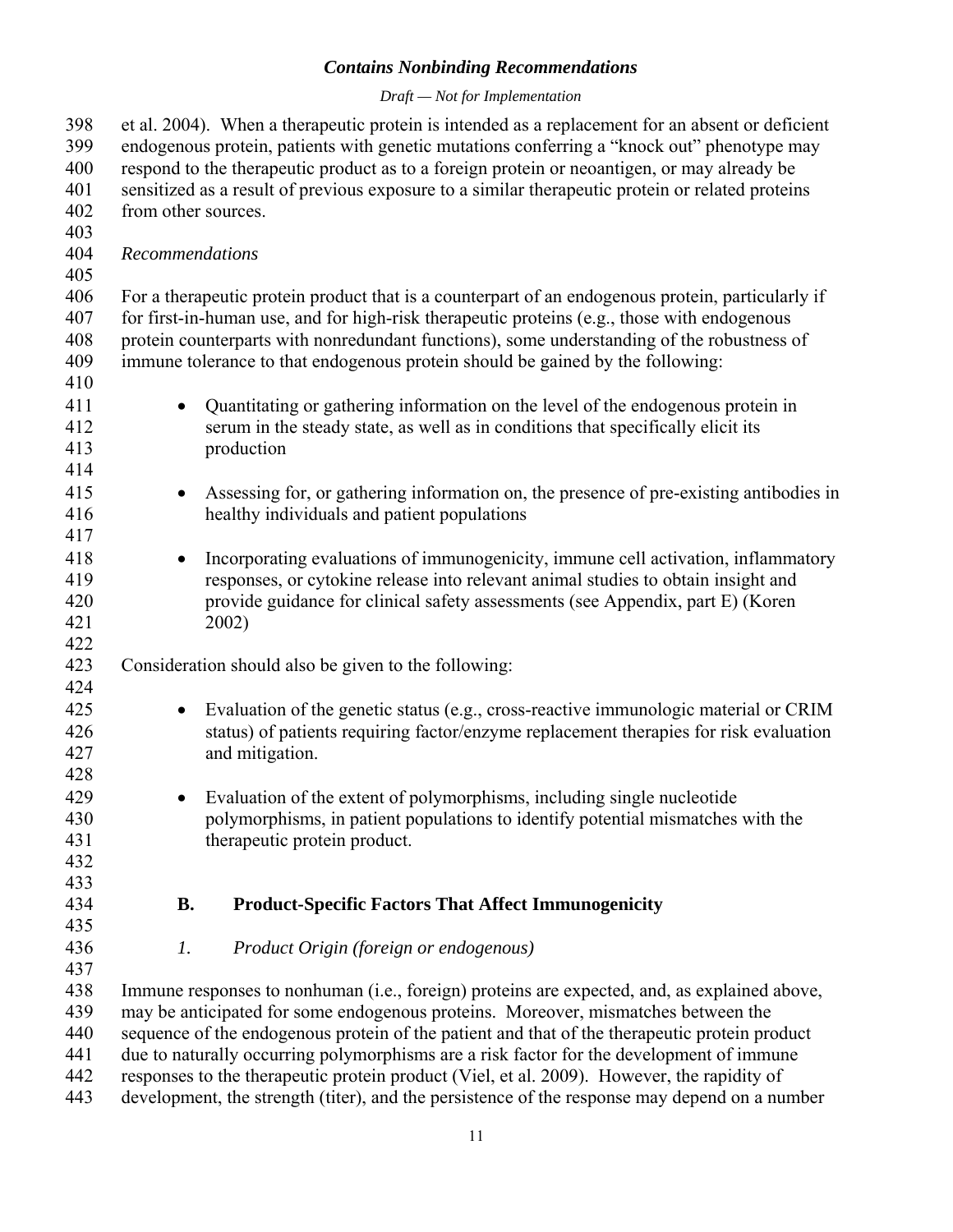### *Draft — Not for Implementation*

of factors, including the following: previous and ongoing environmental exposure and the mode of such exposure; the presence in the product of immunity-provoking factors, such as product aggregates and materials with adjuvant activity; and the product's inherent immunomodulatory activity (see section 6 below). For example, environmental exposure to bacterial proteins from either commensal or pathogenic bacteria on skin or in the gut may predispose to generation of immune responses when such bacterial proteins (either recombinantly or naturally derived) are used as therapeutics. 444 445 446 447 448 449 450 451 452 453 454 455 456 457 458 459 460 461 462 463 464 465 466 467 468 469 470 471 472 473 474 475 476 477 478 479 480 481 482 483 484 485 486 For proteins derived from natural sources, antibodies can develop not only to the desired therapeutic protein product, but also to other foreign protein components potentially present in the product. For example, during treatment with a bovine thrombin product, immune responses to bovine coagulation factor V, present in the product, led to development of antibodies that cross-reacted against human-Factor V and resulted in life-threatening bleeding in some patients (Kessler and Ortel 2009). Sponsors investigating such products should thus evaluate the risk posed by immune responses not only to the therapeutic moiety, but also to any known protein or other impurities that may be present. *Recommendation*  Naturally sourced products should be evaluated for other components, protein and non-protein. A risk-based evaluation of immunogenicity of process and product related impurities should be performed and a testing program designed based on such an evaluation. *2. Primary Molecular Structure/Post Translational Modifications*  Both the primary sequence and the higher-order structure of therapeutic protein products are important factors that contribute to immunogenicity. Primary sequence analysis can reveal potentially immunogenic sequence differences in proteins that are otherwise relatively conserved between humans and animals. In such cases, the nonhuman epitopes may elicit T cell help or facilitate epitope spreading to generate an antibody response to the conserved human sequences (Dalum, et al. 1997). Primary sequence analyses may also reveal polymorphisms in relatively conserved human proteins that could lead to immune responses in patients whose endogenous protein amino acid sequence differs from that of the therapeutic protein product. More advanced analyses of primary sequence are also likely to detect HLA class II binding epitopes in nonpolymorphic human proteins. Such epitopes may elicit and activate regulatory T cells which enforce self-tolerance, or, opposingly, could activate T helper (Th) cells when immune tolerance to the endogenous protein is not robust (Weber, et al. 2009; Barbosa and Celis 2007; Tatarewicz, et al. 2007; De Groot, et al. 2008). However, engineering of changes to the primary sequence to eliminate immunogenic Th cell epitopes or addition of toleragenic T cell epitopes should be done cautiously, because these modifications may alter critical product quality attributes such as propensity to aggregate, and susceptibility to deamidation and

- <span id="page-13-0"></span>487 488 oxidation, and thus alter product stability. Therefore, extensive evaluation and testing of critical product attributes should be performed following such changes. Primary sequence
- 489 considerations are especially important in evaluation of the immunogenicity of fusion proteins,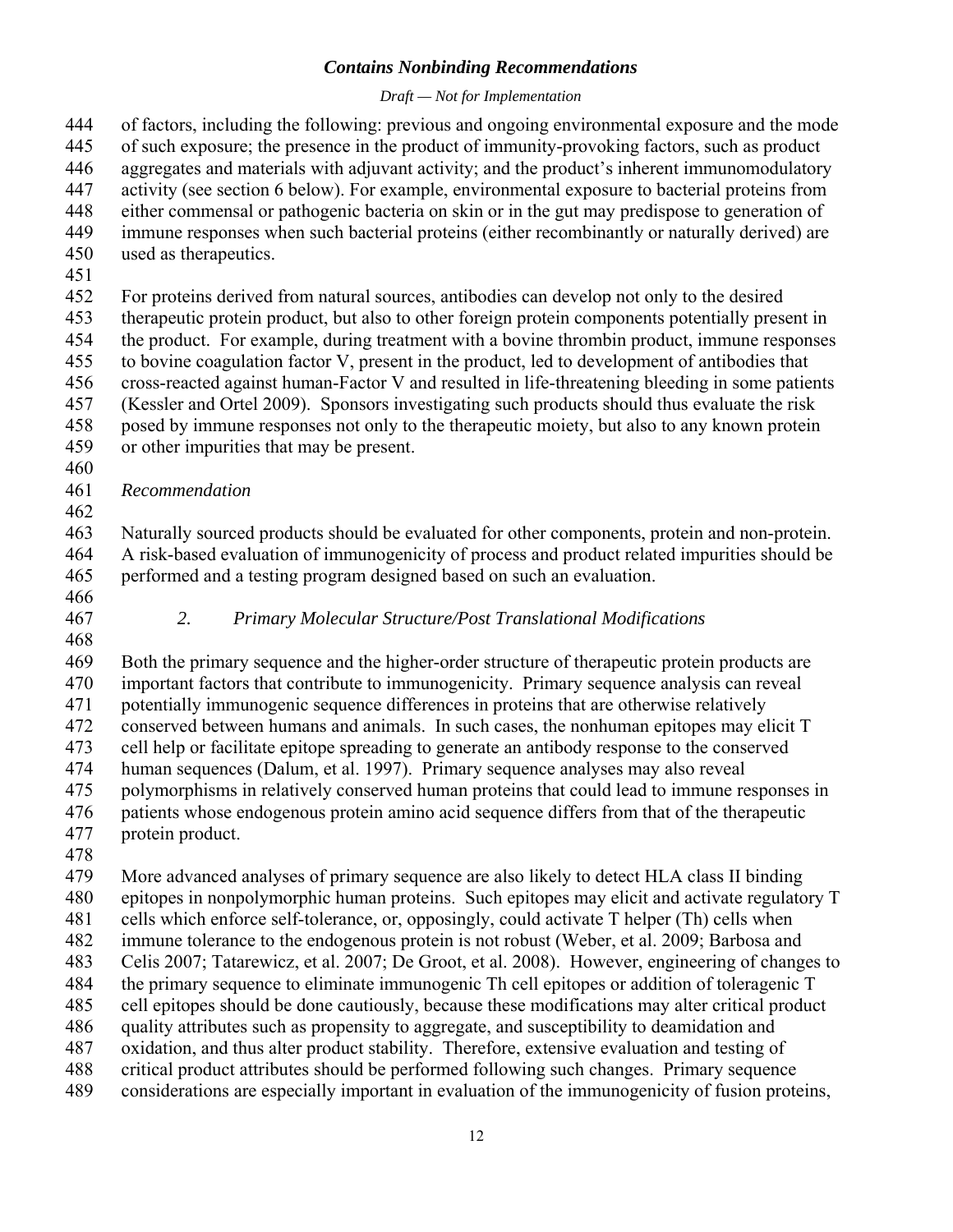## *Draft — Not for Implementation*

because immune responses to neoantigens formed from the joining region may be elicited 490

- (Miller, et al. 1999) and may then spread to conserved segments of the molecule. Fusion 491
- proteins consisting of a foreign protein and an endogenous protein are of particular concern 492
- because of the capacity of the foreign protein to elicit T cell help for generation of an antibody 493
- response to the endogenous protein partner (Dalum, et al. 1997). 494
- 495

496 Chemical modifications of therapeutic protein products such as oxidation, deamidation,

497 aldehyde modification, and deimination may elicit immune responses by modification of

498 primary sequence, by causing aggregate formation, or by altering antigen processing and

499 500 presentation. Importantly, such changes may be well controlled during manufacture and storage, but may occur in vivo in the context of the relatively high pH of the in vivo

501 environment or in inflammatory environments, and cause loss of activity as well as elicitation

502 of immune responses. Evaluation of therapeutic protein products in the context of the in vivo

- 503 environments to which they are targeted can reveal susceptibility to chemical degradation that
- 504 may contribute to loss of activity and increased immunogenicity (Demeule, Gurny, et al. 2006;
- 505 Makrygiannakis, et al. 2006; Huang, et al. 2005). Susceptibility to chemical modifications of

506 therapeutic protein products, and thus the possibility of loss of activity or induction of immune

- 507 responses in vivo, should prompt consideration of careful protein engineering.
- 508

#### 509 *Recommendations*

510

511 Careful consideration should be given to the primary sequences chosen for development of

- 512 therapeutic proteins in general and especially of therapeutic protein counterparts of endogenous
- 513 proteins in view of potential polymorphisms in endogenous proteins across human populations.
- 514

515 For assessment of immune responses to fusion molecules, or to engineered versions of

516 therapeutic protein products, antibody assays should be developed that enable assessment of

517 responses to the intact protein product, as well as to each of the partner proteins separately or to

518 novel regions. Immune responses directed to the intact protein product, but not reactive with

519 either of the separate partner proteins, may be targeting novel epitopes in the fusion region.

520

521 Evaluation of therapeutic protein products in the in vivo milieu in which they function (e.g., in

522 inflammatory environments or at physiologic pH) may reveal susceptibilities to modifications

523 (e.g., aggregation and deamidation) that result in loss of efficacy or induction of immune

524 responses. Such information may facilitate product engineering to withstand undesirable

525 526 effects. Sponsors should consider this information in early product design and in development of improved products.

- 527
- <span id="page-14-0"></span>528

# *3. Quaternary Structure: Product Aggregates and Measurement of Aggregates*

529 530

531 Protein aggregates have been recognized as potent elicitors of immune responses to therapeutic protein products for over a half-century (Gamble 1966). Mechanisms by which protein

532 aggregates facilitate immune responses include the following: extensive cross-linking of B cell

533 receptors, causing efficient B cell activation (Dintzis, et al. 1989; Bachmann, et al. 1993);

534 enhancing antigen uptake, processing, and presentation; and triggering immunostimulatory

535 danger signals (Seong and Matzinger 2004), thus recruiting the T cell help needed for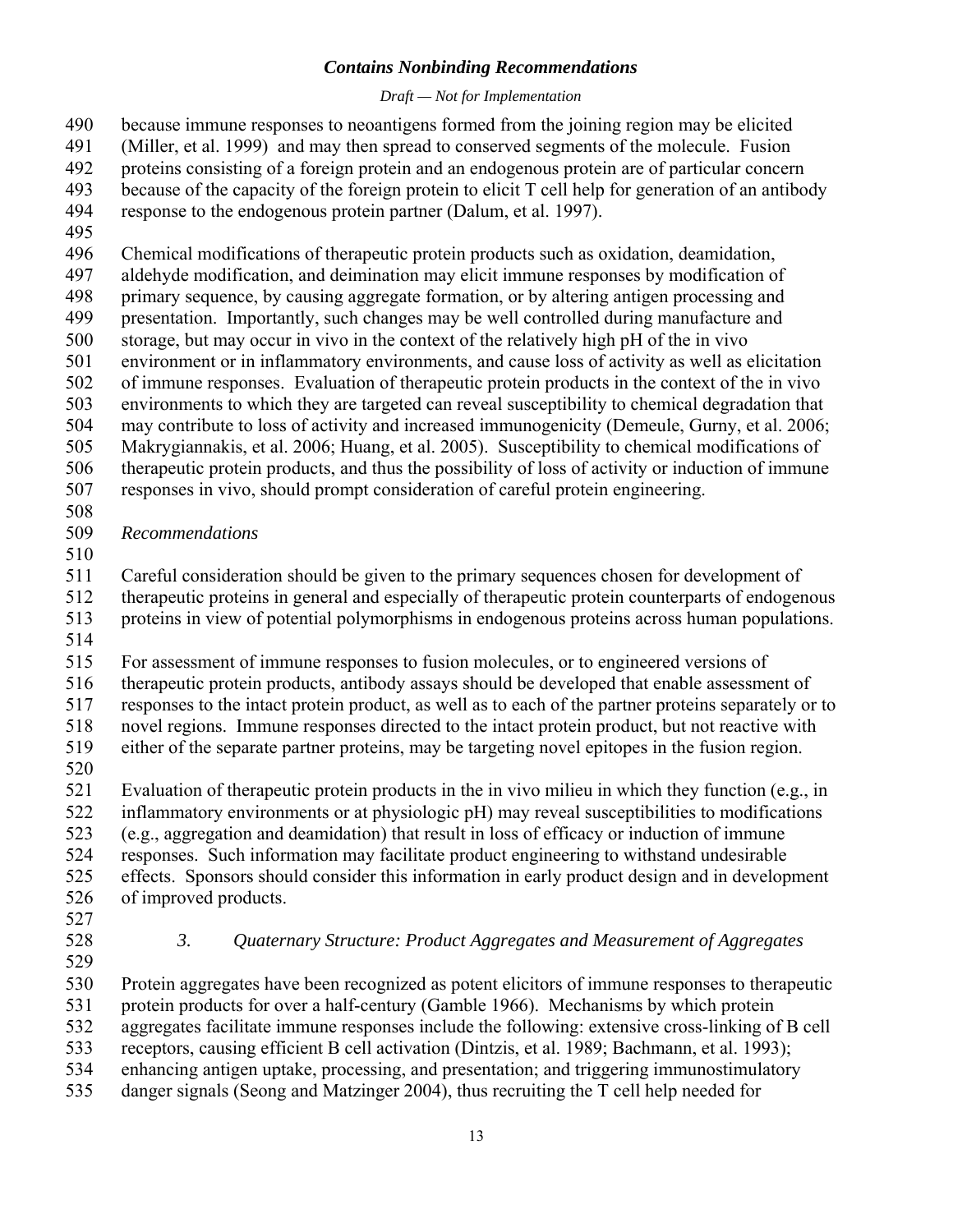### *Draft — Not for Implementation*

generation of high-affinity, isotype-switched IgG antibody, the antibody response most often associated with neutralization of product efficacy (Bachmann and Zinkernagel 1997). 536 537

538

539 Protein aggregates are composed either of intact native protein or of degraded or denatured

- 540 protein which has lost epitopes of the normal protein. Antibodies generated by aggregates
- 541 containing native protein can bind to monomeric protein as well, with the potential to inhibit or
- 542 neutralize product activity. In contrast, antibodies to denatured/degraded protein bind uniquely
- 543 544 to the aggregated material, but not to native protein monomers, such as was the case with early preparations of human intravenous immune globulin (IVIG) (Barandun, et al. 1962; Ellis and
- 545 Henney 1969). Such responses have been shown to cause anaphylaxis, but do not inhibit or
- 546 neutralize activity of the native protein.
- 547
- 548 Critical information is lacking regarding the types and quantities of aggregates needed to
- 549 generate immune responses for any given therapeutic protein product, although it is generally
- 550 recognized that higher-molecular-weight aggregates (i.e., >100 kD) and particles are more
- 551 potent in eliciting such responses than lower-molecular-weight aggregates (Bachmann, et al.
- 552 1993). The aggregates formed and the quantities that efficiently elicit immune responses also
- 553 may differ for different products and in different clinical scenarios. Furthermore, the use of any
- 554 single method for assessment of aggregates is not sufficient to provide a robust measure of
- 555 protein aggregation. For example, sole use of size exclusion chromatography may preclude
- 556 detection of higher-molecular-weight aggregates that fail to traverse the column prefilter, yet
- 557 558 may be the most crucial species in generating immune responses. Moreover, it has been recognized that subvisible particulates in the size range of 0.1-10 microns have a strong
- 559 potential to be immunogenic, but are not precisely monitored by currently employed
- 560 technologies (Berkowitz 2006; Wyatt Technology n.d.; Gross and Zeppezauer 2010; Roda,
- 561 et al. 2009; Mahler and Jiskoot 2012). These very large aggregates may contain thousands to
- 562 millions of protein molecules and may be homogeneous or heterogeneous (e.g., protein
- 563 molecules adhered to glass or metal particles).
- 564

#### 565 *Recommendations*

566

- 567 It is critical for manufacturers of therapeutic protein products to minimize protein aggregation
- 568 to the extent possible. This can be done by using an appropriate cell substrate, selecting
- 569 manufacturing conditions that minimize aggregate formation, employing a robust purification
- 570 scheme that eliminates aggregates, and choosing a formulation and container closure that
- 571 minimizes aggregation during storage. It is particularly important that product expiration
- 572 dating take into account any increase in protein aggregates associated with protein denaturation
- 573 or degradation during storage.
- 574
- 575 Methods that individually or in combination enhance detection of protein aggregates should be
- 576 employed to characterize these distinct species of aggregates in a product. One or more such
- 577 assays should be validated for use in routine lot release, and several of them should be
- 578 employed for comparability assessments. Methods include, but are not limited to the following:
- 579 size exclusion chromatography, analytical ultracentrifugation (Berkowitz 2006), light scattering
- 580 techniques (Wyatt Technology n.d.), Fourier transformed infrared spectroscopy (Gross and
- 581 Zeppezauer 2010), and field flow fractionation (Roda, et al. 2009).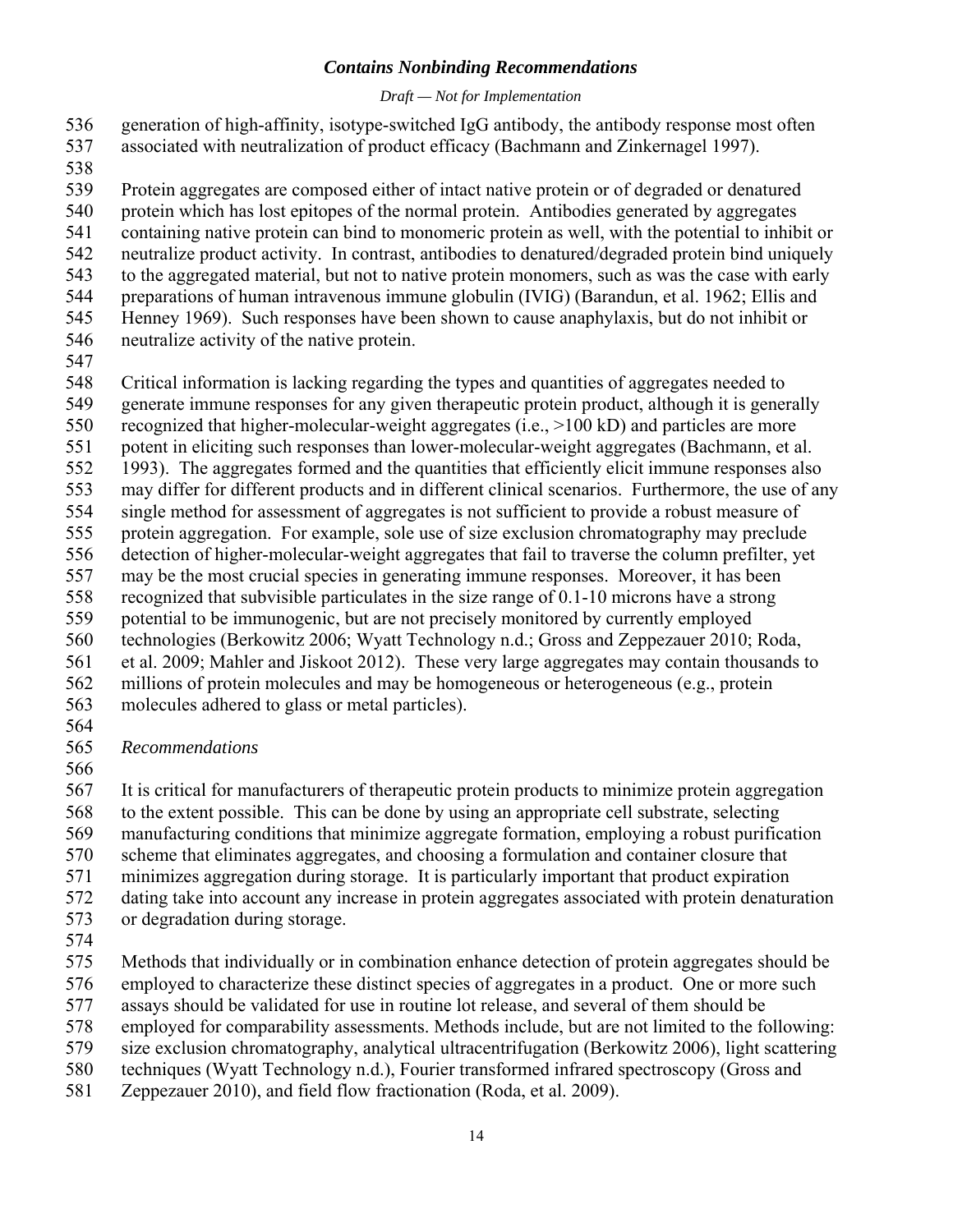*Draft — Not for Implementation* 

582

583 584 585 586 587 588 Assessment should be made of the range and levels of subvisible particles (2-10 microns) present in therapeutic protein products initially and over the course of the shelf life. Several methods are qualified to evaluate the content of subvisible particulates in this size range (Mahler and Jiskoot 2012). Sponsors should conduct a risk assessment of the impact of these particles on the clinical performance of the therapeutic protein product and develop a mitigation strategy based on that assessment, when appropriate.

- 589
- <span id="page-16-0"></span>590

*4. Glycosylation/Pegylation* 

591 592 593 594 595 596 597 598 599 600 601 602 603 Glycosylation may strongly modulate immunogenicity of therapeutic protein products. Although foreign glycoforms such as mammalian xenogeneic sugars (Chung, et al. 2008; Ghaderi, et al. 2010), yeast mannans (Bretthauer and Castellino 1999), or plant sugars (Gomord and Faye 2004) may trigger vigorous innate and acquired immune responses, glycosylation of proteins with conserved mammalian sugars generally enhances product solubility and diminishes product aggregation and immunogenicity. Glycosylation indirectly alters protein immunogenicity by minimizing protein aggregation, as well as by shielding immunogenic protein epitopes from the immune system (Wei, et al. 2003; Cole, et al. 2004). Pegylation of therapeutic protein products has been found to diminish their immunogenicity via similar mechanisms (Inada, et al. 1995; Harris, Martin, et al. 2001), although immune responses to the polyethylene glycol (PEG) itself have been recognized and have caused loss of product efficacy and adverse safety consequences (Lui, et al. 2011). Anti-PEG antibodies have also been found

- 604 to be cross-reactive between pegylated products.
- 605
- 606 *Recommendations*
- 607

608 609 For proteins that are normally glycosylated, use of a cell substrate production system that glycosylates the protein in a nonimmunogenic manner and close to the normal human pattern is

- 610 recommended.
- 611

612 613 For pegylated therapeutic proteins, assays for antibodies to PEG itself should be developed and implemented concomitantly with antibody assays to the therapeutic protein.

- 614
- <span id="page-16-1"></span>615

*5. Impurities with Adjuvant Activity* 

616

617 618 619 620 Adjuvant activity can arise through multiple mechanisms, including the presence of microbial impurities in therapeutic protein products. These innate immune response modulating impurities (IIRMIs), including lipopolysaccharide,  $\beta$ -glucan, and flagellin, exert immune enhancing activity by binding to, and signaling through, Toll-like receptors or other pathogen

621 622 recognition receptors present on B cells, dendritic cells, and other antigen presenting cell populations (Verthelyi and Wang 2010; Iwasaki and Medzhitov 2010). This signaling prompts

623 maturation of antigen presenting cells and/or serves to directly stimulate B cell antibody

624 production. It is very important to minimize the types and amounts of such microbial

- 625 impurities in therapeutic protein products.
- 626

627 *Recommendations*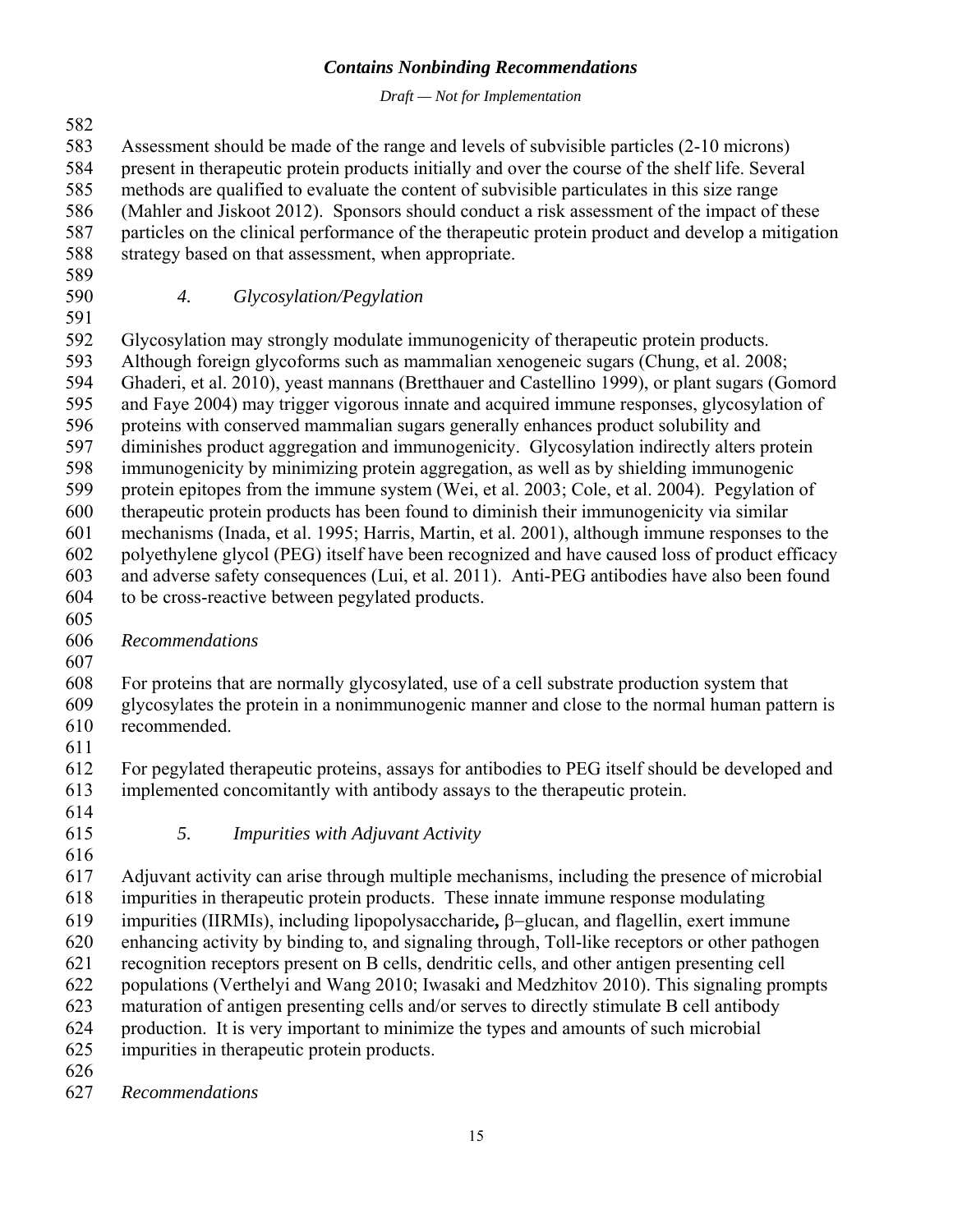*Draft — Not for Implementation* 

<span id="page-17-0"></span>628 629 630 631 632 633 634 635 636 637 638 639 640 641 642 643 644 645 646 647 648 649 650 651 652 653 654 655 656 657 658 659 660 661 662 663 664 665 666 667 668 669 670 671 672 Assays to evaluate the types of IIRMIs present should be tailored to the relevant cell substrate. Because even trace levels of IIRMIs can modify the immunogenicity of a therapeutic protein product, the assays used to detect them should have sensitivities that are clinically relevant. Biomarkers used to detect and compare the presence of IIRMIs should be tailored to the IIRMIs that could be present in the product. *6. Immunomodulatory Properties of the Therapeutic Protein Product*  The immunologic activity of any given therapeutic protein product critically influences not only the immune response directed to it, but also immune responses directed to other coadministered therapeutic protein products, endogenous proteins, or even small drug molecules, and may not be predictable. For example, interferon-alpha (Gogas, et al. 2006; Tovey and Lallemand 2010), interleukin-2 (Franzke, et al. 1999), and GM-CSF (Hamilton 2008) are not only relatively immunogenic of themselves, but also are known to upregulate immune responses to endogenous proteins and to induce clinical autoimmunity. Immunosuppressive therapeutic proteins may globally downregulate immune responses, raising the possibility of serious infections. However, not all immunosuppressive therapeutic proteins suppress responses to themselves. For example, integrin and TNF monoclonal antibodies tend to be immunogenic. Thus, the immunogenicity of such protein therapeutics should be evaluated empirically. *Recommendations* The immunomodulatory properties of therapeutic protein products, their effects on immune responses to themselves, and their capacity to induce autoimmunity should be monitored from the earliest stages of product development. Vaccination using live attenuated organisms should be avoided when the therapeutic protein product is immunosuppressive. Updated vaccination status, compliant with local healthcare standards, is recommended for patients before administration of the therapeutic protein product. *7. Formulation*  Formulation components are principally chosen for their ability to preserve the native conformation of the protein in storage by preventing denaturation due to hydrophobic interactions, as well as chemical degradation, including truncation, oxidation, and deamidation (Cleland, Powell, et al. 1993; Shire, Shahrokh, et al. 2004; Wakankar and Borchardt 2006). Large protein excipients in the formulation, such as human serum albumin (HSA), may affect immunogenicity positively or negatively. Excipients such as HSA, although added for their ability to inhibit hydrophobic interactions, may coaggregate with product or form protein adducts under suboptimal storage conditions (Braun and Alsenz 1997). Polysorbate, a nonionic detergent, is the most commonly used alternative to HSA because its association with proteins minimizes hydrophobic interactions. The stability of both types of excipients (i.e., HSA and

<span id="page-17-1"></span>673 polysorbate) should be kept in mind for formulation purposes because they too are subject to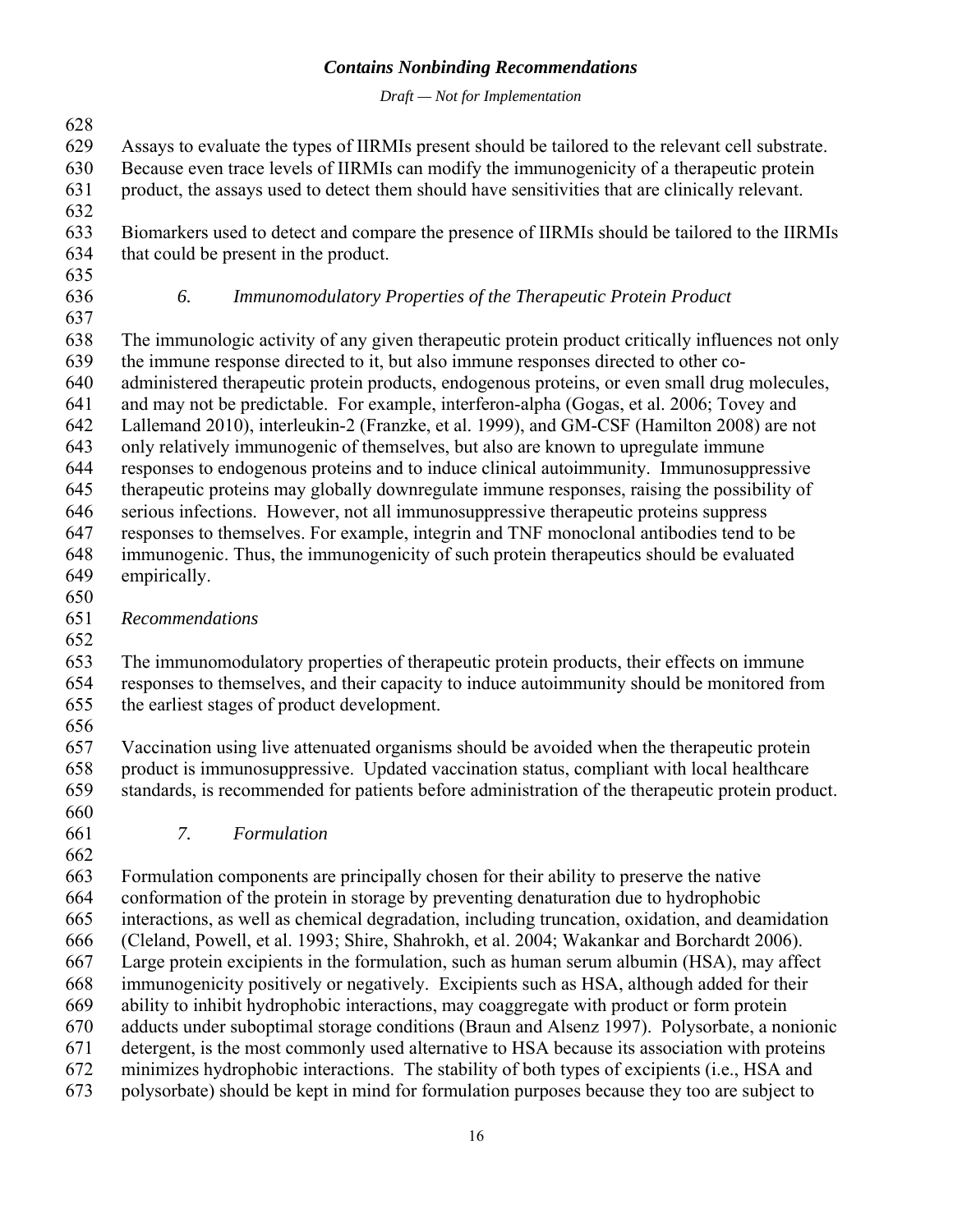<span id="page-18-0"></span>

|                                                      | $Draff - Not for Implementation$                                                                                                                                                                                                                                                                                                                                                                                                                                                                                                 |  |  |
|------------------------------------------------------|----------------------------------------------------------------------------------------------------------------------------------------------------------------------------------------------------------------------------------------------------------------------------------------------------------------------------------------------------------------------------------------------------------------------------------------------------------------------------------------------------------------------------------|--|--|
| 674<br>675<br>676                                    | modifications (e.g., oxidation), which may then pose a threat to the integrity of the therapeutic<br>protein product.                                                                                                                                                                                                                                                                                                                                                                                                            |  |  |
| 677<br>678<br>679<br>680<br>681                      | Formulation may also affect immunogenicity of the product by causing leaching of materials<br>with immune adjuvant activity from the container closure system. Organic compounds with<br>immunologic activity as well as metals have been eluted from container closure materials by<br>polysorbate-containing formulations leading to increased oxidation and aggregation.                                                                                                                                                      |  |  |
| 682<br>683                                           | Recommendations                                                                                                                                                                                                                                                                                                                                                                                                                                                                                                                  |  |  |
| 684<br>685<br>686<br>687<br>688                      | Excipients should be evaluated for their potential to prevent denaturation and degradation of<br>therapeutic protein products during storage. Interactions between excipients and therapeutic<br>proteins should be carefully evaluated, especially in terms of co-aggregation or formation of<br>product-excipient adducts.                                                                                                                                                                                                     |  |  |
| 689<br>690<br>691<br>692<br>693                      | Excipient stability should be carefully considered when establishing product shelf life.<br>Thorough analyses of leachables and extractables should be performed to evaluate the capacity<br>of container closure materials to interact with and modify the therapeutic protein product. An<br>appropriate risk mitigation strategy should be developed, as appropriate, following such an<br>assessment.                                                                                                                        |  |  |
| 694<br>695                                           | 8.<br><b>Container Closure Considerations</b>                                                                                                                                                                                                                                                                                                                                                                                                                                                                                    |  |  |
| 696<br>697<br>698<br>699<br>700<br>701<br>702<br>703 | Interactions between therapeutic protein products and the container closure may negatively<br>affect product quality and immunogenicity. These interactions are more likely with prefilled<br>syringes of therapeutic protein products. These syringes are composed of multiple surfaces and<br>materials that interact with product over a prolonged time period and thus have the potential to<br>alter product quality. Other container closure considerations that are pertinent to<br>immunogenicity include the following: |  |  |
| 704<br>705                                           | Glass and air interfaces are hydrophobic surfaces that can denature proteins and cause<br>$\bullet$<br>aggregation in glass syringes and vials.                                                                                                                                                                                                                                                                                                                                                                                  |  |  |
| 706<br>707<br>708<br>709<br>710                      | Glass vials have been known to delaminate at higher pH and with citrate formulations,<br>$\bullet$<br>potentially creating protein-coated glass particles, which may enhance immunogenicity<br>of the therapeutic protein (Frandkin, Carpenter, et al. 2011).                                                                                                                                                                                                                                                                    |  |  |
| 711<br>712                                           | Silicone oil-coated syringe plungers provide a chemical and structural environment on<br>$\bullet$<br>which proteins can denature and aggregate.                                                                                                                                                                                                                                                                                                                                                                                 |  |  |
| 713<br>714<br>715<br>716                             | Leached materials from the container closure system may be a source of materials that<br>$\bullet$<br>enhance immunogenicity, either by chemically modifying the therapeutic protein<br>product, or by having direct immune adjuvant activity, including the following:                                                                                                                                                                                                                                                          |  |  |
| 717<br>718<br>719                                    | Organic compounds with immunomodulatory activity may be eluted from<br>O<br>container closure materials by polysorbate-containing formulations: a                                                                                                                                                                                                                                                                                                                                                                                |  |  |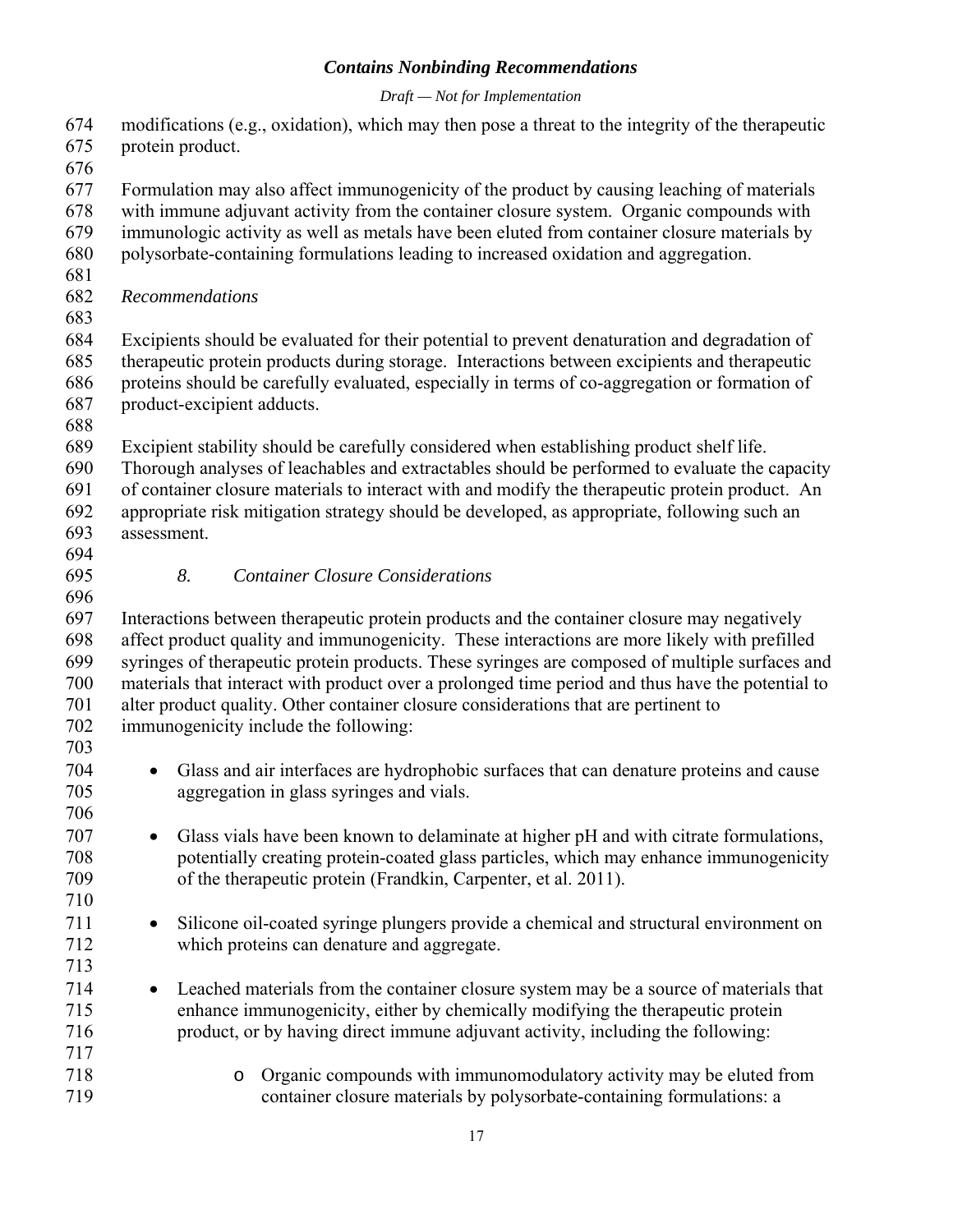*Draft — Not for Implementation* 

| 720<br>721        |                                                                                                  | leachable organic compound involved in vulcanization was found in a<br>polysorbate formulated product when the stopper surfaces were not teflon                                                            |  |
|-------------------|--------------------------------------------------------------------------------------------------|------------------------------------------------------------------------------------------------------------------------------------------------------------------------------------------------------------|--|
| 722<br>723        |                                                                                                  | coated (Boven, et al. 2005).                                                                                                                                                                               |  |
| 724<br>725        | $\circ$                                                                                          | Metals that oxidize and aggregate therapeutic protein products or activate<br>metalloproteinases have been found in various products contained in                                                          |  |
| 726<br>727        |                                                                                                  | prefilled syringes or in vials. For example, tungsten oxide that leached from                                                                                                                              |  |
| 728               |                                                                                                  | the syringe barrel was reported to cause protein aggregation (Bee, et al.<br>2009) and leached metals from vial stoppers caused increased proteolysis of                                                   |  |
| 729<br>730        |                                                                                                  | a therapeutic protein due to activation of a metalloprotease that co-purified<br>with the product.                                                                                                         |  |
| 731<br>732        | Recommendations                                                                                  |                                                                                                                                                                                                            |  |
| 733               |                                                                                                  |                                                                                                                                                                                                            |  |
| 734<br>735        |                                                                                                  | Sponsors should obtain a detailed description of all raw materials used in manufacture of the<br>container closure systems for their products. Assays based on such techniques as reverse-phase            |  |
| 736               |                                                                                                  | high-performance liquid chromatography should be developed and used to assess the presence                                                                                                                 |  |
| 737               |                                                                                                  | of leachables in therapeutic protein products.                                                                                                                                                             |  |
| 738<br>739        |                                                                                                  | Because the United States Pharmacopeia "elastomeric closures for injections" tests do not                                                                                                                  |  |
| 740               |                                                                                                  | adequately characterize the impact of leachables in storage containers on therapeutic protein                                                                                                              |  |
| 741<br>742        |                                                                                                  | products under real-time storage conditions, leachables must be evaluated for each therapeutic<br>protein product in the context of its storage container under real-time storage conditions.              |  |
| 743               |                                                                                                  |                                                                                                                                                                                                            |  |
| 744<br>745        |                                                                                                  | Testing for leachables should be performed on the product under stress conditions, as well as<br>under real-time storage conditions because in some cases, the amount of leachables increases              |  |
| 746<br>747        |                                                                                                  | dramatically over time and at elevated temperatures. Product compatibility testing should be<br>performed to assess the effects of container closure system materials and all leachables on                |  |
| 748               | product quality.                                                                                 |                                                                                                                                                                                                            |  |
| 749<br>750        | 9.                                                                                               | <b>Product Custody</b>                                                                                                                                                                                     |  |
| 751               |                                                                                                  |                                                                                                                                                                                                            |  |
| 752               |                                                                                                  | Products formulated in prefilled syringes should be tested for stability in protocols that include                                                                                                         |  |
| 753               | appropriate in-use conditions (e.g., light and temperature) to identify conditions and practices |                                                                                                                                                                                                            |  |
| 754<br>755        | that cause product degradation.                                                                  |                                                                                                                                                                                                            |  |
| 756               |                                                                                                  | Given that most therapeutic protein products denature and aggregate on exposure to heat and                                                                                                                |  |
| 757               |                                                                                                  | light, or with mechanical agitation, to ensure product quality, patients should be educated                                                                                                                |  |
| 758<br>759        |                                                                                                  | regarding product storage, handling, and administration.                                                                                                                                                   |  |
| 760               |                                                                                                  | A secure supply chain is critical. Cold chain security is of utmost importance in preserving                                                                                                               |  |
| 761<br>762<br>763 |                                                                                                  | product quality. For example, the custody of epoetin- $\alpha$ by unauthorized vendors was associated<br>with high levels of aggregates and antibody-mediated pure red cell aplasia (Fotiou, et al. 2009). |  |
| 764               | Recommendations                                                                                  |                                                                                                                                                                                                            |  |

<span id="page-19-0"></span>765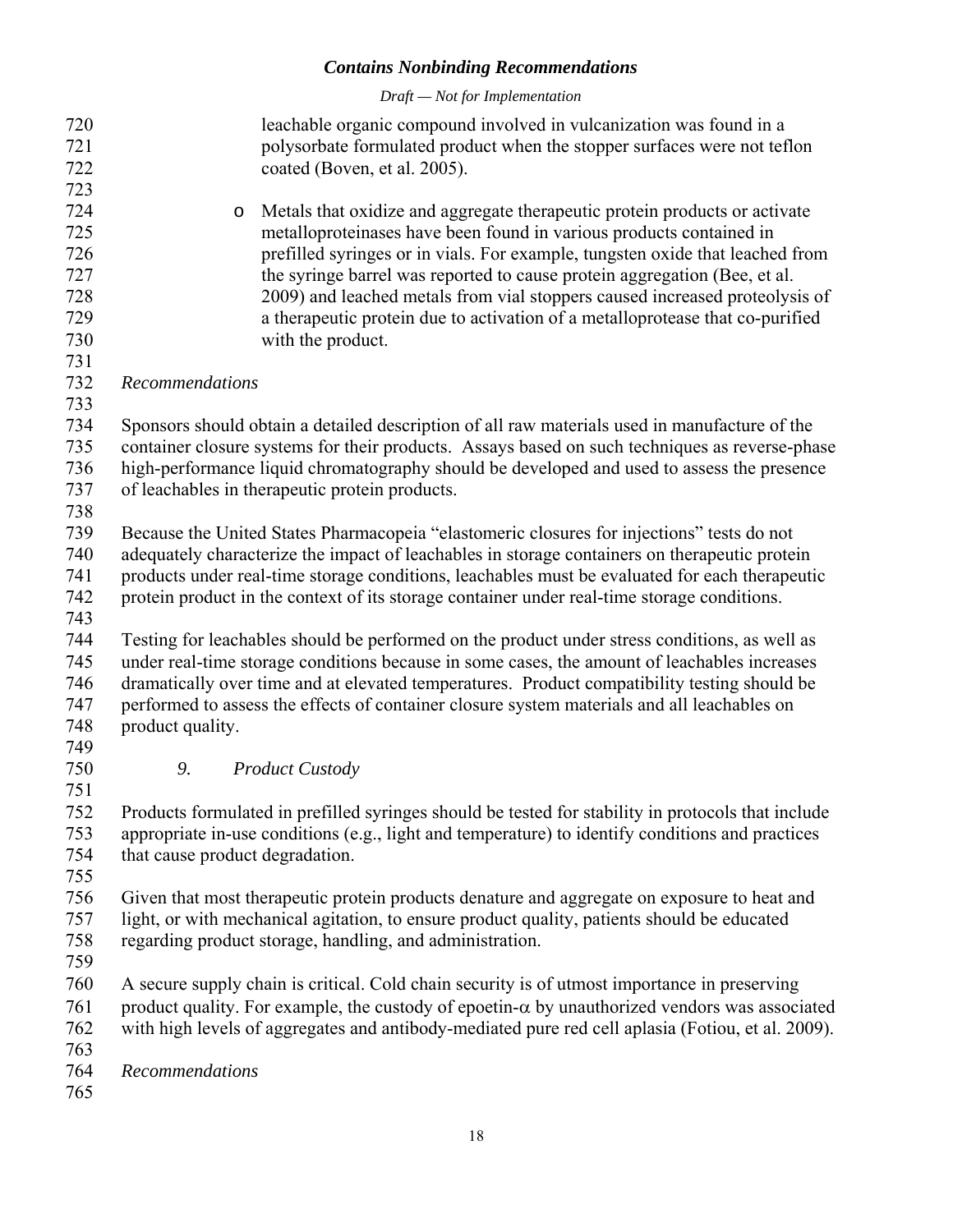*Draft — Not for Implementation* 

Patient educational materials (e.g., FDA-approved patient labeling providing instructions for use as required under 21 CFR 201.57 and 201.80) should explicitly identify appropriate storage and handling conditions of the product. Appropriate patient instruction by caregivers is vital to ensure product quality and help minimize adverse events. Cold chain security should be ensured. 766 767 768 769 770

771

# 772

#### <span id="page-20-0"></span>773 **VI. CONCLUSION**

774

775 776 777 778 779 780 781 782 783 784 Consequences of immune responses to therapeutic proteins can range from no apparent effect to serious adverse events, including life-threatening complications, such as anaphylaxis, neutralization of the effectiveness of life-saving or greatly needed therapies, or neutralization of endogenous proteins with nonredundant functions. Although immunogenicity risk factors pertaining to product quality attributes and patient/protocol factors are understood, immune responses to therapeutic proteins cannot be predicted based solely on characterization of these factors but should be evaluated in the clinic. A risk-based approach, as delineated in this guidance, provides investigators with the tools to develop novel protein therapeutics, evaluate the effect of manufacturing changes, and evaluate the potential need for tolerance-inducing protocols when severe consequences result from immunogenicity.

785 786

#### <span id="page-20-1"></span>787 **VII. REFERENCES**

788

789 790 Bachmann, MF and RM Zinkernagel, 1997, Neutralizing Antiviral B Cell Responses, Annu Rev Immunol, 15:235-70.

791 792 Bachmann, MF, et al., 1993, The Influence of Antigen Organization on B Cell Responsiveness, Science, 262(5138): 1448-51.

793 794 Baert, F, et al., 2003, Influence of Immunogenicity on the Long-Term Efficacy of Infliximab in Crohn's Disease, N Engl J Med, 348(7):601-8.

795 796 Barandun, S, et al., 1962, Intravenous Administration of Human Gamma-Globulin, Vox Sang, 7:157-74.

797 798 Barbosa, MD and E Celis, 2007, Immunogenicity of Protein Therapeutics and the Interplay Between Tolerance and Antibody Responses, Drug Discov Today, 12(15-16):674-81.

799 800 Bee, JS, et al., 2009, Precipitation of a Monoclonal Antibody by Soluble Tungsten, J Pharm Sci, 98(9):3290-301.

- 801 Bellomi, F, et al., 2003, Fate of Neutralizing and Binding Antibodies to IFN Beta in MS
- 802 Patients Treated with IFN Beta for 6 Years, J Neurol Sci, 215(1-2):3-8.

803 804 Berkowitz, SA, 2006, Role of Analytical Ultracentrifugation in Assessing the Aggregation of Protein Biopharmaceuticals, AAPS J, 8(3):E590-605.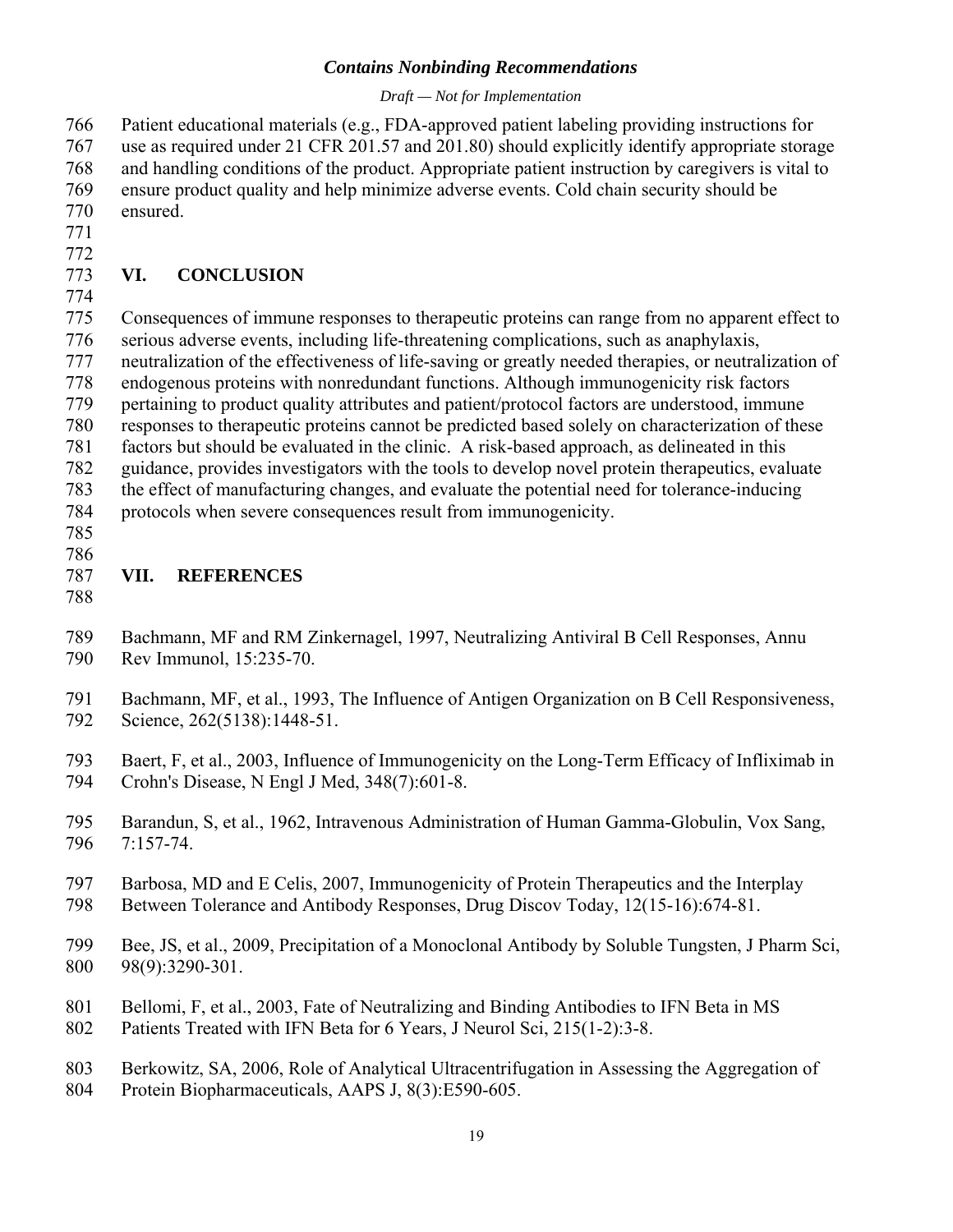- Boven, K, et al., 2005, The Increased Incidence of Pure Red Cell Aplasia with an Eprex 805
- Formulation in Uncoated Rubber Stopper Syringes, Kidney Int, 67(6):2346-53. 806
- 807 Braun, A and J Alsenz, 1997, Development and Use of Enzyme-Linked Immunosorbent Assays
- 808 (ELISA) for the Detection of Protein Aggregates in Interferon-Alpha (IFN-alpha) Formulations,
- 809 Pharm Res, 14(10):1394-400.
- 810 Bretthauer, RK and FJ Castellino, 1999, Glycosylation of Pichia Pastoris-Derived Proteins,
- 811 Biotechnol Appl Biochem, 30 (Pt 3):193-200.
- 812 813 Brockow, K and DD Metcalfe, 2010, Mastocytosis, in Chem Immunol Allergy, J. Ring, Editor, Karger: Basel, 111-124.
- 814 Carpenter, JF, et al., 2009, Overlooking Subvisible Particles in Therapeutic Protein Products:
- 815 Gaps That May Compromise Product Quality, J Pharm Sci, 98(4):1201-5.
- 816 Carrasco, YR and FD Batista, 2007, B Cells Acquire Particulate Antigen in a Macrophage-Rich
- 817 Area at the Boundary Between the Follicle and the Subcapsular Sinus of the Lymph Node,
- 818 Immunity, 27(1):160-71.
- 819 Chung, CH, et al., 2008, Cetuximab-Induced Anaphylaxis and IgE Specific for Galactose-
- 820 Alpha-1, 3-Galactose, N Engl J Med, 358(11):1109-17.
- 821 Cleland, JL, MF Powell, and SJ Shire, 1993, The Development of Stable Protein Formulations:
- 822 823 A Close Look at Protein Aggregation, Deamidation, and Oxidation, Crit Rev Ther Drug Carrier Syst, 10(4):307-77.
- 824 825 826 Cole, KS, et al., 2004, Removal of N-Linked Glycosylation Sites in the V1 Region of Simian Immunodeficiency Virus gp120 Results in Redirection of B-Cell Responses to V3, J Virol, 78(3):1525-39.
- 827 Dalum, I, et al., 1997, Induction of Cross Reactive Antibodies Against a Self Protein by
- 828 829 Immunization with a Modified Self Protein Containing a Foreign T Helper Epitope, Mol Immunol, 34:1113-1120.
- 830 831 De Groot, AS, et al., 2008, Activation of Natural Regulatory T Cells by IgG Fc-Derived Peptide Tregitopes, Blood, 112(8):3303-11.
- 832 Demeule, B, R Gurny, and T Arvinte, 2006, Where Disease Pathogenesis Meets Protein
- 833 Formulation: Renal Deposition of Immunoglobulin Aggregates, Eur J Pharm Biopharm,
- 834 62(2):121-30.
- 835 836 Dharnidharka, VR, et al., 1998, Membranous Glomerulonephritis and Nephrosis Post Factor IX Infusions in Hemophilia B, Pediatr Nephrol, 12(8):654-7.
- 837 838 Dintzis, RZ, et al., 1989, The Immunogenicity of Soluble Haptenated Polymers is Determined by Molecular Mass and Hapten Valence, J Immunol, 143(4):1239-44.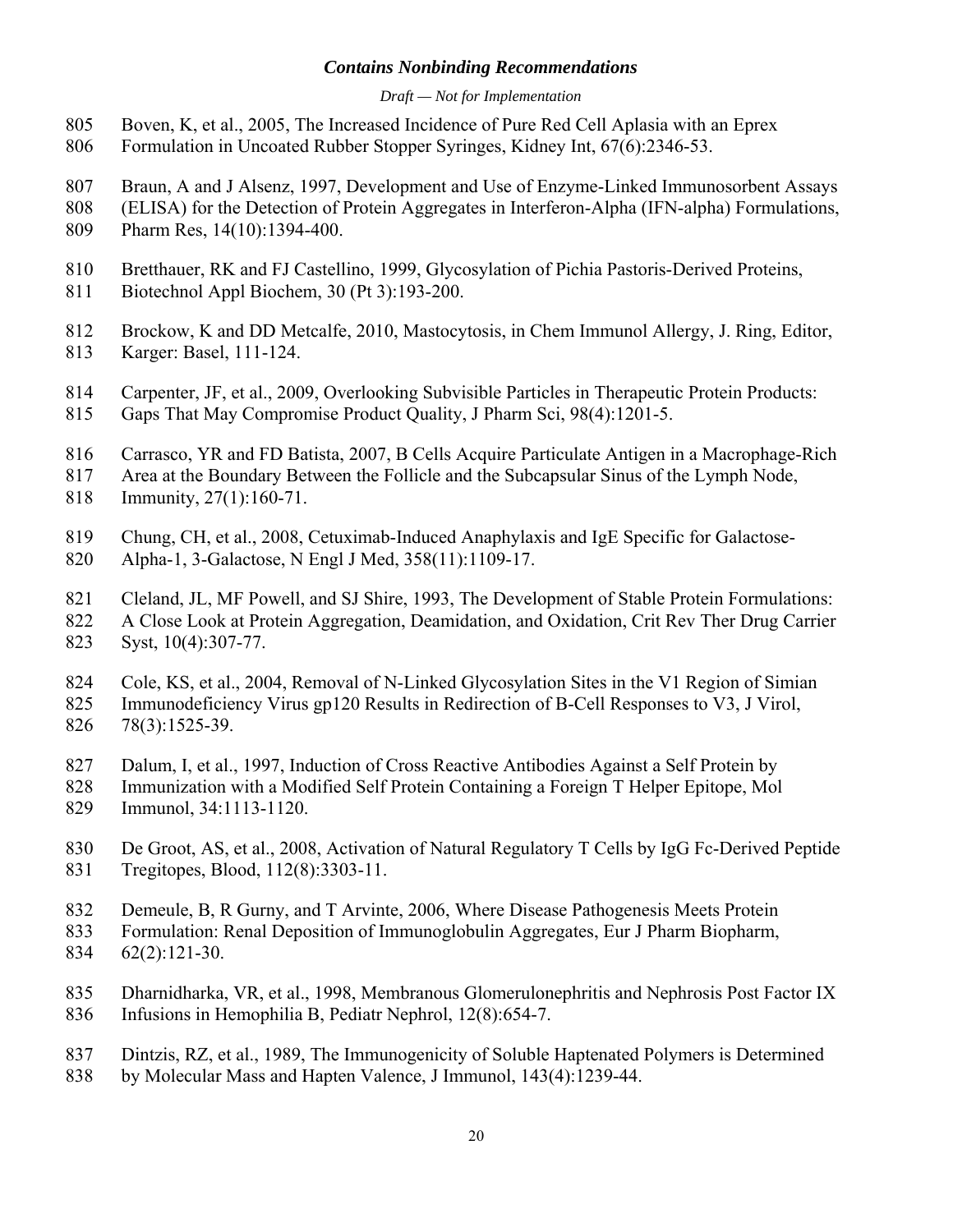- Disis, M, et al., 2004, Humoral Epitope-Spreading Following Immunization with a HER-2/neu 839
- Peptide Based Vaccine in Cancer Patients, J Clin Immunol, 24:571-578. 840
- 841 Donnelly, RP, H Dickensheets, and TR O'Brien, 2011, Interferon-Lambda and Therapy for
- 842 Chronic Hepatitis C Virus Infection, Trends Immunol, 32(9):443-50.
- 843 Duff, GW, 2006, Expert Group on Phase One Clinical Trials: Final Report, GW Duff, Editor
- 844 (accessible at
- 845 http://www.dh.gov.uk/en/Publicationsandstatistics/Publications/PublicationsPolicyAndGuidanc
- 846  $e/DH$  063117).
- 847 848 Ellis, EF and CS Henney, 1969, Adverse Reactions Following Administration of Human Gamma Globulin, J Allergy, 43(1):45-54.
- 849 850 Fotiou, F, et al., 2009, Impact of Illegal Trade on the Quality of Epoetin Alfa in Thailand, Clin Ther, 31(2):336-46.
- 851 Fradkin, AH, JF Carpenter, and TW Randolph, 2011, Glass Particles as an Adjuvant: A Model
- 852 for Adverse Immunogenicity of Therapeutic Proteins, J Pharm Sci, 100(11):4953-64.
- 853 854 Franzke, A, et al., 1999, Autoimmunity Resulting from Cytokine Treatment Predicts Long-Term Survival in Patients with Metastatic Renal Cell Cancer, J Clin Oncol, 17(2):529-33.
- 855 856 Gamarra, RM, et al., 2006, Serum Sickness-Like Reactions in Patients Receiving Intravenous Infliximab, J Emerg Med, 30(1):41-4.
- 857 858 Gamble, CN, 1966, The Role of Soluble Aggregates in the Primary Immune Response of Mice to Human Gamma Globulin, Int Arch Allergy Appl Immunol, 30(5):446-55.
- 859 860 Ghaderi, D, et al., 2010, Implications of the Presence of N-Glycolylneuraminic Acid in Recombinant Therapeutic Glycoproteins, Nat Biotechnol, 28(8):863-7.
- 861 862 Gogas, H, et al., 2006, Prognostic Significance of Autoimmunity During Treatment of Melanoma with Interferon, N Engl J Med, 354(7):709-18.
- 863 864 Gomord, V and L Faye, 2004, Posttranslational Modification of Therapeutic Proteins in Plants, Curr Opin Plant Biol, 7(2):171-81.
- 865 866 Goodnow, CC, 1992, Transgenic Mice and Analysis of B-Cell Tolerance, Annu Rev Immunol, 10:489-518.
- 867 Goto, S, et al., 2009, Serum Sickness with an Elevated Level of Human Anti-Chimeric
- 868 Antibody Following Treatment with Rituximab in a Child with Chronic Immune
- 869 Thrombocytopenic Purpura, Int J Hematol, 89(3):305-9.
- 870 Gross, PC and M Zeppezauer, 2010, Infrared Spectroscopy for Biopharmaceutical Protein
- 871 Analysis, J Pharm Biomed Anal, 53(1):29-36.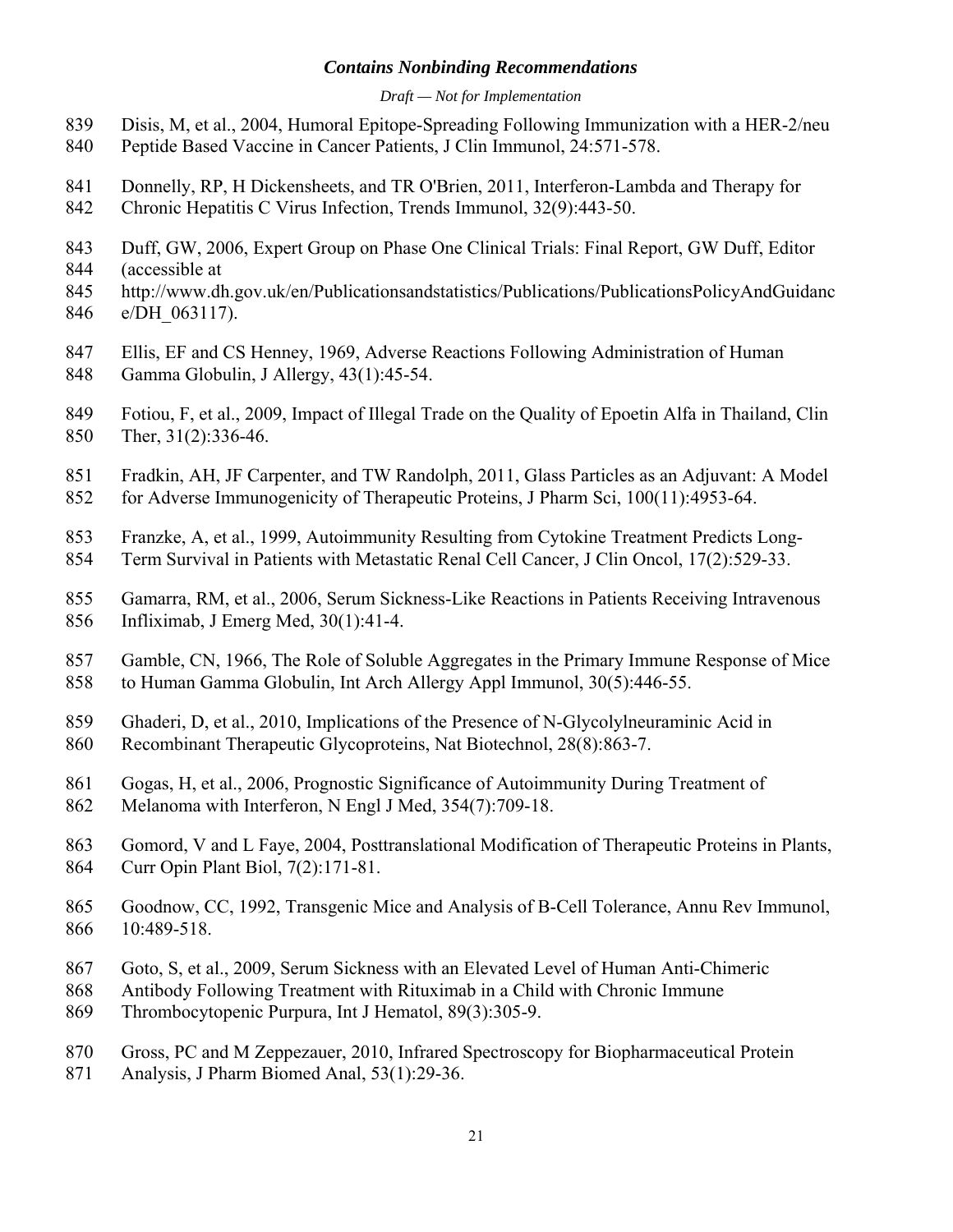- Hamilton, JA, 2008, Colony-Stimulating Factors in Inflammation and Autoimmunity, Nat Rev 872
- Immunol, 8(7):533-44. 873
- 874 Haribhai, D, et al., 2003, A Threshold for Central T Cell Tolerance to an Inducible Serum
- 875 Protein, J Immunol, 170(6):3007-14.
- 876 877 Harris, JM, NE Martin, and M Modi, 2001, Pegylation: A Novel Process for Modifying Pharmacokinetics, Clin Pharmacokinet, 40(7):539-51.
- 878 879 Hellwig, K, et al., 2008, Allergic and Nonallergic Delayed Infusion Reactions During Natalizumab Therapy, Arch Neurol, 65(5):656-8.
- 880 881 Hermeling, S, et al., 2004, Structure-Immunogenicity Relationships of Therapeutic Proteins, Pharm Res, 21(6):897-903.
- 882 Hoffmann, S, et al., 2008, HLA-DRB1\*0401 and HLA-DRB1\*0408 are Strongly Associated
- 883 884 with the Development of Antibodies Against Interferon-Beta Therapy in Multiple Sclerosis, Am J Hum Genet, 83(2):219-27.
- 885 Hsu, DH, et al., 1999, A Humanized Anti-CD3 Antibody, HuM291, with Low Mitogenic
- 886 887 Activity, Mediates Complete and Reversible T-Cell Depletion in Chimpanzees, Transplantation, 68(4):545-54.
- 888 889 Huang, L, et al., 2005, In Vivo Deamidation Characterization of Monoclonal Antibody by LC/MS/MS, Anal Chem, 77(5):1432-9.
- 890 891 Hunley, TE, et al., 2004, Nephrotic Syndrome Complicating Alpha-Glucosidase Replacement Therapy for Pompe Disease, Pediatrics, 114(4):e532-5.
- 892 893 Inada, Y, et al., 1995, Biomedical and Biotechnological Applications of PEG- and PM-Modified Proteins, Trends Biotechnol, 13(3):86-91.
- 894 895 Iwasaki, A and R Medzhitov, 2010, Regulation of Adaptive Immunity by the Innate Immune System, Science, 327(5963):291-5.
- 896 897 Kessler, CM and TL Ortel, 2009, Recent Developments in Topical Thrombins, Thromb Haemost, 102(1):15-24.
- 898 899 Koren, E, 2002, From Characterization of Antibodies to Prediction of Immunogenicity, Dev Biol (Basel), 109:87-95.
- 900 Koren, E, et al., 2008, Recommendations on Risk-Based Strategies for Detection and
- 901 902 Characterization of Antibodies Against Biotechnology Products, J Immunol Methods, 333(1-2):1-9.
- 903 904 Lacana, E, et al., 2012, The Role of Immune Tolerance Induction in Restoration of the Efficacy of ERT in Pompe Disease, Am J Med Genet C Semin Med Genet, 160(1):30-9.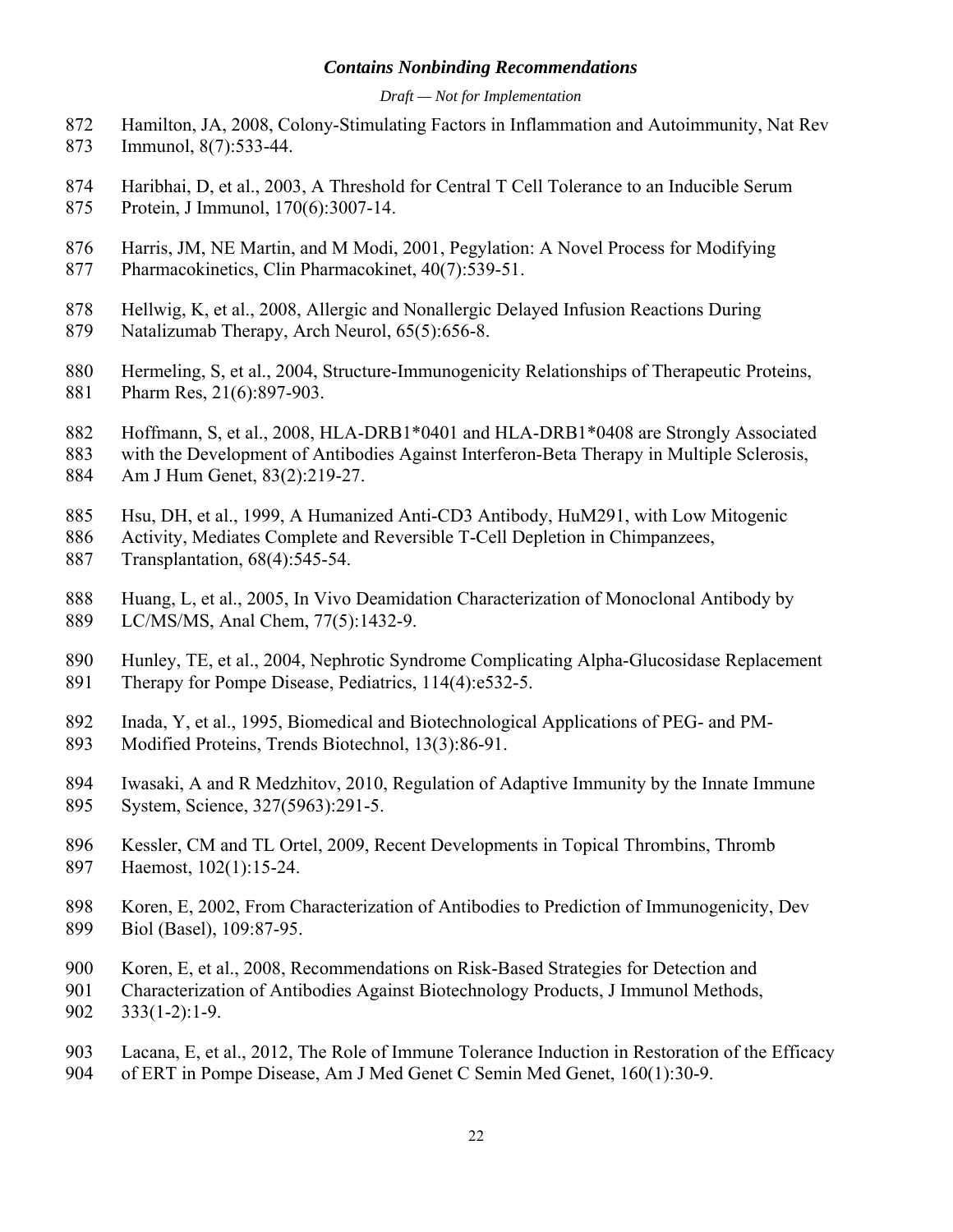- Li, J, et al., 2001, Thrombocytopenia Caused by the Development of Antibodies to 905
- Thrombopoietin, Blood, 98(12):3241-8. 906
- 907 908 Lieberman, P, et al., 2010, The Diagnosis and Management of Anaphylaxis Practice Parameter: 2010 Update, J Allergy Clin Immunol, 126(3):477-80 e1-42.
- 909 Lin, RY, et al., 2000, Histamine and Tryptase Levels in Patients with Acute Allergic Reactions:
- 910 An Emergency Department-Based Study, J Allergy Clin Immunol, 106(1 Pt 1):65-71.
- 911 912 Liu, Y, et al., 2011, A Double Antigen Bridging Immunogenicity ELISA for the Detection of Antibodies to Polyethylene Glycol Polymers, J Pharmacol Toxicol Methods, 64(3):238-45.
- 913 914 Ljung, RC, 1995, Gene Mutations and Inhibitor Formation in Patients with Hemophilia B, Acta Haematol, 94 Suppl 1:49-52.
- 915 Mahler, HC and W Jiskoot, 2012, Analysis of Aggregates and Particles in Protein
- 916 Pharmaceuticals. John Wiley & Sons, Inc.: Hoboken, New Jersey.
- 917 918 Makrygiannakis, D, et al., 2006, Citrullination is an Inflammation-Dependent Process, Ann Rheum Dis, 65(9):1219-22.
- 919 920 Mendelsohn, NJ, et al., 2009, Elimination of Antibodies to Recombinant Enzyme in Pompe's Disease, N Engl J Med, 360(2):194-5.
- 921 922 Messinger, YH, et al., 2012, Successful Immune Tolerance Induction to Enzyme Replacement Therapy in CRIM-Negative Infantile Pompe Disease, Genet Med, 14(1):135-42.
- 923 Miller, LL, et al., 1999, Abrogation of the Hematological and Biological Activities of the
- 924 Interleukin-3/Granulocyte-Macrophage Colony-Stimulating Factor Fusion Protein PIXY321 by
- 925 Neutralizing Anti-PIXY321 Antibodies in Cancer Patients Receiving High-Dose Carboplatin,
- 926 Blood, 93(10):3250-8.
- 927 Morefield, GL, et al., 2005, Role of Aluminum-Containing Adjuvants in Antigen
- 928 Internalization by Dendritic Cells in Vitro, Vaccine, 23(13):1588-95.
- 929 930 Murphy, K, 2011, The Humoral Immune Response, in Janeway's Immunobiology, Garland Science Publishing: New York, 367-408.
- 931 Norman, DJ, et al., 2000, Phase I Trial of HuM291, a Humanized Anti-CD3 Antibody, in
- 932 Patients Receiving Renal Allografts from Living Donors, Transplantation, 70(12):1707-12.
- 933 934 Oldenburg, J, et al., 2004, Environmental and Genetic Factors Influencing Inhibitor Development, Semin Hematol, 41(1 Suppl 1):82-8.
- 935 Ragnhammar, P, et al., 1994, Induction of Anti-Recombinant Human Granulocyte-Macrophage
- 936 Colony-Stimulating Factor (Escherichia Coli-Derived) Antibodies and Clinical Effects in
- 937 Nonimmunocompromised Patients, Blood, 84(12):4078-87.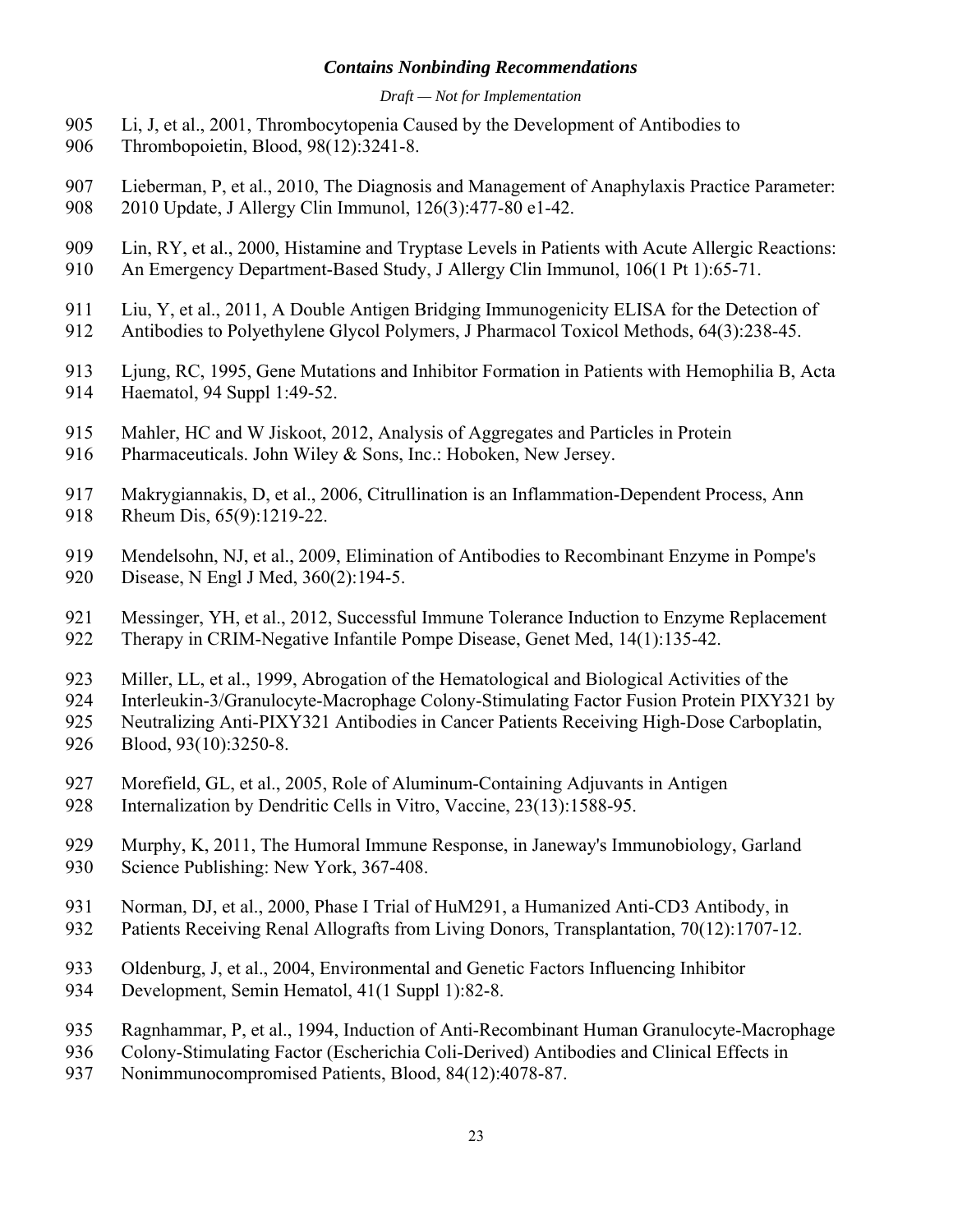### *Draft — Not for Implementation*

Roda, B, et al., 2009, Field-Flow Fractionation in Bioanalysis: A Review of Recent Trends, 938

- Anal Chim Acta, 635(2):132-43. 939
- 940 Romer, PS, et al., 2011, Preculture of PBMCs at High Cell Density Increases Sensitivity of T-
- 941 Cell Responses, Revealing Cytokine Release by CD28 Superagonist TGN1412, Blood,
- 942 118(26):6772-82.
- 943 Rosenberg, AS and A Worobec, 2004, A Risk-Based Approach to Immunogenicity Concerns of
- 944 Therapeutic Protein Products, Part 2: Considering Host-Specific and Product-Specific Factors
- 945 Impacting Immunogenicity, BioPharm International, 17(12):34-42.
- 946 Rosenberg, AS and A Worobec, 2005, A Risk-Based Approach to Immunogenicity Concerns of
- 947 Therapeutic Protein Products, Part 3: Effects of Manufacturing Changes in Immunogenicity and
- 948 the Utility of Animal Immunogenicity Studies, BioPharm International, 18(1):32-36.
- 949 Sampson, HA, et al., 2006, Second Symposium on the Definition and Management of
- 950 Anaphylaxis: Summary Report--Second National Institute of Allergy and Infectious
- 951 Disease/Food Allergy and Anaphylaxis Network symposium, J Allergy Clin Immunol,
- 952 117(2):391-7.
- 953 Sanz, ML, et al., 2010, In Vitro Diagnosis of Anaphylaxis, Chem Immunol Allergy, 95:125-40.
- 954 Seong, SY and P Matzinger, 2004, Hydrophobicity: An Ancient Damage-Associated Molecular
- 955 Pattern that Initiates Innate Immune Responses, Nat Rev Immunol, 4(6):469-78.
- 956 957 Shanmugam, G, LB Schwartz, and DA Khan, 2006, Prolonged Elevation of Serum Tryptase in Idiopathic Anaphylaxis, J Allergy Clin Immunol, 117(4):950-1.
- 958 959 Sharp, FA, et al., 2009, Uptake of Particulate Vaccine Adjuvants by Dendritic Cells Activates the NALP3 Inflammasome, Proc Natl Acad Sci U S A, 106(3):870-5.
- 960 961 Shire, SJ, Z Shahrokh, and J Liu, 2004, Challenges in the Development of High Protein Concentration Formulations, J Pharm Sci, 93(6):1390-402.
- 962 Simons, FE, 2008, 9. Anaphylaxis, J Allergy Clin Immunol, 121(2 Suppl):S402-7; quiz S420.
- 963 964 Simons, FE, 2009, Anaphylaxis: Recent Advances in Assessment and Treatment, J Allergy Clin Immunol, 124(4):625-36; quiz 637-8.
- 965 966 Simons, FE, et al., 2007, Risk Assessment in Anaphylaxis: Current and Future Approaches, J Allergy Clin Immunol, 120(1 Suppl):S2-24.
- 967 Stebbings, R, et al., 2007, Cytokine Storm in the Phase I Trial of Monoclonal Antibody
- 968 TGN1412: Better Understanding the Causes to Improve Preclinical Testing of
- 969 Immunotherapeutics, J Immunol, 179(5):3325-31.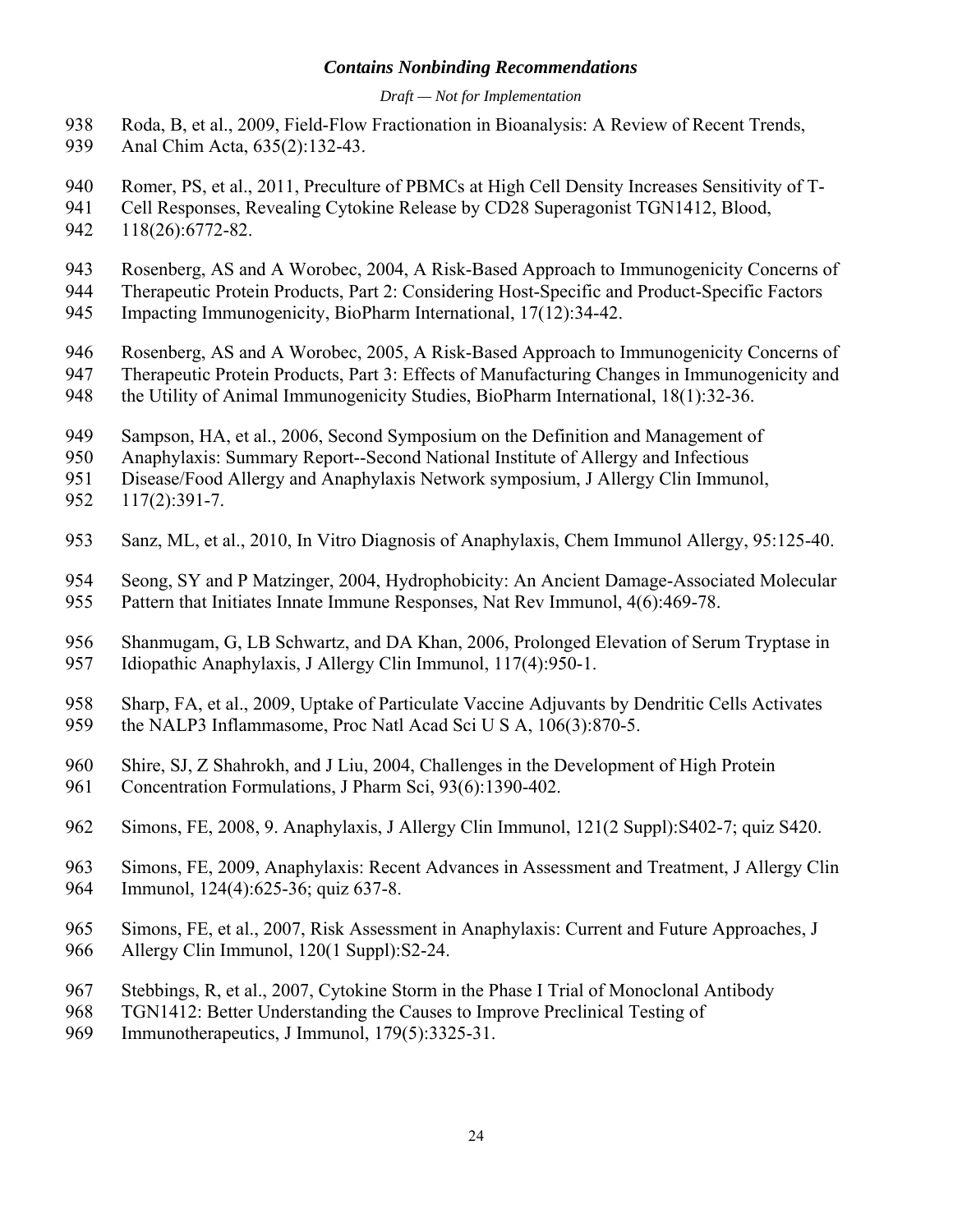- Tatarewicz, SM, et al., 2007, Development of a Maturing T-Cell-Mediated Immune Response 970
- in Patients with Idiopathic Parkinson's Disease Receiving R-metHuGDNF via Continuous 971
- Intraputaminal Infusion, J Clin Immunol, 27(6):620-7. 972
- 973 974 Tovey, MG and C Lallemand, 2010, Adjuvant Activity of Cytokines, in Methods in Molecular Biology, G. Davies, Editor, Springer Science, 626:287-309.
- 975 Verthelyi, D and V Wang, 2010, Trace levels of Innate Immune Response Modulating
- 976 977 Impurities (IIRMIs) Synergize to Break Tolerance to Therapeutic Proteins, PLoS One, 5(12):e15252.
- 978 979 Viel, KR, et al., 2009, Inhibitors of Factor VIII in Black Patients with Hemophilia, N Engl J Med, 360(16):1618-27.
- 980 981 Wakankar, AA and RT Borchardt, 2006, Formulation Considerations for Proteins Susceptible to Asparagine Deamidation and Aspartate Isomerization, J Pharm Sci, 95(11):2321-36.
- 982 Wang, J, et al., 2008, Neutralizing Antibodies to Therapeutic Enzymes: Considerations for
- 983 Testing, Prevention and Treatment, Nat Biotechnol, 26(8):901-8.
- 984 985 Warrier, I, et al., 1997, Factor IX Inhibitors and Anaphylaxis in Hemophilia B, J Pediatr Hematol Oncol, 19(1):23-7.
- 986 987 Weber, CA, et al., 2009, T Cell Epitope: Friend or Foe? Immunogenicity of Biologics in Context, Adv Drug Deliv Rev, 61(11):965-76.
- 988 Wei, X, et al., 2003, Antibody Neutralization and Escape by HIV-1, Nature, 422(6929):307-12.
- 989 990 Weigle, WO, 1980, Analysis of Autoimmunity Through Experimental Models of Thyroiditis and Allergic Encephalomyelitis, Adv Immunol, 30:159-273.
- 991 White, PJ, et al., 2008, Generic Construction of Single Component Particles that Elicit
- 992 993 Humoural and Cellular Immune Responses without the Need for Adjuvants, Vaccine, 26(52):6824-31.
- 994 Worobec, A and AS Rosenberg, 2004, A Risk-Based Approach to Immunogenicity Concerns of
- 995 996 Therapeutic Protein Products, Part 1: Considering Consequences of the Immune Response to a Protein, BioPharm International:17(11):22-26.
- 997 Wyatt Technology, n.d., Understanding Laser Light Scattering Theory (accessible at 998 <http://www.wyatt.com/theory/theory/understandinglaserlightscatteringtheory.html>).
- 999 Xiang, SD, et al., 2008, Promising Particle-Based Vaccines in Cancer Therapy, Expert Rev
- 1000 Vaccines, 7(7):1103-19.
- 1001
- 1002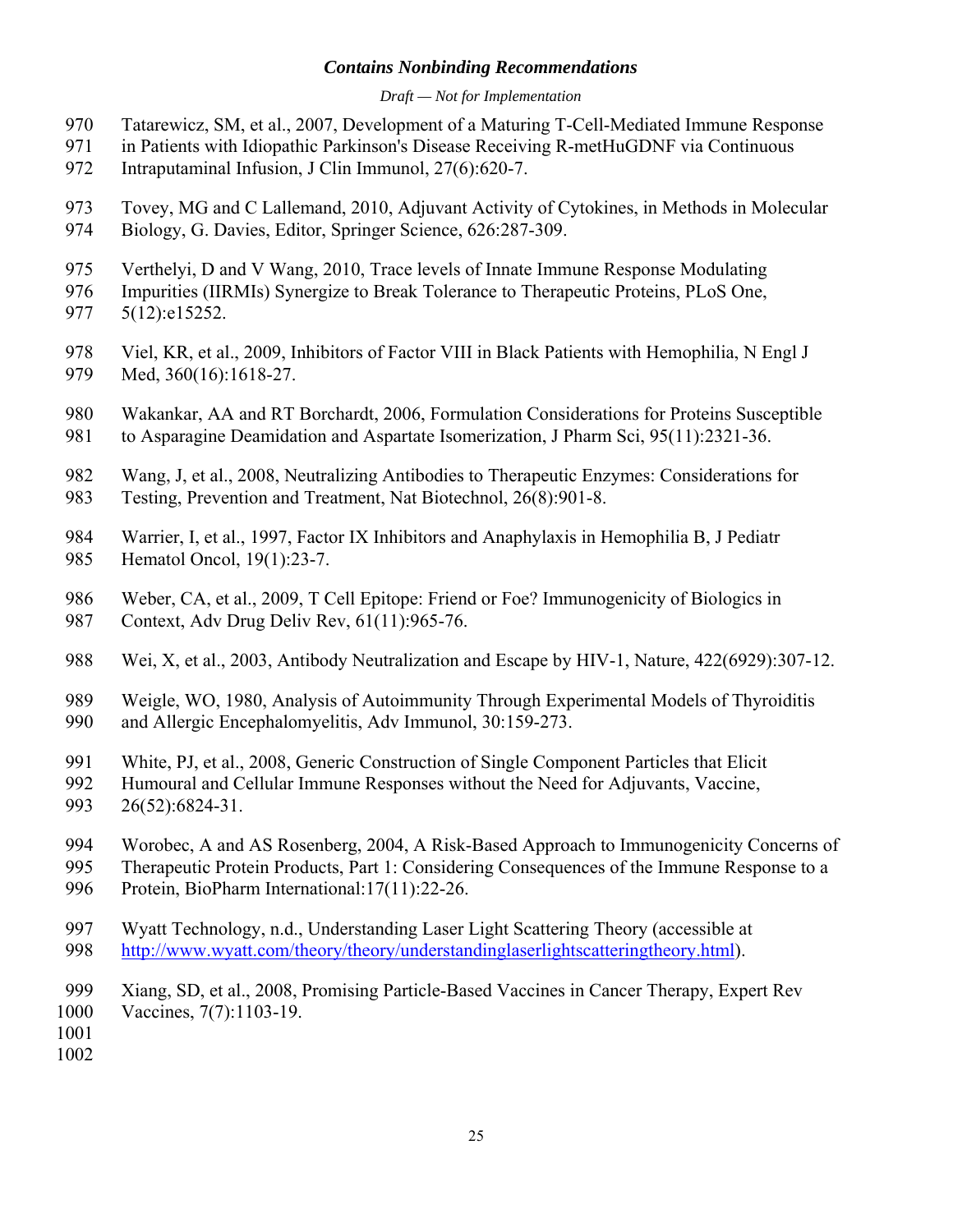<span id="page-27-1"></span><span id="page-27-0"></span>

| 1003         |    |           | VIII. APPENDIX                                                                                                    |
|--------------|----|-----------|-------------------------------------------------------------------------------------------------------------------|
| 1004         |    |           |                                                                                                                   |
| 1005         |    | A.        | <b>Diagnosis of Anaphylaxis</b>                                                                                   |
| 1006<br>1007 |    |           | The diagnosis of anaphylaxis is based on the following three clinical criteria, with anaphylaxis                  |
| 1008         |    |           | considered as highly likely when one of these criteria is fulfilled: (Sampson, et al. 2006):                      |
| 1009         |    |           |                                                                                                                   |
| 1010         |    |           | 1. Acute onset of an illness (minutes to several hours) with involvement of the skin,                             |
| 1011         |    |           | mucosal tissue, or both (e.g., generalized hives, pruritus, or flushing, swollen lips-                            |
| 1012         |    |           | tongue-uvula) and at least one of the following                                                                   |
| 1013         |    | $\bullet$ | Respiratory compromise (e.g., dyspnea, wheezing/bronchospasm, stridor, reduced                                    |
| 1014         |    |           | peak expiratory flow on pulmonary function testing, hypoxemia)                                                    |
| 1015         |    | $\bullet$ | Reduced blood pressure or associated symptoms of end-organ dysfunction (e.g.,                                     |
| 1016         |    |           | hypotonia (collapse), syncope, incontinence)                                                                      |
| 1017         |    |           |                                                                                                                   |
| 1018         |    |           | 2. Two or more of the following that occur rapidly after exposure to a likely allergen for                        |
| 1019         |    |           | that patient (minutes to several hours)                                                                           |
| 1020         |    |           | Involvement of the skin-mucosal tissue (e.g., generalized hives, itching-flushing,                                |
| 1021         |    |           | swollen lips-tongue-uvula)                                                                                        |
| 1022         |    | $\bullet$ | Respiratory compromise (e.g., dyspnea, wheezing/bronchospasm, stridor, reduced                                    |
| 1023         |    |           | peak expiratory flow, hypoxemia)                                                                                  |
| 1024         |    |           | Reduced blood pressure or associated symptoms (e.g., hypotonia (collapse),                                        |
| 1025         |    |           | syncope, incontinence)                                                                                            |
| 1026         |    | $\bullet$ | Persistent gastrointestinal symptoms (e.g., crampy abdominal pain, vomiting)                                      |
| 1027         |    |           |                                                                                                                   |
| 1028         | 3. |           | Reduced blood pressure after exposure to known allergen for that patient (minutes to                              |
| 1029         |    |           | several hours)                                                                                                    |
| 1030         |    | $\bullet$ | Infants and children: low systolic blood pressure (age specific) or greater than 30%                              |
| 1031         |    |           | decrease in systolic blood pressure                                                                               |
| 1032<br>1033 |    | $\bullet$ | Adults: systolic blood pressure of less than 90 mm Hg or greater than 30% decrease<br>from that person's baseline |
| 1034         |    |           |                                                                                                                   |
| 1035         |    |           | Although none of the clinical criteria provide 100% sensitivity and specificity, it is believed                   |
| 1036         |    |           | that these criteria are likely to capture more than 95% of cases of anaphylaxis.                                  |
| 1037         |    |           |                                                                                                                   |
| 1038         |    |           |                                                                                                                   |
| 1039         |    |           | Laboratory tests for evaluating anaphylaxis:                                                                      |
| 1040         |    |           |                                                                                                                   |
| 1041         |    |           | At present, there are no sensitive and specific laboratory tests to confirm the clinical diagnosis                |
| 1042         |    |           | of anaphylaxis. Skin testing and in vitro diagnostic tests to determine the level of specific IgE                 |
| 1043         |    |           | antibodies directed against the therapeutic protein may be useful for determining whether                         |
| 1044         |    |           | anaphylaxis is IgE-mediated. However, the results of unvalidated tests should be interpreted                      |
| 1045         |    |           | with caution and the clinical relevance of positive results may be uncertain during product                       |
| 1046         |    |           | development. Skin test methods should include positive and negative controls and delineate                        |
| 1047         |    |           | criteria for positive vs. negative skin reactions. The input of resources to develop and validate a               |
| 1048         |    |           | prick and/or intradermal skin test for a respective therapeutic protein product (i.e., the                        |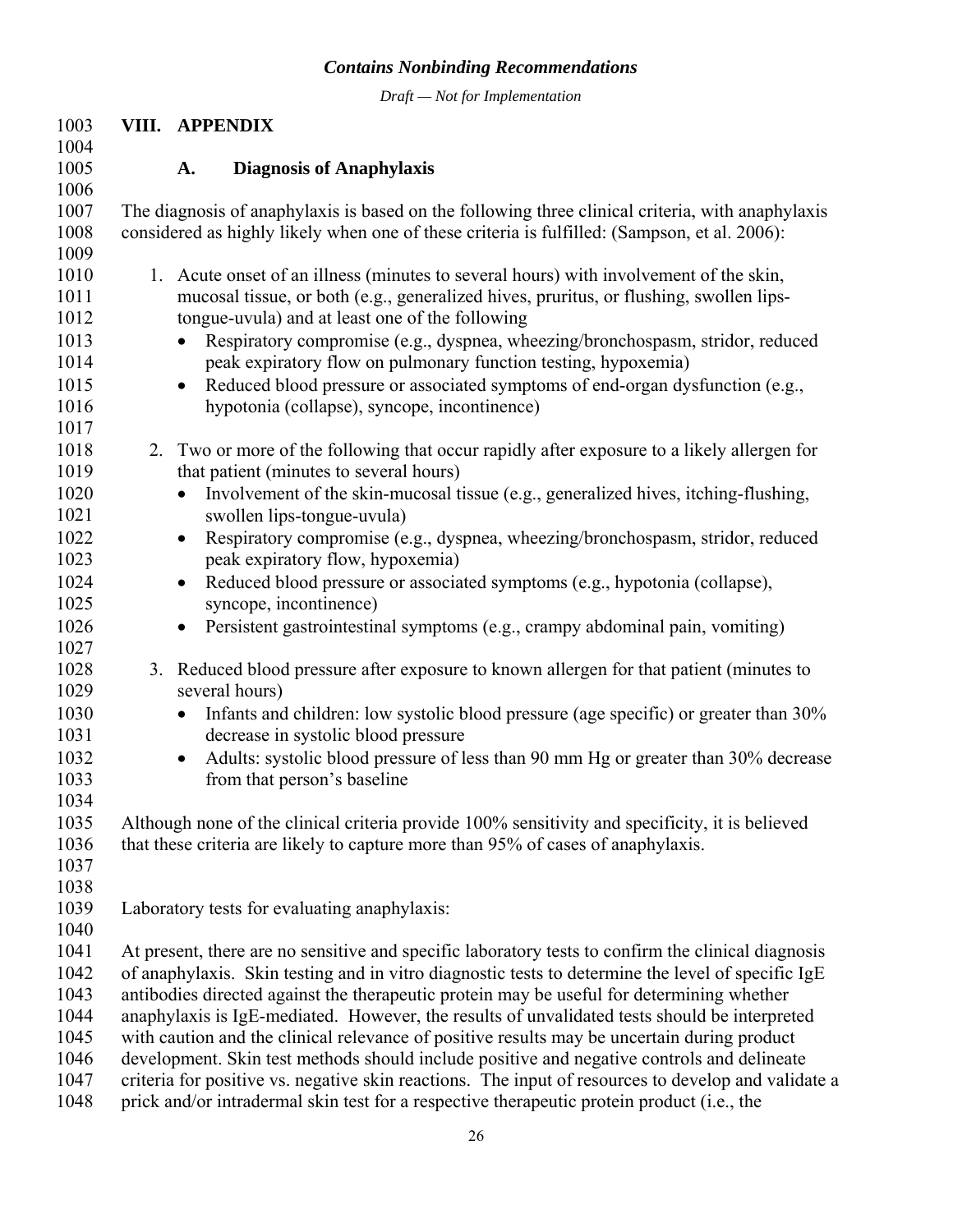### *Draft — Not for Implementation*

- demonstration of high sensitivity and specificity) should be balanced by the utility of these tests in the confirmation of the diagnosis of anaphylaxis. 1049 1050
- 1051
- 1052 In vitro diagnostic tests that may be employed to determine the level of specific IgE antibodies
- 1053 directed against the therapeutic protein are the solid-phase radioallergosorbent test (RAST) and
- 1054 1055 enzymatic assays (Sampson, et al. 2006). As with skin testing, application of such assays for
- 1056 evaluation of small molecule drugs or peptide therapeutics may be limited due to insufficient information about relevant metabolites or haptenated forms. RAST is of particular use in a
- 1057 number of situations: extensive skin disease, drug inhibition, and patient fear of skin testing.
- 1058 The presence of very high levels of nonspecific IgE can yield false positive results, whereas
- 1059 presence of IgG with the same specificity can yield false negative results via a 'blocking
- 1060 antibody' effect.
- 1061
- 1062 Plasma or urine histamine concentrations and total tryptase concentrations in serum or plasma
- 1063 may help support a clinical diagnosis of anaphylaxis and the pathophysiologic role of mast cell
- 1064 degranulation. However, these tests have intrinsic limitations (Simons 2009; Simons, et al.
- 1065 2007; Sanz, et al. 2010). Accurate measurement of these mediators warrants careful timing of
- 1066 sampling and proper storage of the serum. Appropriate and meaningful interpretation of these
- 1067 results depends on the clinical context.
- 1068
- 1069 1070 In humans, plasma histamine levels are reported to peak 5 to 15 minutes after an IgE-mediated anaphylactic episode and to return to baseline by 30 to 60 minutes. However, the accuracy of
- 1071 plasma histamine levels is limited by the requirement for immediate processing to prevent
- 1072 spontaneous basophil histamine release and the resulting artifactually elevated histamine levels
- 1073 that occur in unseparated blood. Urinary histamine and its metabolites are elevated for a longer
- 1074 period following an anaphylactic episode and, therefore, measurements of these levels may
- 1075 prove useful (Simons, et al. 2007; Lieberman, et al. 2010).
- 1076

1077 Similarly, tryptase levels may support the role of mast cell degranulation in an anaphylactic

- 1078 1079 reaction. The majority of constitutively secreted tryptase is  $\beta$ -pro tryptase, an immature  $\beta$ tryptase, with  $\alpha$ -tryptase contributing only a small amount. The marked increase in total
- 1080 tryptase observed during anaphylaxis is due to the rise in the mature  $\beta$  tryptase on degranulation
- 1081 (Lieberman, et al. 2010). Currently available tryptase assays detect both  $\alpha$ - and β-tryptase, with
- 1082 a normal level below 11 ng/mL. During anaphylaxis, serum levels of β-tryptase have been
- 1083 reported to peak 30 to 60 minutes after the onset of symptoms and then decline, with a half-life
- 1084 of approximately 2 hours. The sensitivity and specificity of the assay may be enhanced if a 2-
- 1085 fold or greater increase in total tryptase over baseline levels is observed during the acute event.
- 1086 Baseline serum tryptase levels may be obtained either before the anaphylaxis event in question
- 1087 or 24 or more hours after resolution of clinical signs and symptoms (Shanmugam, et al. 2006).
- 1088 1089 It should be noted that although an elevated total tryptase level supports the diagnosis of anaphylaxis, failure to document an elevation in total tryptase does not exclude the diagnosis
- 1090 even if the blood sample has been obtained within a few hours of the onset of symptoms
- 1091 (Simons, et al. 2007). Moreover, tryptase levels are elevated in patients with systemic
- 1092 mastocytosis. Therefore, mastocytosis should be excluded in the context of elevated tryptase
- 1093 levels during anaphylaxis (Brockow and Metcalfe 2010). Lack of correlation between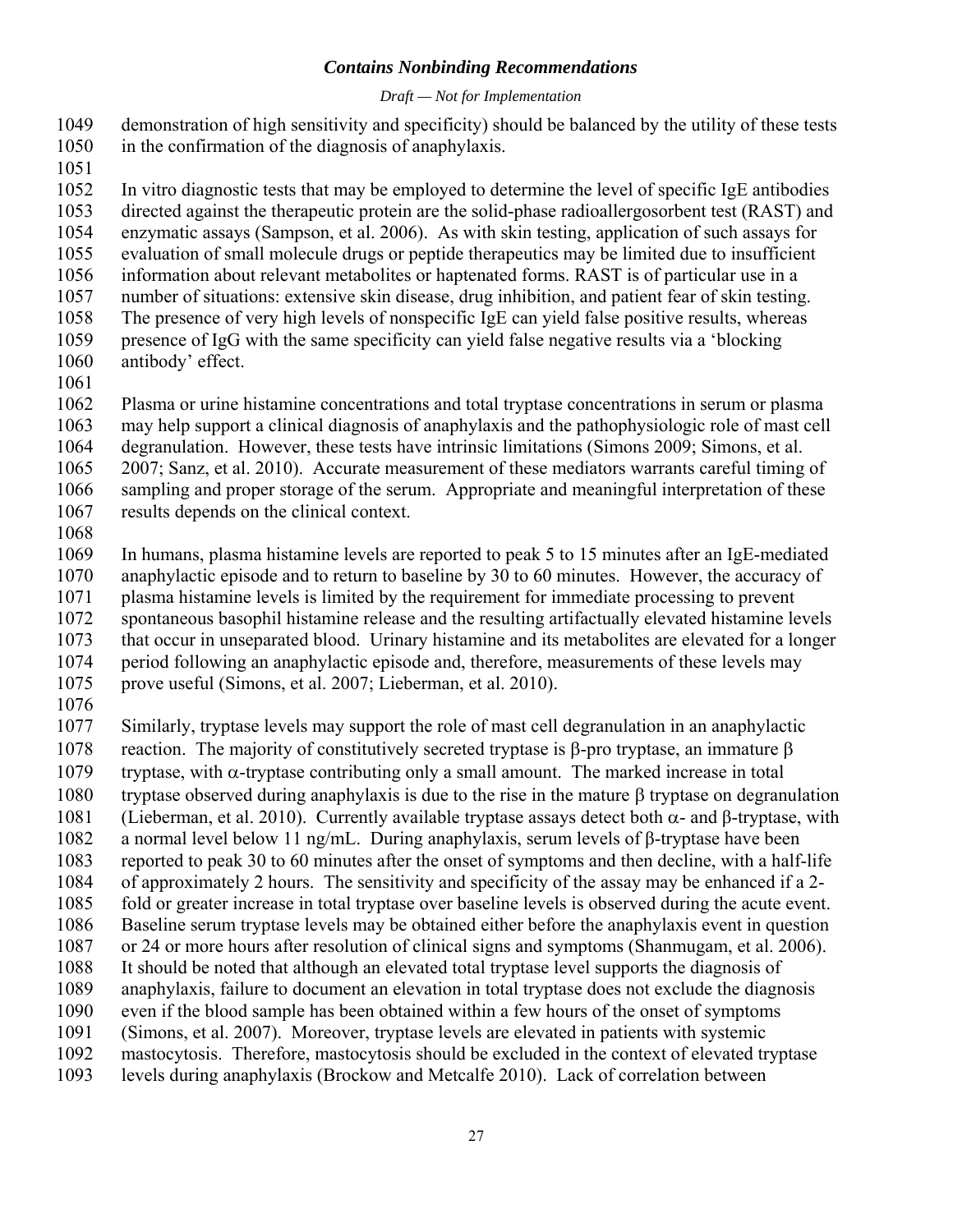### *Draft — Not for Implementation*

histamine and tryptase levels in anaphylaxis has been reported, with some patients exhibiting elevations of only one of these mediators (Sampson, et al. 2006). 1094 1095

1096

1097 Although only 42% of patients given the clinical diagnosis of anaphylaxis were found to have

1098 increased plasma histamine levels, and only 21% had increased plasma tryptase levels (Lin,

1099 et al. 2000), elevated mast cell mediators in the clinical setting of an anaphylactic episode

1100 strongly support the clinical diagnosis, especially if serial sampling demonstrates a significant

1101 1102 change at the time of the inciting event when compared to baseline or post-recovery serum (Simons 2008). Other tests of immune responsiveness, such as T cell proliferation assays, are

1103 insufficiently specific to serve as indicators or predictors of anaphylaxis.

1104

1105

#### <span id="page-29-0"></span>1106 **B. Cytokine Release Syndrome**

1107

1108 1109 1110 1111 1112 1113 1114 1115 1116 1117 1118 Antibodies to therapeutic protein products have the potential to cross-link membrane-bound therapeutic proteins such as monoclonal antibodies (mAbs), possibly resulting in augmentation of a product's intrinsic agonist activity and exacerbation of infusion-related toxicities. In vitro assessments of cellular activation, including proliferation and cytokine release in human whole blood or peripheral blood mononuclear cells are recommended. For products with the potential to incur a cytokine release syndrome (e.g., receptors and products that either stimulate or demonstrate the ability to induce in vitro or in vivo cytokine release), an initial starting dose below that obtained by traditional calculations and slower infusion rates, where applicable, may also be recommended (Duff 2006). Pre- and post-administration levels of C-reactive protein and cytokines, such as TNF- $\alpha$ , IL-2, IL-6, IL-10 and IFN- $\gamma$ , may serve as markers of a proinflammatory response.

1119

1120 1121 1122 1123 1124 1125 1126 1127 1128 1129 1130 1131 1132 1133 1134 1135 1136 1137 1138 1139 Data from animal studies may provide information to guide development of therapeutic protein products with the potential to induce cytokine release. Although the traditional animal models used for toxicology testing (i.e., rat, mouse, dog, and cynomolgus monkey) rarely demonstrate overt toxicities related to lymphocyte activation and cytokine release, specific markers related to T cell activation and cytokine release can be measured in routine toxicology studies, provided that the drug is pharmacologically active in the test species. These data may then be useful for predicting the potential for these agents to induce a cytokine release syndrome in the clinic, or for evaluating the activity of second-generation agents that have been modified to reduce their level of T cell activation. For example, cytokine production can be measured in blood samples obtained from treated animals during pharmacokinetic or general toxicology studies, provided that the amount of samples obtained does not compromise the health of the animals or the ability to evaluate the toxicology endpoints at study termination. When evaluation of cytokine release is included in animal testing, measurement of a cytokine panel that is as broad as possible and includes IL-6, IFN- $\gamma$  and TNF- $\alpha$ , as well as other relevant cytokines indicative of cytokine release syndrome is recommended. Such proposed animal studies should be discussed with FDA prior to initiation (Hsu, et al. 1999; Norman, et al. 2000). Data from animal studies should be supplemented by in vitro assessments of cellular activation, including proliferation and cytokine release in human whole blood or peripheral blood mononuclear cells (Stebbings, et al. 2007; Hellwig, et al. 2008; Romer, et al. 2011). The impact of product cross-linking should be considered in such studies. Signs of cellular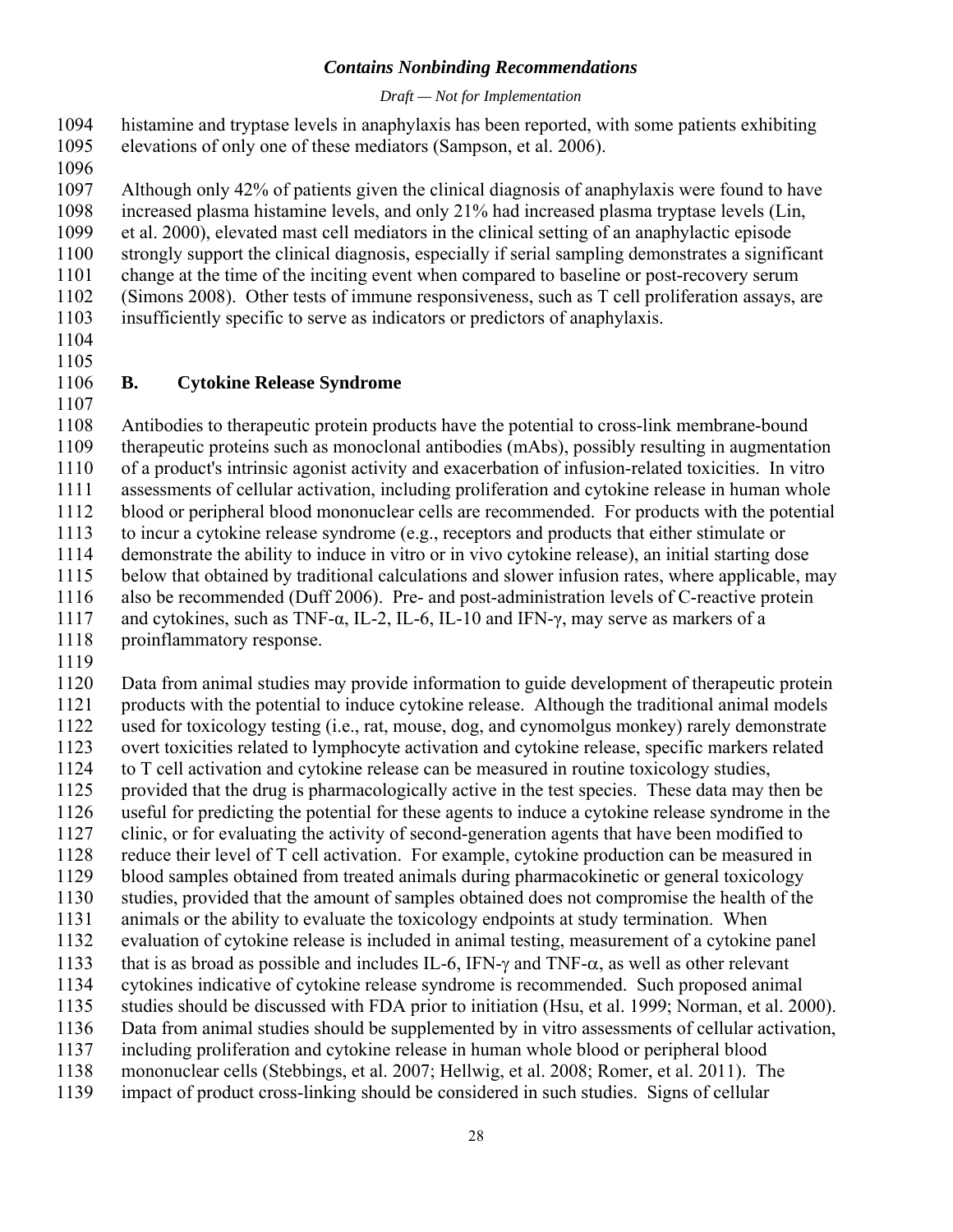- <span id="page-30-1"></span><span id="page-30-0"></span>activation in vitro should also be taken as an indication that the product has the potential to induce toxicities in the clinic, regardless of negative findings from preclinical animal studies. 1140 1141 1142 1143 1144 1145 1146 1147 1148 1149 1150 1151 1152 1153 1154 1155 1156 1157 1158 1159 1160 1161 1162 1163 1164 1165 1166 1167 1168 1169 1170 1171 1172 1173 1174 1175 1176 1177 1178 1179 1180 1181 1182 1183 1184 **C. Non-Acute Immune Responses**  Type III hypersensitivity responses, including those mediated by immune complexes and T cells (delayed hypersensitivity responses in the older literature), are relatively rare with respect to therapeutic protein products and a high degree of clinical suspicion is necessary for the diagnosis (Hunley, et al. 2004; Dharnidharka, et al. 1998; Goto, et al. 2009; Gamarra, et al. 2006). Signs and symptoms of immune complex deposition may include fever, rash, arthralgia, myalgia, hematuria, proteinuria, serositis, central nervous system complications, and hemolytic anemia. Immune complexes, composed of antibody and a therapeutic protein product have been responsible for development of glomerulonephritis and nephrotic syndrome in patients undergoing tolerance induction treatment (with factor IX and  $\alpha$ -glucosidase) in the face of a high titer and sustained antibody response (Hunley, et al. 2004; Dharnidharka, et al. 1998). There have been case reports of immune complex disease with immune responses to monoclonal antibodies (Goto, et al. 2009; Gamarra, et al. 2006) and situations in which large doses of a monoclonal antibody targeting high levels of a circulating multivalent antigen may increase the likelihood of immune complex deposition. If patients develop signs or symptoms suggestive of immune complex disease, appropriate laboratory assessments for circulating immune complexes should be undertaken and the administration of the therapeutic protein product suspended. In certain situations, development of tolerance inducing therapies that eliminate the antibody response may be appropriate prior to further attempts at treatment. **D. Antibody Responses to Therapeutic Proteins**  Antibodies to therapeutic proteins are classified as either neutralizing or binding (nonneutralizing). Neutralizing antibodies bind to distinct functional domains of the therapeutic protein and preclude their activity. For example, antibodies to therapeutic enzymes may bind to either the catalytic site, blocking catalysis of substrate, or to the uptake domain, preventing uptake of the enzyme into the cell. In rare circumstances, neutralizing antibody may act as a "carrier" and enhance the half-life of the product and prolong its therapeutic effect. As discussed in section III of this guidance, non-neutralizing antibodies bind to areas of the therapeutic protein other than specific functional domains and may exhibit a range of effects on safety and efficacy: enhanced or delayed clearance of the therapeutic protein, which may necessitate dosing changes; induction of anaphylaxis; diminished efficacy of the product by causing uptake of the therapeutic protein into FcR-expressing cells rather than the target cells; and facilitation of epitope spreading, allowing the emergence of neutralizing antibodies. However, they may have no apparent effect on either safety or efficacy. The development of neutralizing antibody is expected with administration of nonhuman
	- 1185 proteins and in patients receiving factor/enzyme replacement therapies to whom such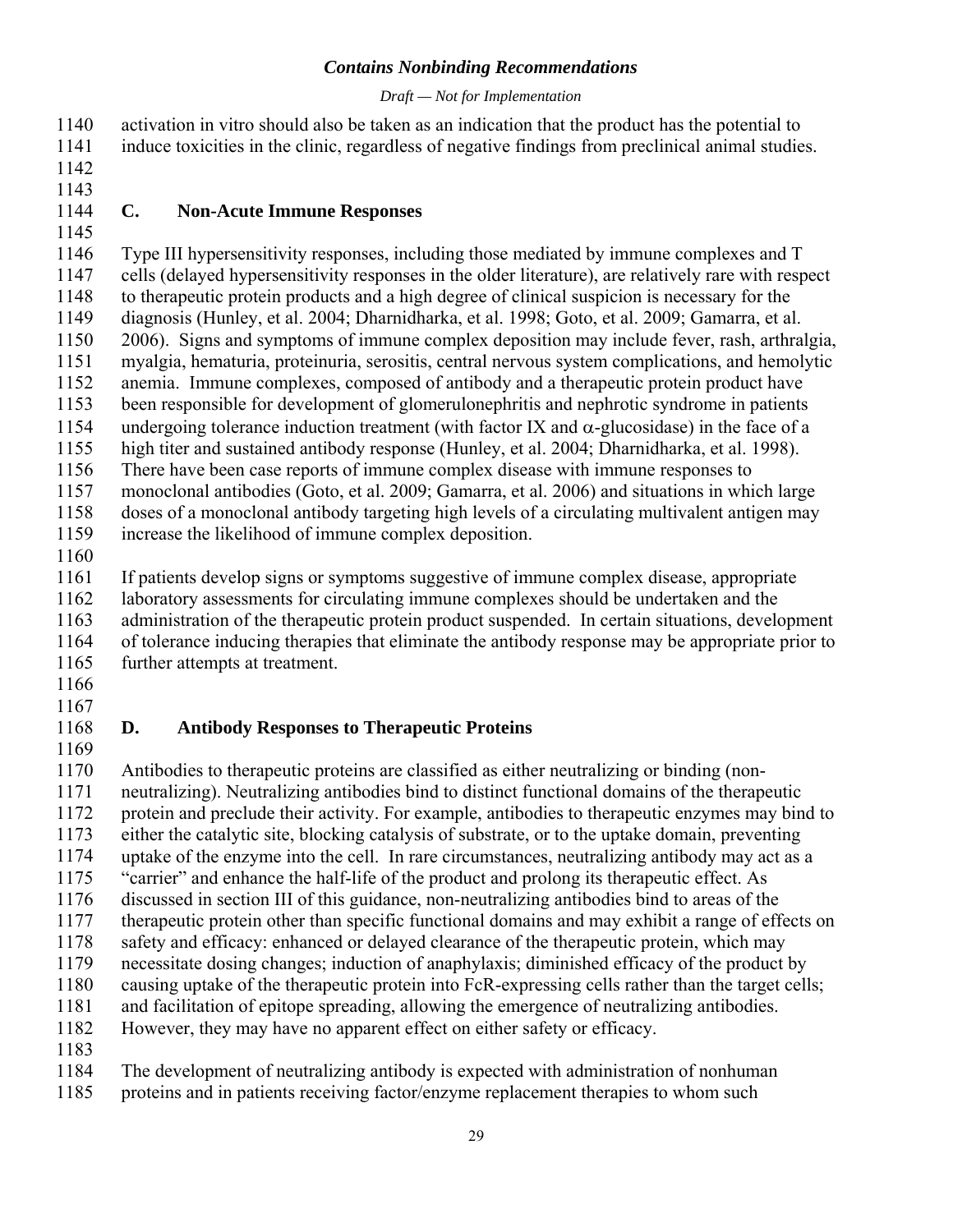### *Draft — Not for Implementation*

therapeutic proteins appear as foreign. However, neutralizing antibody to an endogenous protein does not always arise in situations in which the endogenous factor is defective or absent by genetic mutation, as in the case of hemophilia A or lysosomal storage diseases. Neutralizing antibodies can develop in healthy individuals to some normal endogenous proteins because immune tolerance to some endogenous proteins is not robust and can be broken with sufficient provocation. For example, healthy volunteers treated with a thrombopoietin (TPO)-type protein mounted a neutralizing antibody response to the therapeutic, which cross-reactively neutralized endogenous TPO, inducing a prolonged state of thrombocytopenia in those formerly healthy individuals (Li, et al. 2001). Thus, treatment with therapeutic counterparts of endogenous proteins serving a unique function, or endogenous proteins present at low abundance, must be undertaken very cautiously. Neutralizing antibody to a therapeutic protein can also be catastrophic when it neutralizes the efficacy of a life-saving therapeutic such as therapeutic enzymes for lysosomal storage disorders and immune tolerance induction should be considered in such circumstances (Wang, et al. 2008). 1186 1187 1188 1189 1190 1191 1192 1193 1194 1195 1196 1197 1198 1199

1200

1201 Loss of efficacy of mAbs in patients due to immune responses to the mAb can be highly

1202 problematic and the clinical consequences should not be minimized*.* Sponsors may consider

1203 development of immune tolerance induction regimens in such patients.

1204

1205 1206 1207 1208 1209 1210 1211 1212 1213 1214 1215 1216 As discussed in section III.B.5 of the guidance, if the endogenous protein is redundant in biological function (e.g., Type I interferons), neutralization of the therapeutic and endogenous protein may not appear to produce an obvious clinical syndrome. However, the more subtle effects of blocking endogenous factors, even though redundant in some functions, may not be apparent until the system is stressed, as not all biological functions of a factor may be known or fully characterized. Moreover, the effects of long-term persistence of neutralizing antibody, as have been observed, for example, in a small percentage of patients with antibodies to IFN- $\beta$ (Bellomi, et al. 2003), would not be known from short-term follow-up and should be studied longer term. Generally, for products given chronically, one year or more of immunogenicity data should be evaluated. However, longer-term evaluation may be warranted depending on the frequency and severity of the consequences. In some cases, these studies may be done in the postmarket setting. Agreement with the Agency should be sought regarding the extent of data

- 1217 required before and after marketing.
- 1218

1219 1220 1221 1222 In some circumstances, antibody responses, regardless of apparent clinical effect, should be serially followed until the levels return to baseline or an alternative approach is discussed with the Agency. Moreover, for patients in whom a therapeutic protein appears to lose efficacy, it is important that an assessment be undertaken to determine whether the loss of efficacy is

- 1223 antibody mediated.
- 1224

1225 For patients who develop neutralizing antibodies or are considered at very high risk of

1226 developing neutralizing antibodies to a life saving therapeutic protein (e.g., CRIM negative

1227 patients with a deletion mutation for a critical enzyme who are given enzyme replacement

1228 therapy), consideration should be given to tolerance induction regimens in a prophylactic

- 1229 setting, before or concomitant with the onset of treatment (Messinger, et al. 2012; Wang, et al.
- 1230 2008; Mendelsohn, et al. 2009). Given the degree of immune suppression of such regimens,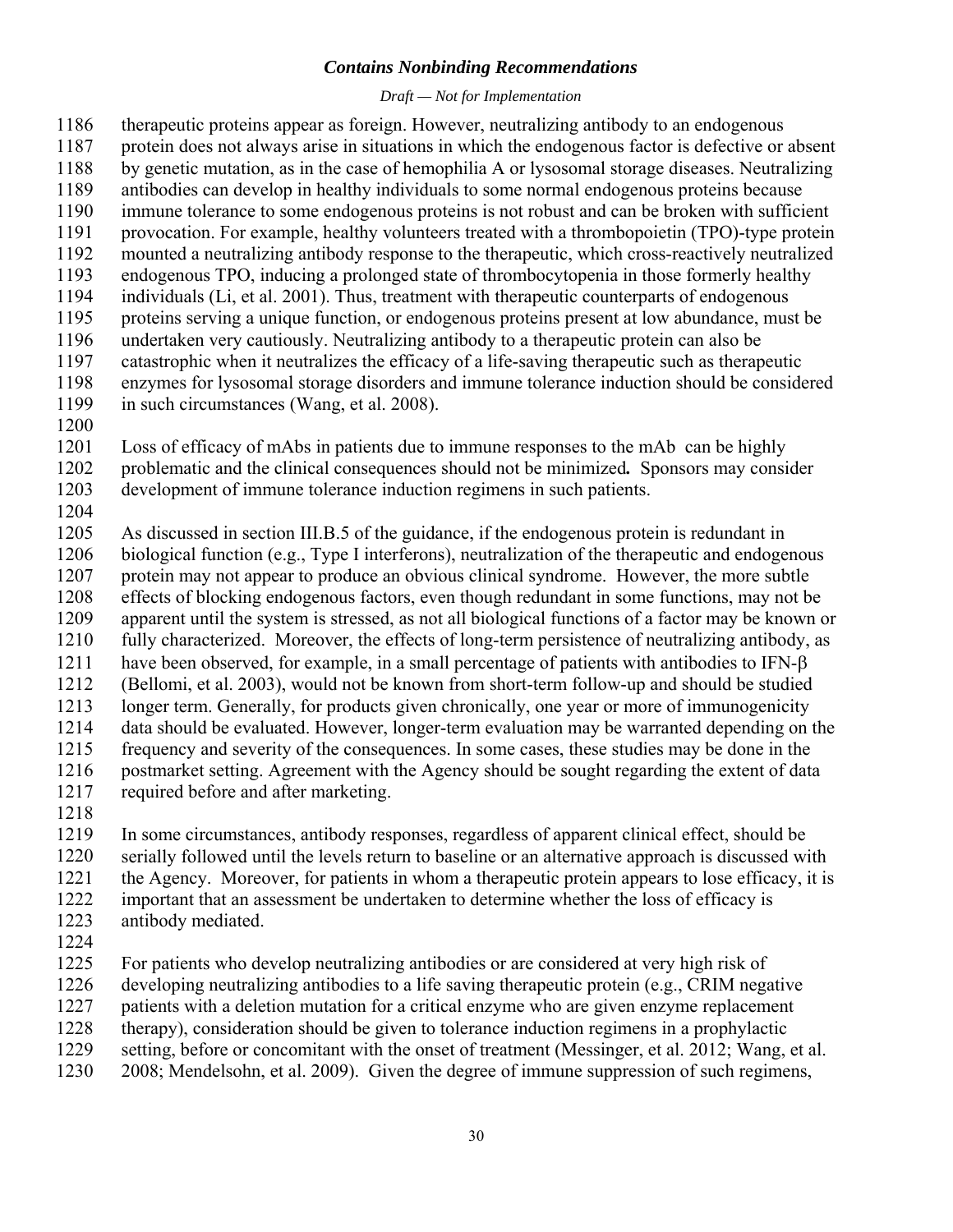*Draft — Not for Implementation* 

- <span id="page-32-0"></span>although far less than that of a therapeutic regimen to reverse an ongoing response, careful safety monitoring should be undertaken throughout the duration of the protocol. 1231 1232 1233 1234 1235 1236 1237 1238 1239 1240 **E. Utility Of Animal Studies**  Immunogenicity assessments in animals are conducted to assist in the interpretation of animal study results and in the design of subsequent clinical and non-clinical studies (for additional information, see the Guidance to Industry ICH S6(R1): *Preclinical Safety Evaluation of Biotechnology-Derived Pharmaceuticals*, 1241 [http://www.ich.org/fileadmin/Public\\_Web\\_Site/ICH\\_Products/Guidelines/Safety/S6\\_R1/Step4/](http://www.ich.org/fileadmin/Public_Web_Site/ICH_Products/Guidelines/Safety/S6_R1/Step4/S6_R1_Guideline.pdf) [S6\\_R1\\_Guideline.pdf](http://www.ich.org/fileadmin/Public_Web_Site/ICH_Products/Guidelines/Safety/S6_R1/Step4/S6_R1_Guideline.pdf)). They are generally limited in their ability to predict the *incidence* of human immune responses to a therapeutic protein, but they may be useful in describing the *consequences* of antibody responses, particularly when an evolutionarily conserved, nonredundant endogenous protein is inhibited by cross-reactive antibodies generated to its therapeutic protein product counterpart. When available, animal models, including hyperimmunized mice or gene knock out (KO) mice, can be used to address potential consequences of inhibition of endogenous proteins. A special case is that of endogenous proteins that are vital to embryonic or fetal development whose elimination is embryonically lethal. In such situations, the use of conditional knock out mice may be useful for assessing potential consequences of neutralizing antibodies. As in human studies, consideration should be given to the potential transmission of antibodies to developing neonates by breast milk, 1242 1243 1244 1245 1246 1247 1248 1249 1250 1251 1252 1253 1254 1255 1256 1257 1258 1259 1260 1261 1262 1263 1264 1265 1266 1267 1268 1269 In contrast to proteins that mediate biologically unique functions, animal models are generally not useful for predicting consequences of immune responses to redundant therapeutic protein products. Mice that are transgenic for genes encoding human proteins, humanized mice (i.e., immune-deficient mice with human immune systems), and mouse models of human diseases are increasingly being developed and may be considered for use to address multiple clinical issues, including immunogenicity. **F. Comparative Immunogenicity Studies**  The need for, extent, and timing of clinical immunogenicity studies in the context of evaluating the effects of a manufacturing change will depend on such factors as the extent of analytical comparability between the product before and after the manufacturing change, findings from informative comparative animal studies, and the incidence and clinical consequences of immune responses to the product prior to the manufacturing change. For example, if the clinical consequence of an immune response is severe (e.g., when the product
- <span id="page-32-1"></span>1270 1271 1272 is a therapeutic counterpart of an endogenous protein with a critical, nonredundant biological function or is known to provoke anaphylaxis), more extensive immunogenicity assessments will likely be needed.
- 1273

1274 1275 Guidance on development programs for biosimilar products is available in a separate draft guidance (*Guidance for Industry on Scientific Considerations in Demonstrating Biosimilarity* 

1276 *to a Reference Product*, February 2012).